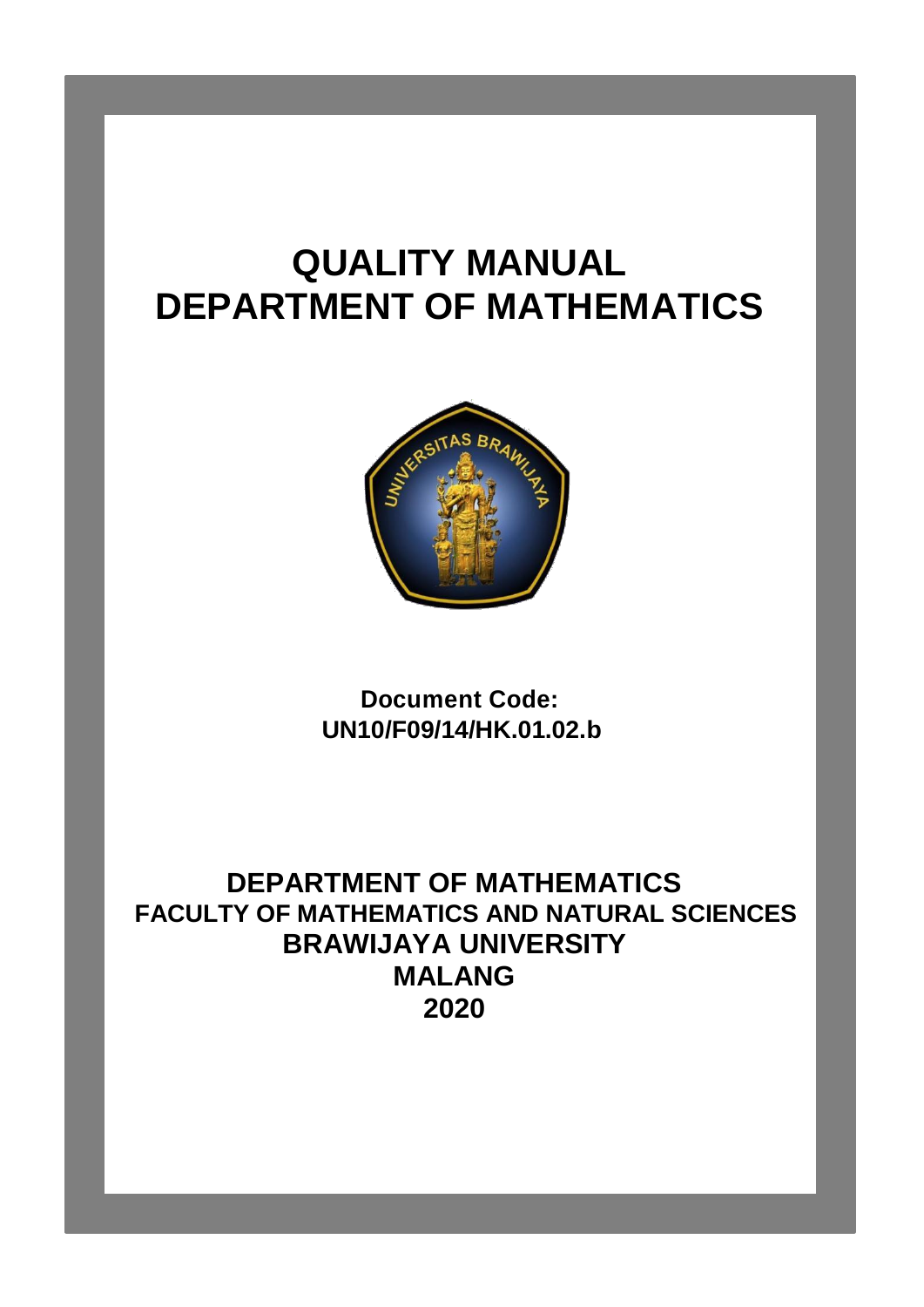# **IDENTIFICATION SHEET**

<span id="page-1-0"></span>

|  | <b>BRAWIJAYA UNIVERSITY</b> | UN10/F09/14/HK.01.02.b |
|--|-----------------------------|------------------------|
|  |                             |                        |
|  |                             |                        |
|  | <b>Quality Manual</b>       | Page 2 of 42           |

# QUALITY MANUAL

| <b>NO</b>      | <b>Process</b> | <b>Person in Charge</b>                           |                            |                  | <b>Date</b>    |
|----------------|----------------|---------------------------------------------------|----------------------------|------------------|----------------|
|                |                | <b>Name</b>                                       | <b>Position</b>            | <b>Signature</b> |                |
| 1              | Formulation    | Nur Shofianah, S.Si.,<br>M.Si., Ph.D.             | Head of QAU                |                  | 17 Okt<br>2020 |
| $\overline{2}$ | Verification   | Syaiful Anam, S.Si.<br>M.T., Ph.D.                | Secretary of<br>Department | Kur              | 18 Okt<br>2020 |
| 3              | Validation     | Ratno Bagus Edy<br>Wibowo, S.Si., M.Si.,<br>Ph.D. | Head of<br>Department      |                  | 18 Okt<br>2020 |
| 4              | Determination  | Ratno Bagus Edy<br>Wibowo, S.Si., M.Si.,<br>Ph.D. | Head of<br>Department      |                  | 18 Okt<br>2020 |
| 5              | Supervision    | Syaiful Anam, S.Si.<br>M.T., Ph.D.                | Secretary of<br>Department | fut              | 19 Okt<br>2020 |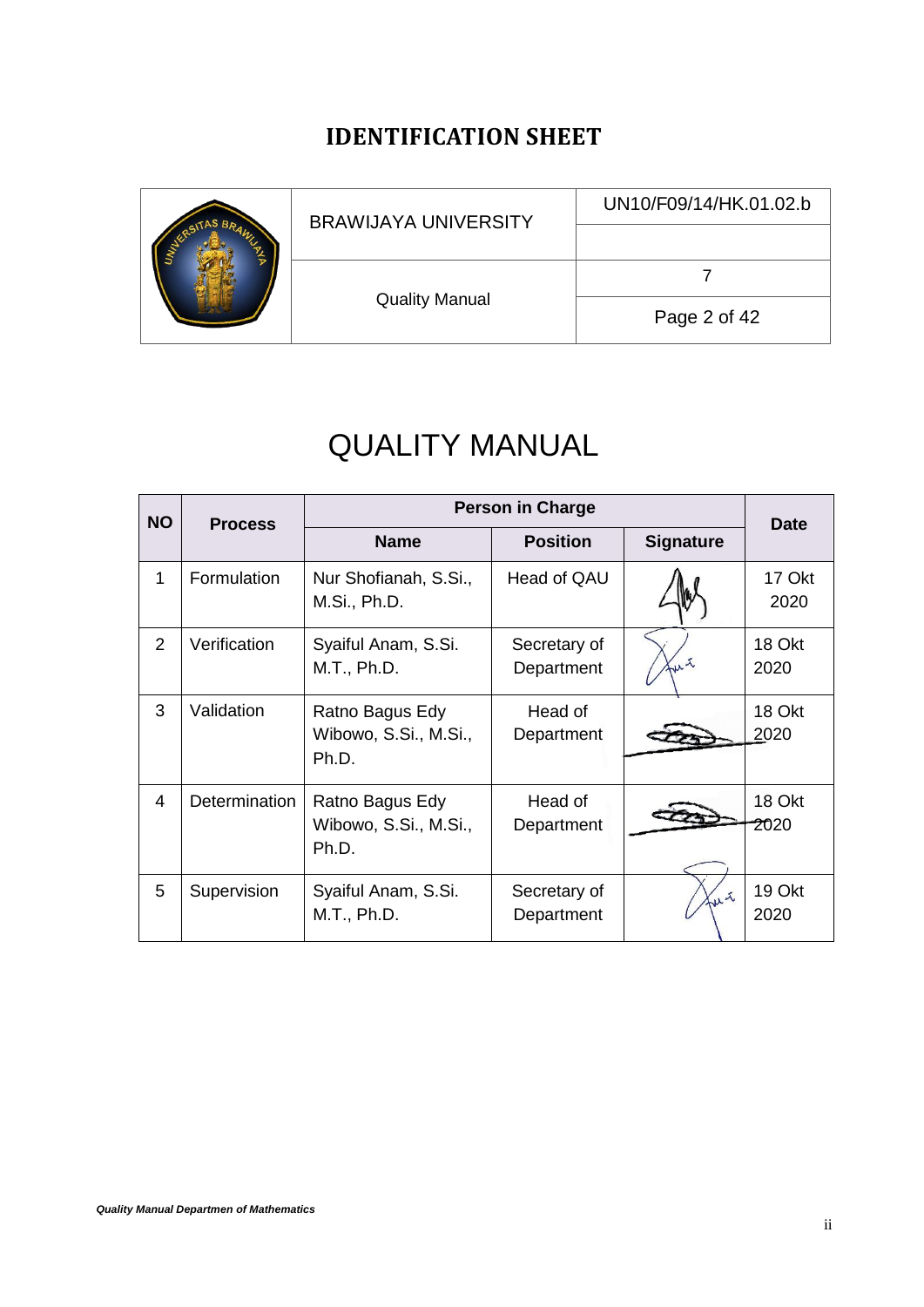# **DOCUMENT PREPARATION TEAM**

#### <span id="page-2-0"></span>Quality Manual 7th Revision

| Head           | ÷. | Nur Shofianah, S.Si., M.Si., Ph.D.         |
|----------------|----|--------------------------------------------|
| Secretary      | ÷. | Dwi Mifta Mahanani, S.Si., M.Si.           |
| <b>Members</b> | ÷. | 1. Drs. Mohamad Muslikh, S.Si., Ph.D.      |
|                |    | 2. Kwardiniya Andawaningtyas, S.Si., M.Si. |
|                |    | 3. Mila Kurniawaty, S.Si., M.Si., Ph.D.    |

#### Quality Manual 6th Revision

| Head           | ÷. | Nur Shofianah, S.Si., M.Si., Ph.D.         |
|----------------|----|--------------------------------------------|
| Secretary      | ÷. | Dwi Mifta Mahanani, S.Si., M.Si.           |
| <b>Members</b> | ÷. | 1. Dra. Trisilowati, M.Sc., Ph.D.          |
|                |    | 2. Kwardiniya Andawaningtyas, S.Si., M.Si. |
|                |    | 3. Mila Kurniawaty, S.Si., M.Si., Ph.D.    |

#### Quality Manual 5th Revision

| Head           |                                                     | Nur Shofianah, S.Si., M.Si., Ph.D.                 |
|----------------|-----------------------------------------------------|----------------------------------------------------|
| Secretary      | $\sim 1000$ m $^{-1}$                               | Luthfatul Amaliana, S.Si., M.Si.                   |
| <b>Members</b> | 1. Dra. Trisilowati, M.Sc., Ph.D.<br><b>COLLEGE</b> |                                                    |
|                |                                                     | 2. Dr. Adji Achmad Rinaldo Fernandes, S.Si., M.Sc. |
|                |                                                     | 3. Darmanto, S.Si., M.Si.                          |

#### Quality Manual 4th Revision

| Head           | $\mathcal{L}_{\mathrm{max}}$ | Dr. Dra. Wuryansari Muharini Kusumawinahyu., M.Si. |
|----------------|------------------------------|----------------------------------------------------|
| Secretary      | $\sim 100$                   | Dr. Isnani Darti, S.Si., M.Si.                     |
| <b>Members</b> | $\sim 10^{-1}$               | 1. Ratno Bagus Edy Wibowo, S.Si., M.Si., Ph.D.     |
|                |                              | 2. Drs. Bambang Sugandi, M.Si.                     |
|                |                              | 3. Dra. Endang Wahyu Handamari, M.Si.              |
|                |                              | 4. Eni Sumarminingsih, S.Si., M.M.                 |
|                |                              | 5. Samingun Handoyo, S.Si., M.Sc.                  |
|                |                              | 6. Darmanto, S.Si., M.Si.                          |

7. Head of Mathematics Study Circle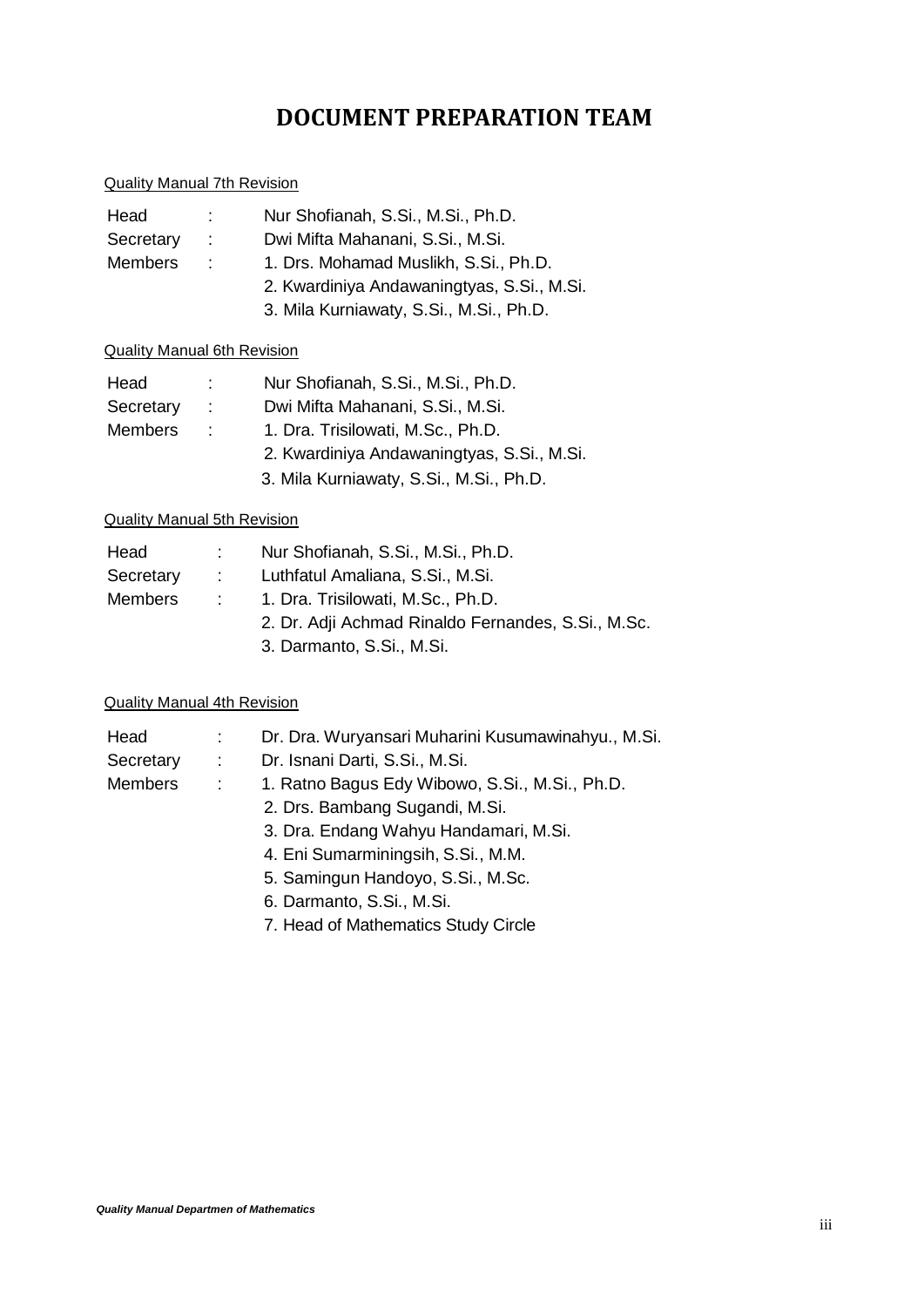# **CONTENTS**

<span id="page-3-0"></span>

| 1.       |                                                                                                                                |  |
|----------|--------------------------------------------------------------------------------------------------------------------------------|--|
| 2.<br>3. |                                                                                                                                |  |
| 4.       | 4.4 Main Process of Quality Management System in Department of Mathematics  22                                                 |  |
| 5.       |                                                                                                                                |  |
| 6.       | 6.3. Facilities and Infrastructure and Work Environment (Campus)  28                                                           |  |
| 7.       |                                                                                                                                |  |
| 8.       | 8.2.1. Monitoring and Evaluation of Vision and Mission Achievement 30                                                          |  |
| 9.       | 10. APPENDIX 2. QMS CROSS-REFERENCE LIST WITH ISO 9001:2008  32<br>11. APPENDIX 3. LIST OF MASTER FILE AND QUALITY DOCUMENT 36 |  |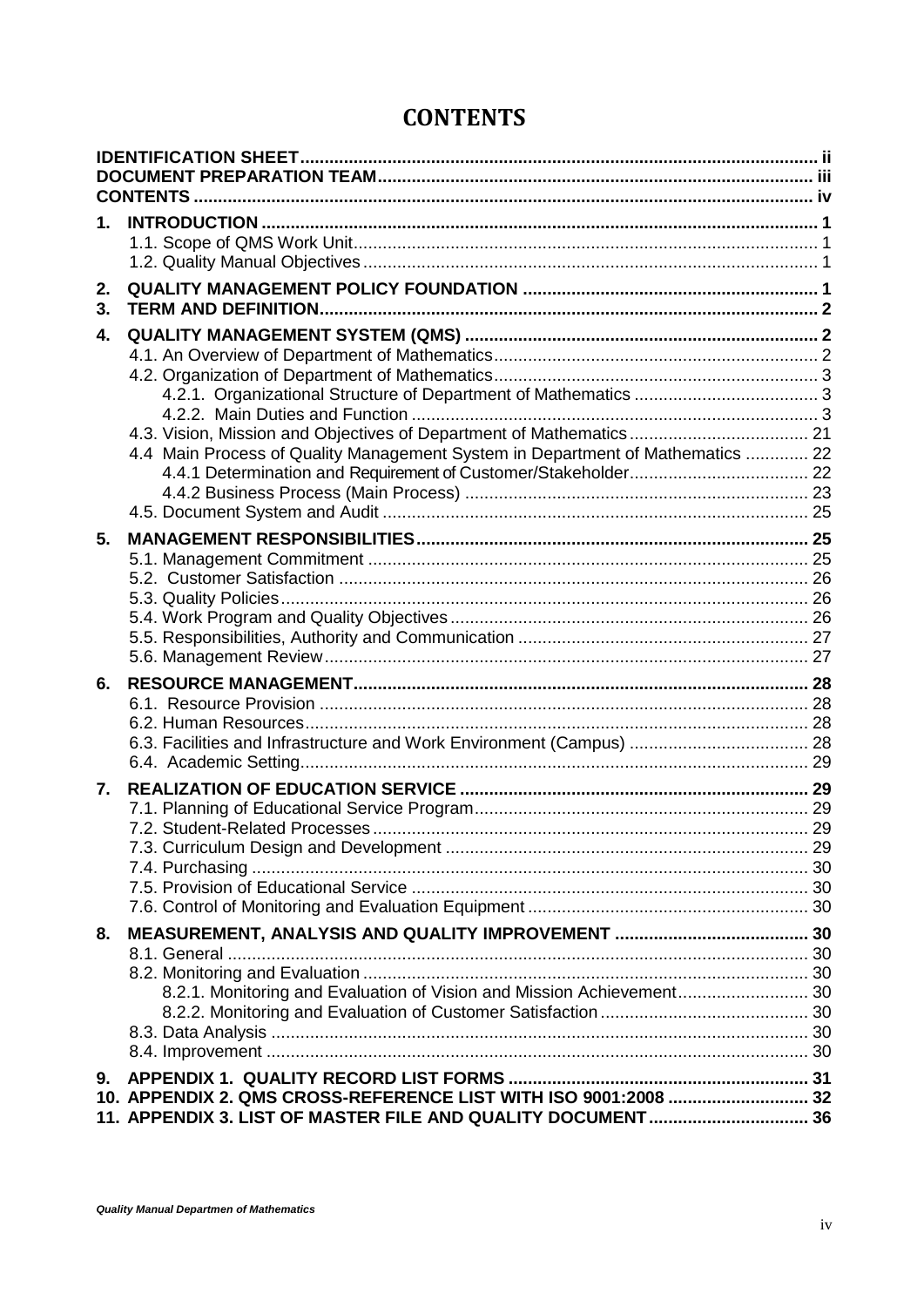# <span id="page-4-1"></span><span id="page-4-0"></span>**1. INTRODUCTION**

#### *1.1. Scope of QMS Work Unit*

Quality manual is a guideline document of implementation of Quality Management System (QMS) implemented within the scope of teaching, research and community service, HR development as well as management, except for goods and services procurement since it is the part of faculty and university authorities. Its content is based on Indonesian National Standard (SNI), Quality Management System ISO 9001:2008 and guidelines for educational service IWA2:2007. This Quality Manual is applicable for academic executive unit at the Department of Mathematics Faculty of Mathematics and Natural Sciences Brawijaya University, including the activities of Three Pillars of Higher Education (TRI DHARMA Perguruan Tinggi) for SP S-1 Mathematics, S-2 Mathematics, S-3 Mathematics and S-1 Actuarial Science. The scope of QMS in the Department of Mathematics includes all requirements of ISO 9001:2008, except goods and services procurement clause 7.4., on Goods and Services Procurement.

# <span id="page-4-2"></span>*1.2. Quality Manual Objectives*

The objectives of Quality Manual Preparation at Department of Mathematics are:

- 1. Outlining the main process that is directly or indirectly related to the procurement of educational services at the Department of Mathematics.
- 2. Describing the relationship of various activities related to the process of planning, implementation, evaluation or improvement.
- 3. Describing the relationship between Internal Quality Assurance System(SPMI) and ISO 9001:2008 requirements.
- 4. Representing the commitment of Department of Mathematics in terms of sustainable quality improvement in writing, so it can be comprehended by all parties involved in human resources provision at the Department of Mathematics.

# <span id="page-4-3"></span>**2. QUALITY MANAGEMENT POLICY FOUNDATION**

- 1. Law No. 20 of 2003 on National Higher Education System.
- 2. Guidelines for Higher Education Quality Assurance 2003.
- 3. Government Regulation No.19 of 2005 on National Education Standards.
- 4. Accreditation of Higher Education Institution from National Accreditation Body, 2008.
- 5. Accreditation of Bachelor, Master and Doctoral Degree Program from National Accreditation Body, 2009.
- 6. QMS requirements ISO 9001:2008.
- 7. QMS requirements for educational services IWA2:2007.
- 8. Quality Standard of World Class University (WCU QS Asia) 2009.
- 9. Document of Quality Assurance System Brawijaya University.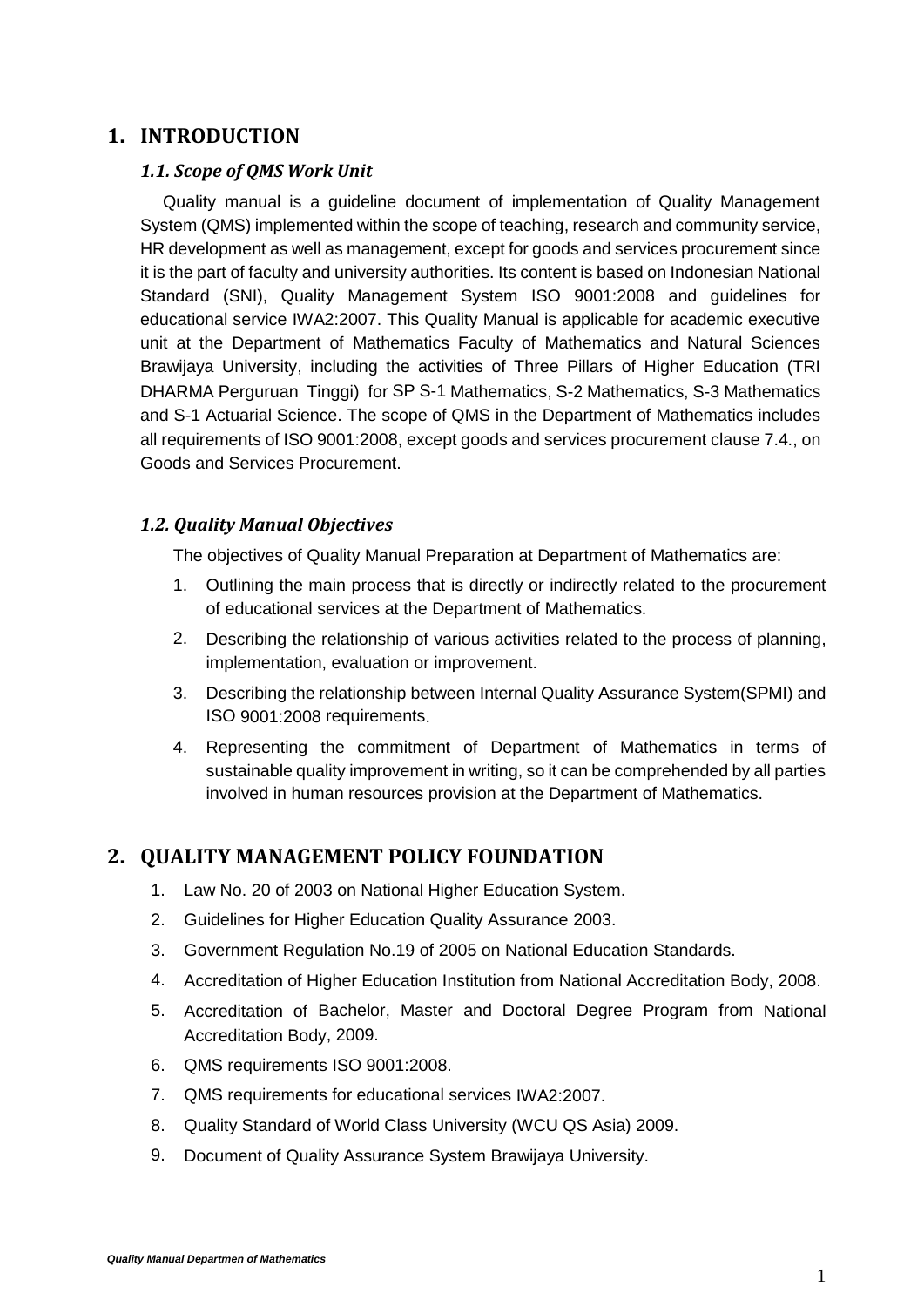- 10. Document of Quality Assurance System Faculty of Mathematics and Natural Sciences Brawijaya University.
- 11. Regulation of the Minister of Research, Technology, and Higher Education/ Permenristekdikti No. 44 of 2015 on National Higher Education Standard
- 12. Regulation of Brawijaya University Number 1 of 2017 on Quality Standard
- 13. Vision and Mission of Department of Mathematics Brawijaya University, 2020.

# <span id="page-5-0"></span>**3. TERM AND DEFINITION**

- 1. Quality is all product characteristics presenting the abilities to fulfill the demands or requirements determined by the customer (stakeholder), both expressed (stated in the contract), or implied.
- 2. Quality Manual is document with function as the reference of quality management implementation.
- 3. Customer is individual or entity who receives or purchasing educational services. Customer of the Department of Mathematics can be categorized into four: students or learners as the main customer, student parents and graduate users, Faculty of Mathematics and Natural Sciences UB as the mandator.

# <span id="page-5-2"></span><span id="page-5-1"></span>**4. QUALITY MANAGEMENT SYSTEM (QMS)**

# *4.1. An Overview of Department of Mathematics*

Department of Mathematics, Faculty of Mathematics and Natural Sciences, Brawijaya University (FMIPA UB) was founded on March 6, 1989 under Decree of the Directorate General of Higher Education, Department of National Education Number 23/DIKTI/Kep/1989 containing the operating permit for Department of Mathematics in Brawijaya University. Today, Department of Mathematics has 4 study programs as listed on Table 4.1. below.

| <b>NO</b> | <b>Study Program</b>              | Establishment<br>Permit | Accre<br>ditation | Accreditation<br>Decree No.             | Desc.     |
|-----------|-----------------------------------|-------------------------|-------------------|-----------------------------------------|-----------|
| 1.        | <b>SP. S1 Mathematics</b>         | 23/Dikti/Kep/<br>1989   | A                 | 2097/SK/BAN-<br>PT/Ak-<br>PJJ/S/IV/2020 | 2020-2025 |
| 2.        | SP. S2 Mathematics                | 54/D/O/2010             | A                 | 689/SK/BAN-<br>PT/Akred/M/IV/2019       | 2019-2024 |
| 3.        | SP. S3 Mathematics                | 69/KPT/I/2016           | B                 | 3941/SK/BAN-<br>PT/Akred/D/X/2017       | 2017-2022 |
| 4.        | <b>SP S1 Actuarial</b><br>Science | 70/M/2020               |                   |                                         |           |

Table 4.1. Study Program in Department of Mathematics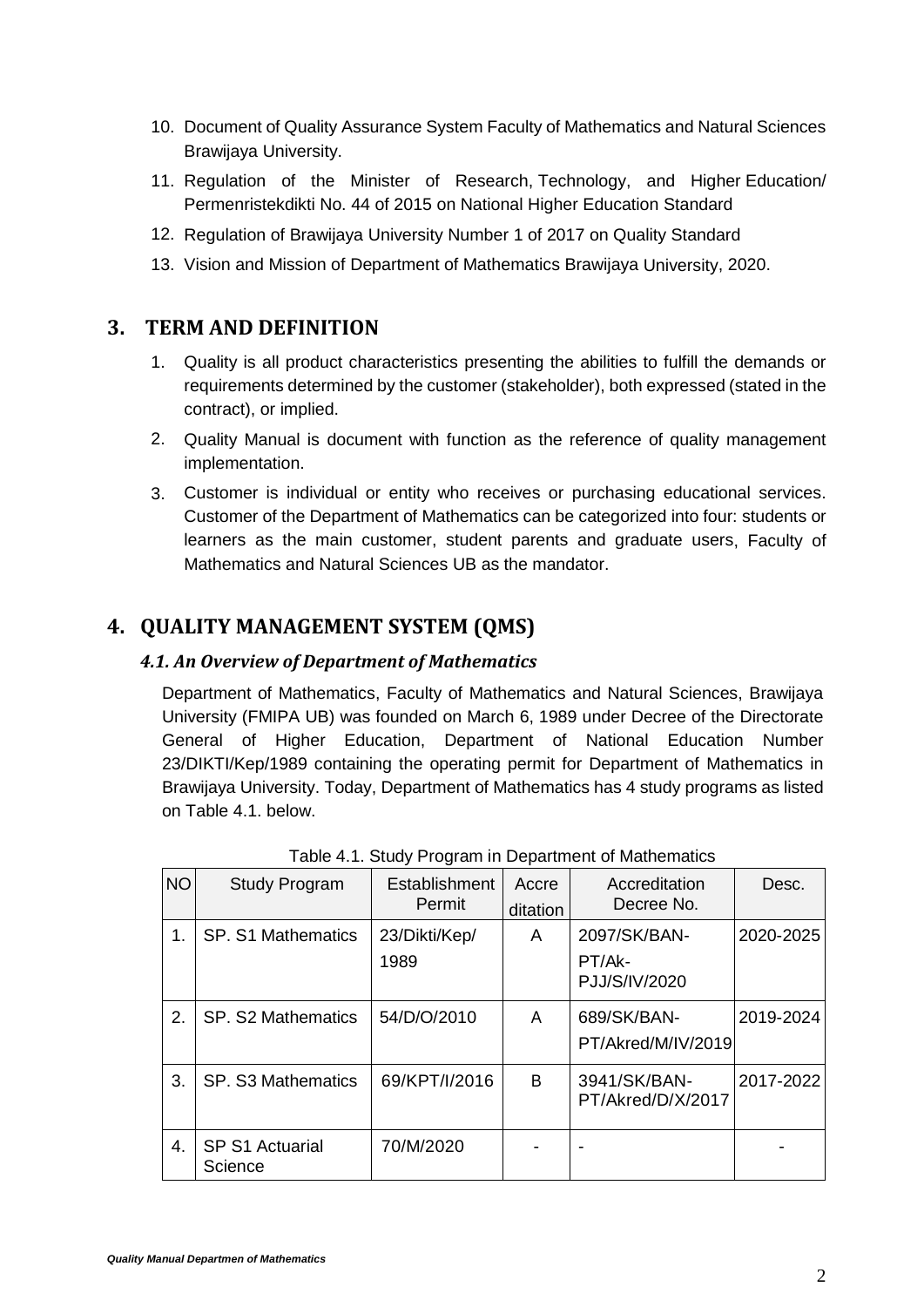# <span id="page-6-0"></span>*4.2. Organization of Department of Mathematics*

# <span id="page-6-1"></span>**4.2.1. Organizational Structure of Department of Mathematics**

To run the management function of Department of Mathematics according to its main duties and function, it can be seen in the following structure chart Figure 4.1.



Figure 4.1. Organizational Structure Chart of Department of Mathematics Brawijaya University

# <span id="page-6-2"></span>**4.2.2. Main Duties and Function**

In implementing the organization duties and function of Department of Mathematics, the main duties and function of each position are formulated as follows.

# **1. HEAD OF DEPARTMENT**

#### **Task Formulation:**

- 1) Preparing plan, organizing, and controlling education activities and teaching, research, and community service in Department of Mathematics based on the applicable provision.
- 2) Preparing plan, organizing, and controlling the development of Department of Mathematics.

- 1) Preparing work program plan as work guidelines based on strategic plan (renstra) of Department of Mathematics
- 2) Reviewing the teaching load concept of lecturers for each semester based on the applicable provision to confirm its suitability.
- 3) Coordinating and integrating the Study Programs in Department of Mathematics.
- 4) Checking the concept of assignment letter for academic advisor as supervisor input.
- 5) Monitoring lecture implementation based on the applicable provision as evaluation materials.
- 6) Evaluating lecture implementation based on monitoring result to improve the quality.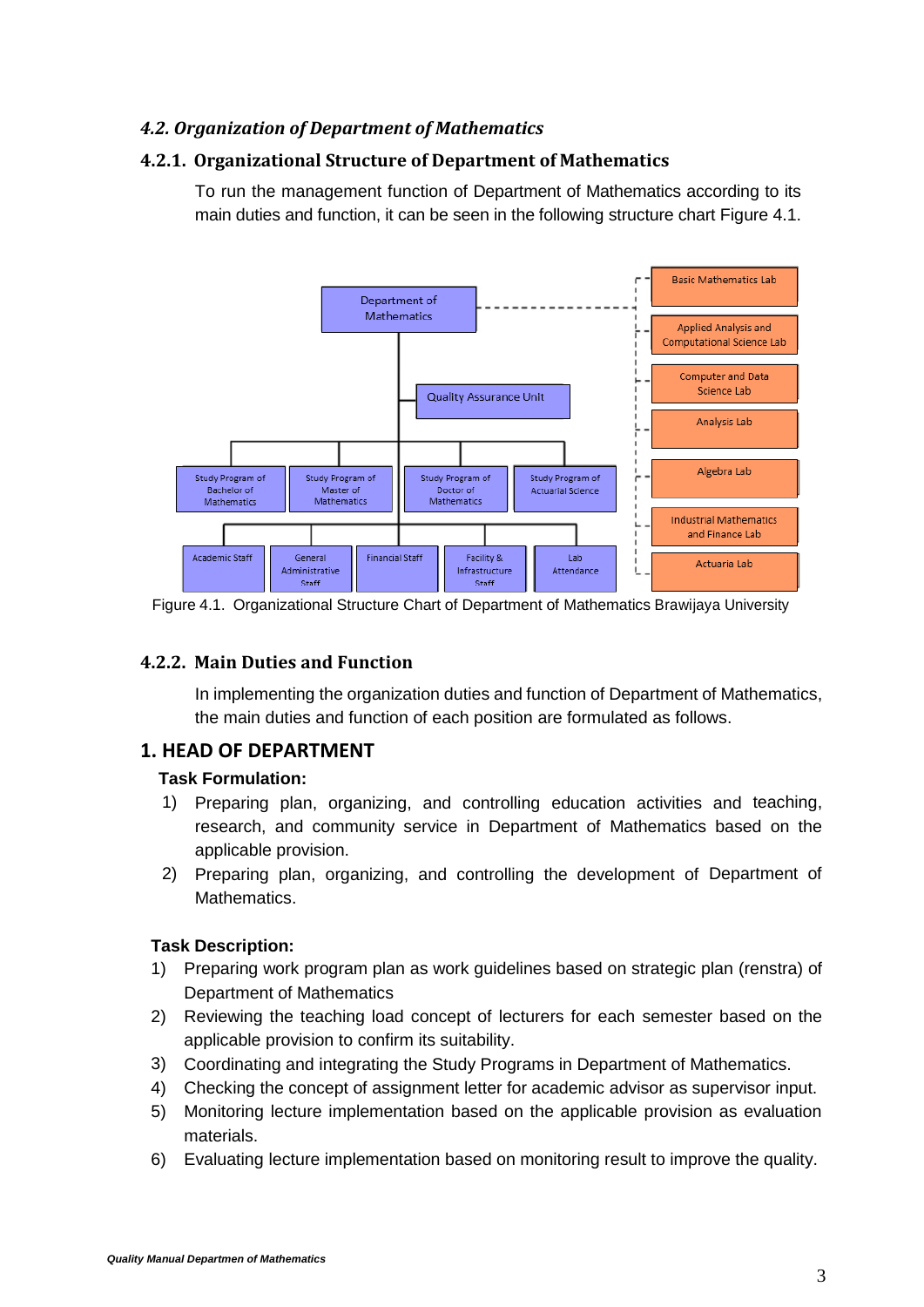- 7) Preparing the operating cost plan based on work program.
- 8) Directing and guiding student activities in Department of Mathematics environment.
- 9) Determining advisors for students who complete academic assignments (final assignment, seminar course, and field work practice/PKL) based on the suggestion from the head of study program.
- 10) Facilitating lecturers who conduct research and community service according to the workload and expertise for a smooth task implementation.
- 11) Preparing activity report of the department according to the achieved result as the responsibility of task implementation.
- 12) Performing other tasks assigned by supervisor.
- 13) Actively conducting development and cooperation with other parties.
- 14) Conducting human resources development efforts in Department of Mathematics.
- 15) Conducting facilities and infrastructure development efforts in Department of Mathematics.

#### **Output:**

- 1) Strategic plan for the next 4 (four) years
- 2) Annual work program plan of Department of Mathematics.
- 3) Concept of lecturers' teaching loads per semester.
- 4) Monitoring and evaluation (monev) results of lecture implementation.
- 5) Concept of assignment letter for academic advisor.
- 6) Concept of operating cost plan of Department of Mathematics.
- 7) Development of student activities of Department of Mathematics.
- 8) Academic advisor of final assignment, seminar course, field work practice.
- 9) Services for lecturers who conduct research and community service.
- 10) Report on cooperation results and human resources development, facilities and infrastructure development of Department of Mathematics.

#### **Responsibilities:**

- 1) Validity and determination of work program plan of Department of Mathematics.
- 2) Smooth and orderly activities implementation of education and teaching, research and community service of Department of Mathematics.
- 3) Validity of work materials.
- 4) Validity and determination of output.
- 5) Validity and determination of report.

#### **Function:**

- 1) Asking data and information to the relevant work unit.
- 2) Giving advices and suggestions to supervisors.
- 3) Signing official letters and documents.
- 4) Evaluating lecturers' performance on task implementation.
- 5) Providing assessment of lecturers according to Employee Work Objective (SKP).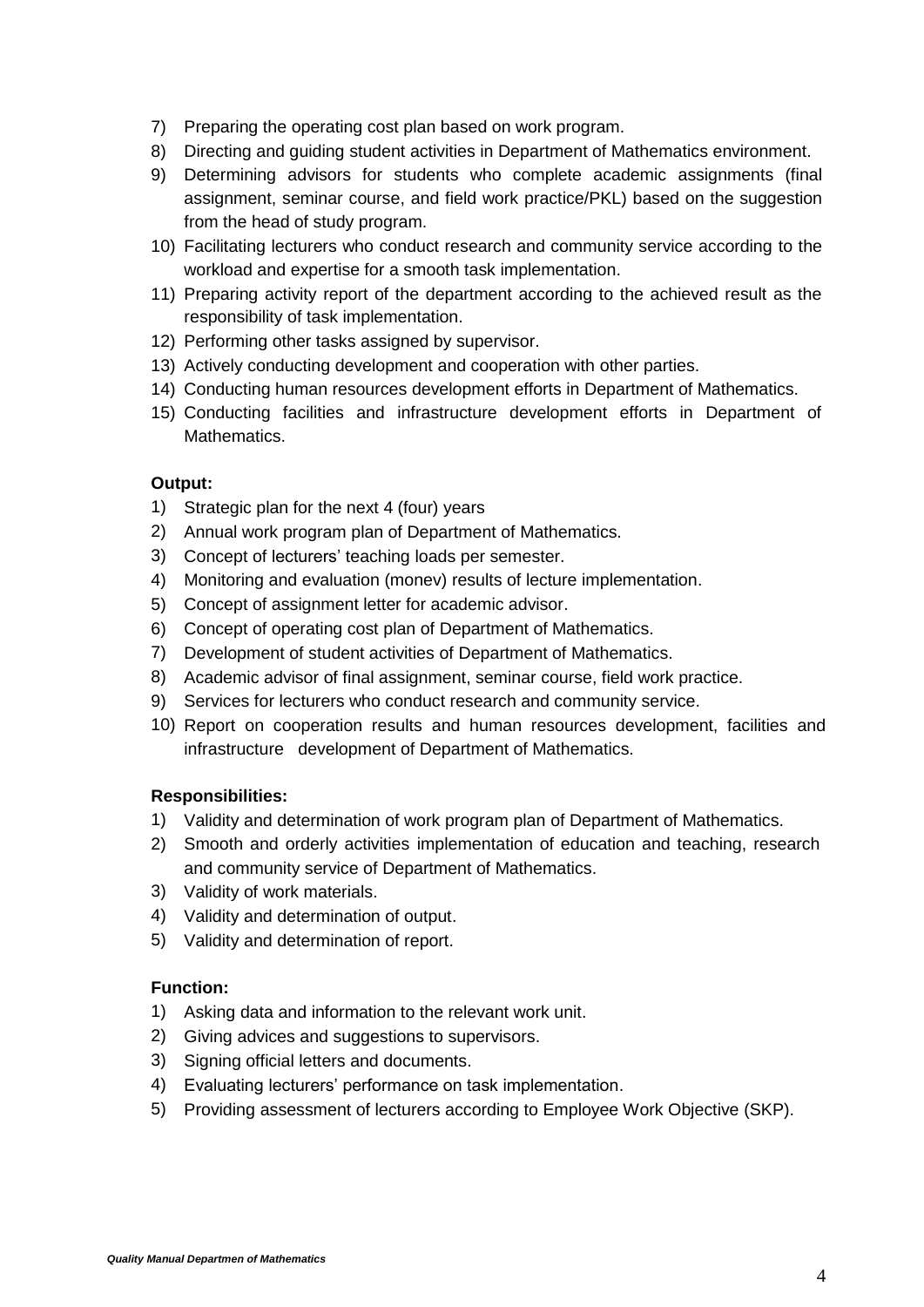# **2. SECRETARY OF DEPARTMENT**

#### **Task Formulation:**

- 1) Assisting the head of department to prepare planning, organizing, and controlling activity implementation of education and teaching, research and community service in Department of Mathematics according to the applicable provision.
- 2) Assisting the head of department to prepare planning, organizing, and controlling of Department of Mathematics development.
- 3) Assisting the head of department to prepare planning, organizing, and controlling of administrative development in Department of Mathematics.

- 1) Assisting the head of department to prepare work program plan as the work guidelines.
- 2) Assisting the head of department to review the teaching load concept of lecturers for each semester based on the applicable provision to confirm its suitability.
- 3) Assisting the head of department to check the concept of assignment letter for academic advisor as supervisor input.
- 4) Monitoring lecture implementation based on the applicable provision as evaluation materials.
- 5) Evaluating teaching and learning implementation based on monitoring result to improve the quality.
- 6) Preparing the operating cost plan based on work program.
- 7) Assisting the head of department to direct and guide student activities in Department of Mathematics environment.
- 8) Assisting the head of department to determine advisors for students who complete academic assignments (final assignment, seminar course, and field work practice/PKL) based on the suggestion from the head of study program.
- 9) Assisting the head of department to facilitate lecturers who conduct research and community service according to the workload and expertise for a smooth task implementation.
- 10) Preparing activity report of the department according to the achieved result as the responsibility of task implementation.
- 11) Making lecture schedule, midterm exam/final exam schedule and short semester schedule (SP).
- 12) Assisting the head of department to perform other tasks.
- 13) Actively assisting the head of department to conduct development and cooperation with other parties.
- 14) Assisting the head of department to conduct human resources development efforts in Department of Mathematics.
- 15) Assisting the head of department to conduct facilities and infrastructure development efforts in Department of Mathematics.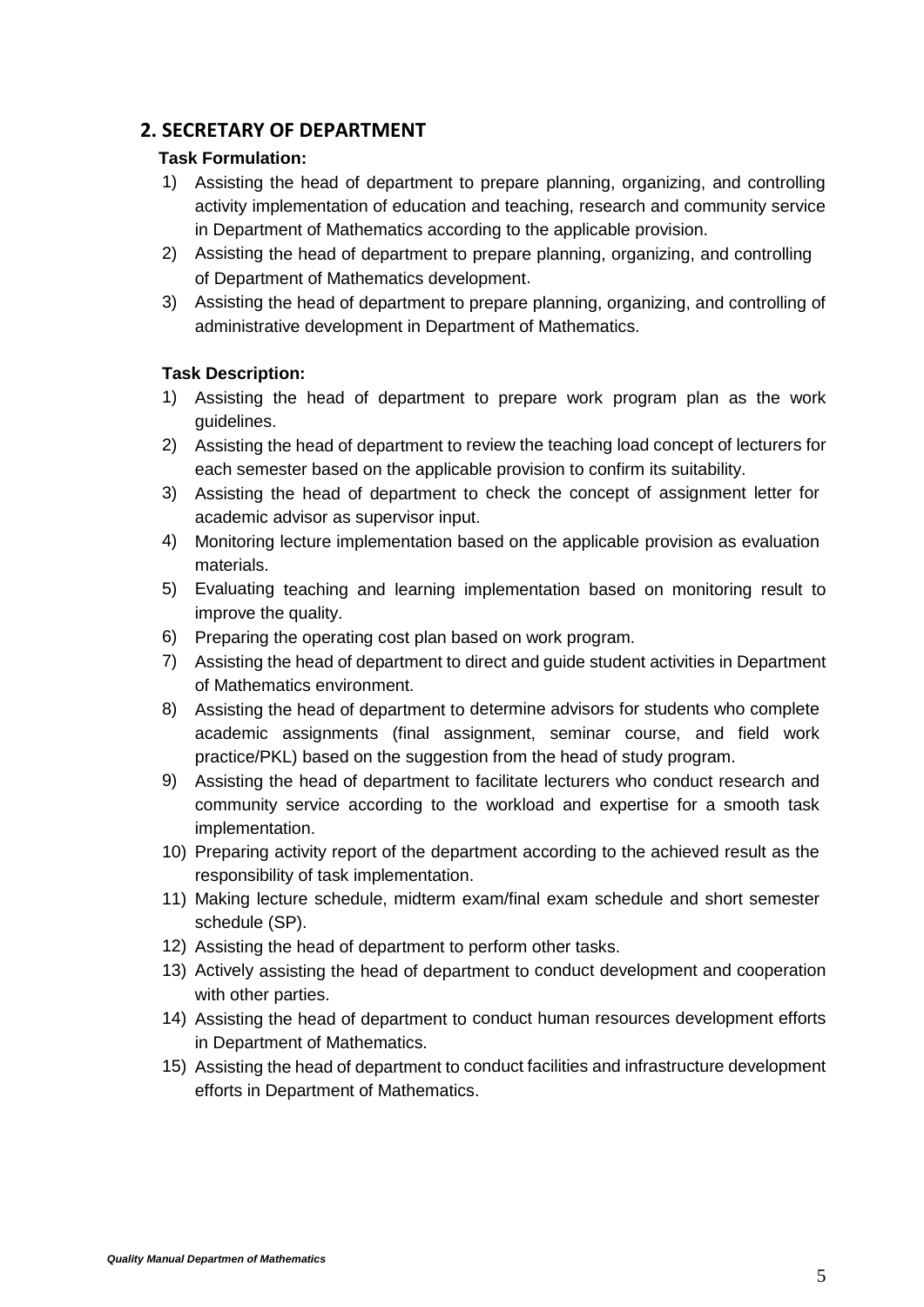# **Output:**

- 1) Documentation of annual work program plan and strategic plan of Department of Mathematics.
- 2) Concept of lecturers' teaching loads per semester.
- 3) Documentation of monitoring results of lecture implementation.
- 4) Concept of assignment letter for academic advisor.
- 5) Document of operating cost plan of Department of Mathematics.
- 6) Document of development of student activities of Department of Mathematics.
- 7) Concept of academic advisor of final assignment, seminar course, field work practice.
- 8) Concept of services for lecturers who conduct research and community service.
- 9) Document of report on cooperation results and human resources development, facilities and infrastructure development of Department of Mathematics.
- 10) Lecture schedule, midterm exam/final exam schedule and short semester schedule.

# **Responsibilities:**

- 1) Carrying out the head of department's program
- 2) Validity and determination of work program plan documents of Department of Mathematics.
- 3) Smooth and orderly activities implementation of education and teaching, research and community service of Department of Mathematics.
- 4) Validity of work materials.
- 5) Validity and determination of output.
- 6) Validity and determination of report.

#### **Function:**

- 1) Asking data and information to relevant work unit.
- 2) Giving advices and suggestions to supervisors.
- 3) Signing official letters and documents on behalf on department.
- 4) Providing information/consideration materials to the head of department in the framework of lecturer performance appraisal on task implementation.
- 5) Performing position rotation of administrative staff.

# **3. HEAD OF UNDERGRADUATE MATHEMATICS STUDY PROGRAM**

# **Task Formulation:**

- 1) Assisting the head of department to prepare planning, organizing, and controlling activities implementation of education and teaching, research and community service in Department of Mathematics according to the applicable provision.
- 2) Assisting the head of department to prepare planning, organizing, and controlling of Department of Mathematics development.

- 1) Distributing designing/evaluating/revising the curriculum of study program
- 2) Distributing lecturer for teaching/education task (inside or outside study program in the environment of Brawijaya University)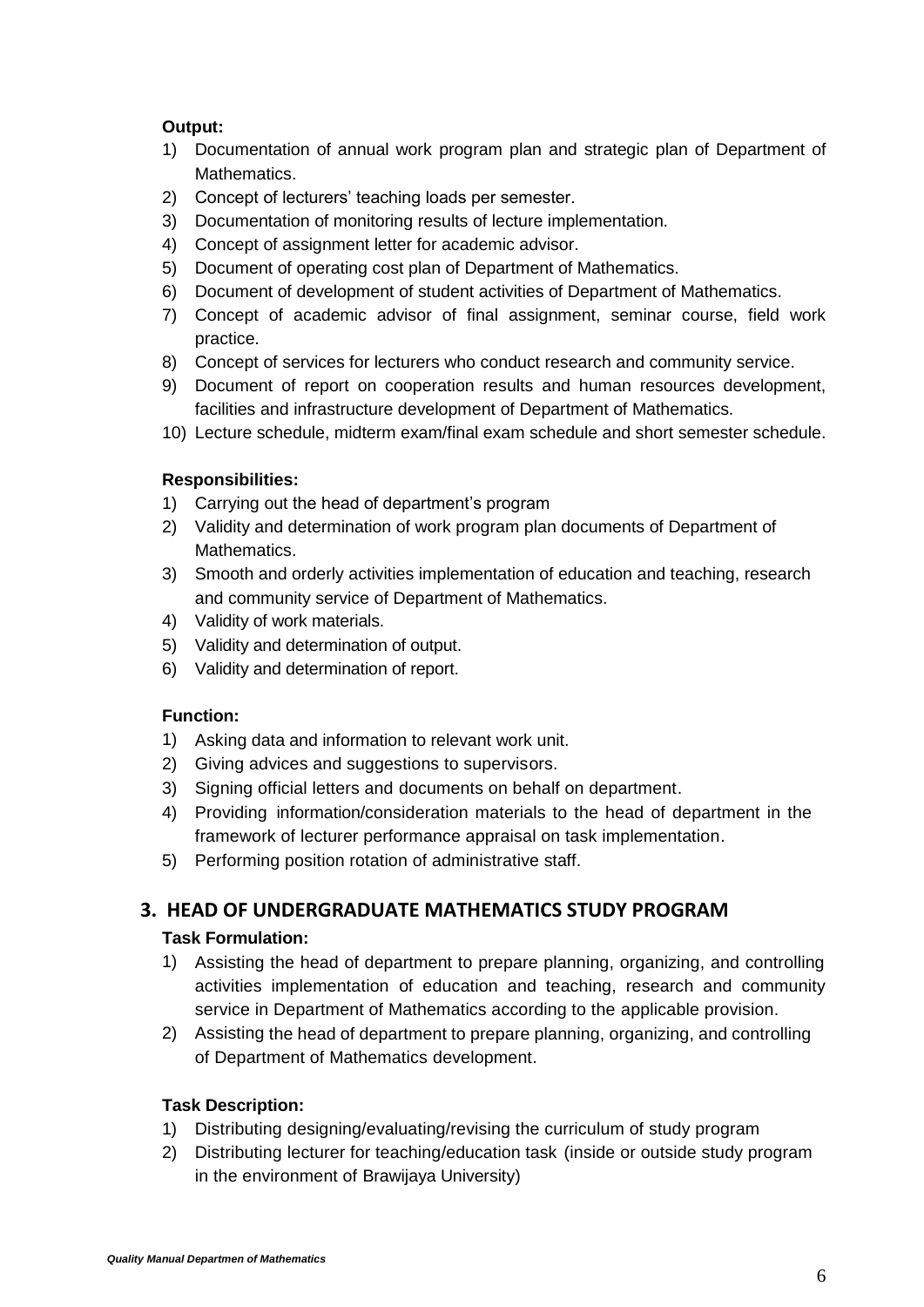- 3) Distributing lecturer for research task (from DPP/SPP fund source)
- 4) Distributing lecturer for community service task (DPP/SPP)
- 5) Distributing lecturer as academic advisor
- 6) Distributing lecturer as advisor for final assignment, seminar course, and field work practice
- 7) Distributing lecturer as undergraduate thesis examiner
- 8) Sending/assigning staff to participate in seminar/conference/workshop/research internship at regional and national level inside or outside Brawijaya University
- 9) Monitoring student academic development through academic advisors
- 10) Giving direction/suggestion to students who will take academic assignments in the form of final assignment, seminar course, field work practice/PKL, related to the candidate of final assignment advisor
- 11) Taking data and monitoring undergraduate thesis assisting process until the final examination
- 12) Evaluating teaching and learning process (PBM) through questionnaires with students as the respondents
- 13) Evaluating study program performance with students as the reviewer
- 14) Correcting/revising academic transcript for students who will take thesis defense
- 15) Signing/validating temporary degree certificate (SKL)
- 16) Confirming/summoning students who are at risk of evaluation on the first year, second year, and at the end of study period
- 17) Giving direction and taking data of alumni candidates of the study program, developing lecturers in teaching, research, and community service fields.
- 18) Developing references (text books and scientific journals) through proposal to the library
- 19) Encouraging and directing student scientific activities in the form of research and scientific writing
- 20) Giving suggestions to the department and dean on lecturer recruitment
- 21) Developing promotion activities on Mathematics implementation to the user community
- 22) Developing information system of study program as an information sub-system in the department, faculty and university
- 23) Refining the academic writing guidelines for thesis, seminar course, PKL
- 24) Refining final assignment and PKL writing guidelines and implementation
- 25) Preparing and making accreditation forms
- 26) Preparing and making proposal for various grants (semi que, TPSDP, etc.)
- 27) Coordinating teaching material procurement
- 28) Developing lecturer group based on fields of science and areas of interest
- 29) Planning and holding guest lecture
- 30) Coordinating with the head of study programs and the head of laboratories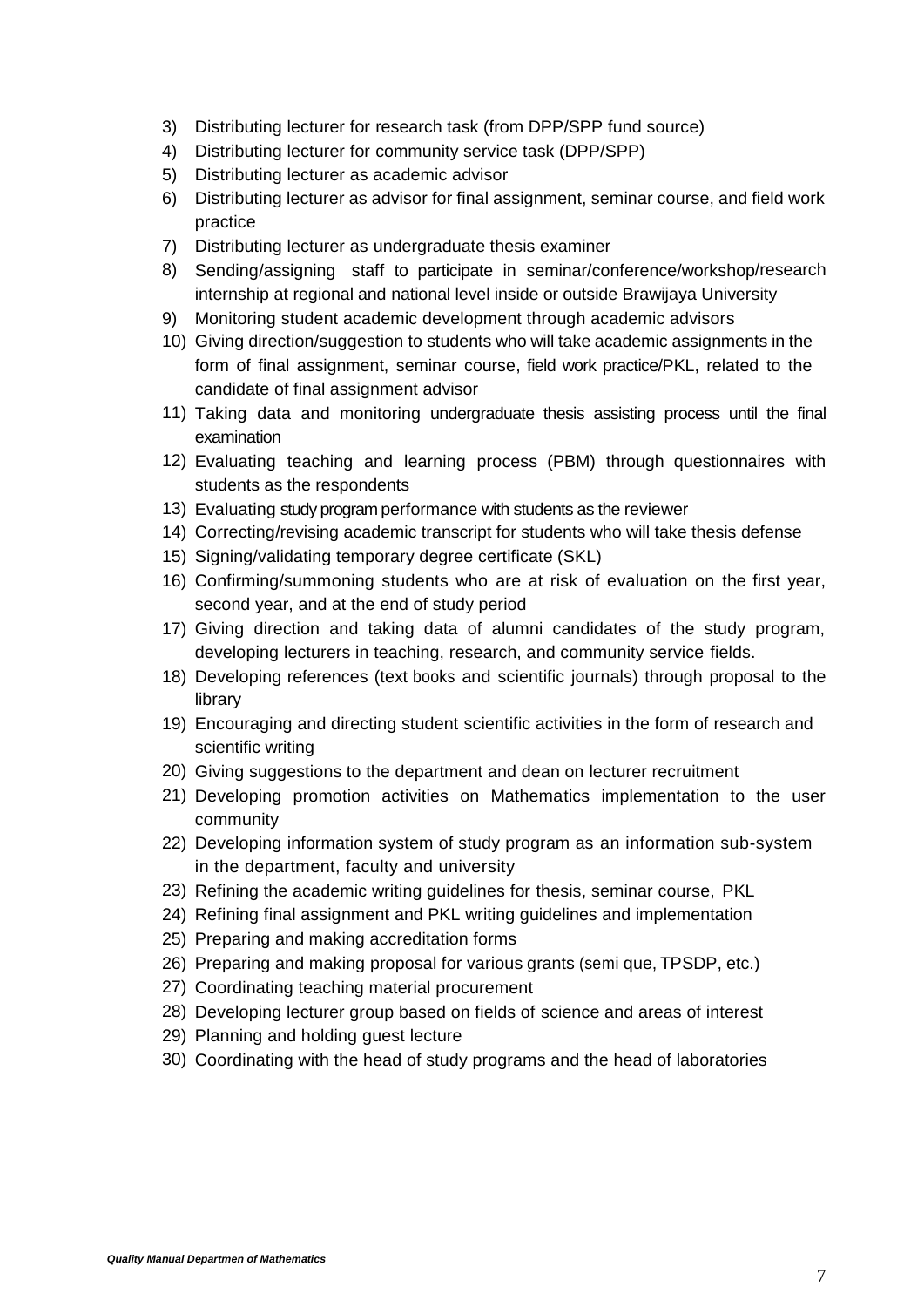# **Responsibilities:**

- 1) Validity and determination of work program plan of study program.
- 2) Smooth and orderly activities implementation of education and teaching, research and community service of Department of Mathematics.
- 3) Validity of work materials.
- 4) Validity and determination of output.
- 5) Validity and determination of report.

#### **Function:**

- 1) Determining/replacing thesis advisor and examiners
- 2) Determining thesis defense schedule
- 3) Determining the number of credits recognized for degree transfer

# **4. HEAD OF MAGISTER MATHEMATICS STUDY PROGRAM**

#### **Task Formulation:**

- 1) Assisting the head of department to prepare planning, organizing, and controlling activity implementation of education and teaching, research and community service in the study program environment according to the applicable provision.
- 2) Assisting the head of department to prepare planning, organizing, and controlling of study program development.

- 1) Designing/evaluating/revising the curriculum of study program
- 2) Distributing lecturer for teaching/education task (inside or outside study program in the environment of Brawijaya University)
- 3) Distributing lecturer as advisor for thesis, proposal seminar, and thesis seminar
- 4) Distributing lecturer as thesis examiner
- 5) Monitoring student academic development
- 6) Giving direction/suggestion to students who will write thesis as well as the thesis advisor candidates
- 7) Taking data and monitoring thesis assisting process until the final examination
- 8) Evaluating study program performance with students as the reviewer
- 9) Correcting/revising academic transcript for students who will take thesis defense
- 10) Signing/validating temporary degree certificate (SKL)
- 11) Confirming/summoning students who are at risk of evaluation on the first year and at the end of study period
- 12) Developing references (text books and scientific journals) through proposal to the library
- 13) Encouraging and directing student scientific activities in the form of research and scientific writing
- 14) Giving suggestions to the department and dean on lecturer recruitment
- 15) Developing promotion activities on Mathematics implementation to the user community
- 16) Refining the academic writing guidelines for thesis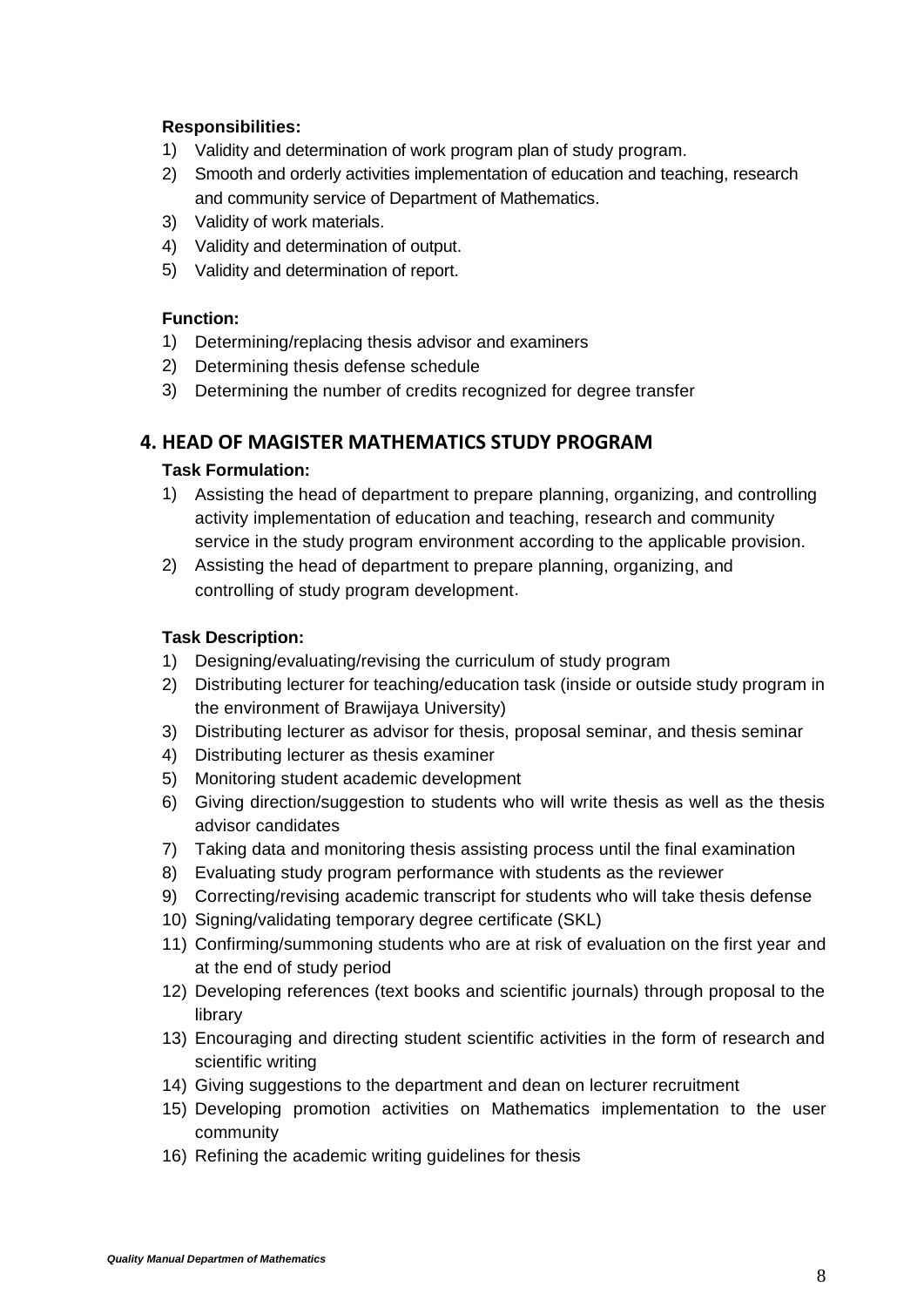- 17) Refining thesis writing guidelines and implementation
- 18) Preparing and making accreditation forms
- 19) Preparing and making proposal for various grants (semi que, TPSDP, etc.)
- 20) Coordinating teaching material procurement
- 21) Developing lecturer group based on fields of science and areas of interest
- 22) Planning and holding guest lecture
- 23) Coordinating with the head of study programs and the head of laboratories

#### **Responsibilities:**

- 1) Validity and determination of work program plan of study program.
- 2) Smooth and orderly activities implementation of education and teaching, research and community service of Department of Mathematics.
- 3) Validity of work materials.
- 4) Validity and determination of output.
- 5) Validity and determination of report.

#### **Function:**

- 1) Determining/replacing thesis advisor and examiners from inside or outside Brawijaya University
- 2) Determining thesis defense schedule

# **5. HEAD OF DOCTOR MATHEMATICS STUDY PROGRAM**

#### **Main Duties and Function**

- 1) Coordinating all elements of teaching and learning process to ensure the quality of S3 Mathematics Education
- 2) Responsible of curriculum development of SP S-3 Mathematics
- 3) Determining the distribution and details of tasks from each sub-section of activities in SP S-3 Mathematics
- 4) Knowing all path of examination scores from the course managed by lecturers
- 5) Making final decision for all policies taken by SP S-3 Mathematics

# **6. HEAD OF LABORATORY**

There are 7 Laboratories in the Department of Mathematics with each main duties and function (tupoksi) as follows:

#### **a. Basic Mathematics Laboratory**

- 1) Setting vision, mission, goals, as well as policies and objectives of Laboratory quality
- 2) Planning the needs for assistant, conducting assistant selection, training and assistant evaluation.
- 3) Monitoring and evaluating response activities, evaluating practice/Response materials
- 4) Sending response score to the lecturer
- 5) Planning, conducting, evaluating laboratory activities and planning Laboratory Activity development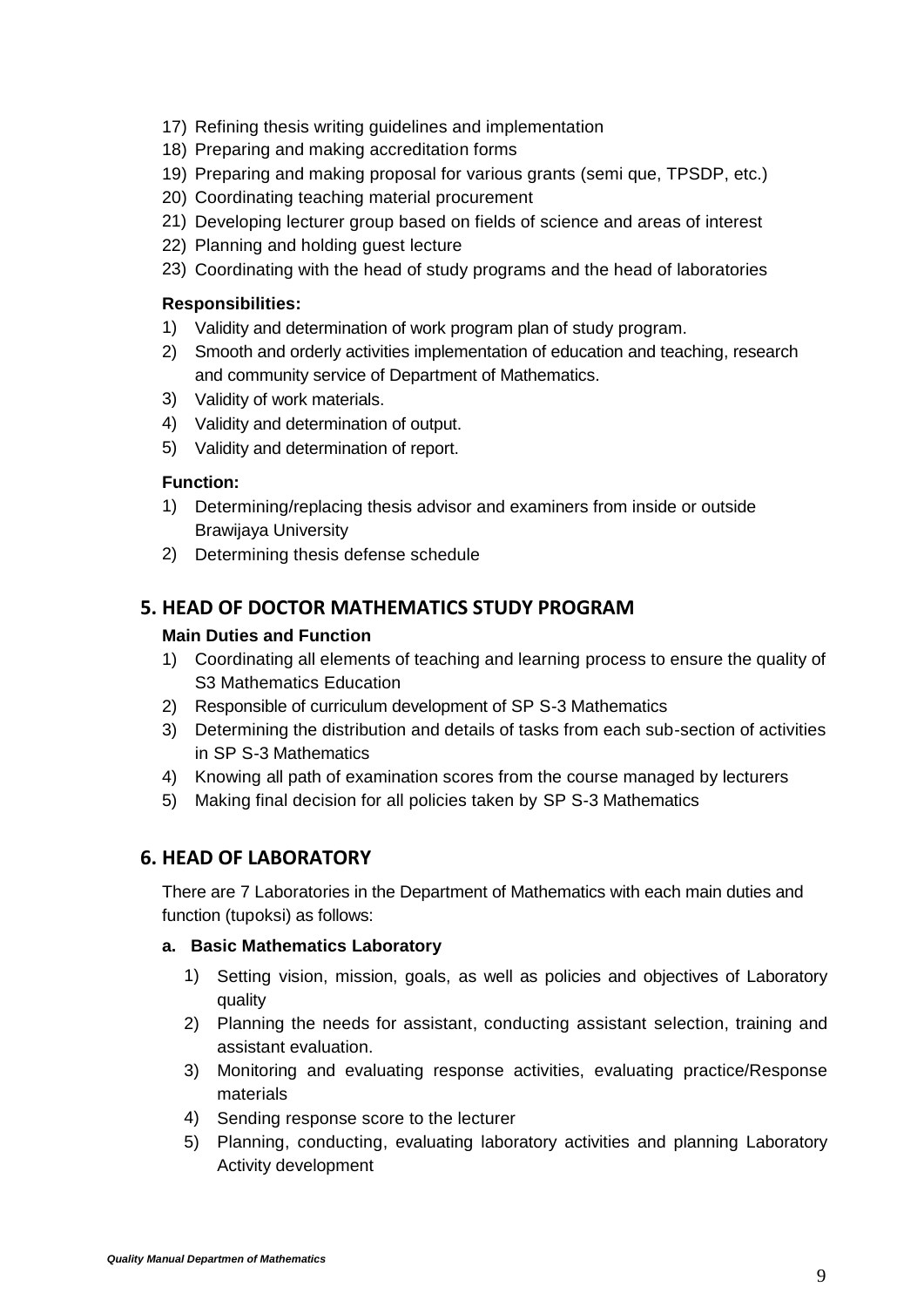- 6) Establishing cooperation with outside parties in terms of resource sharing and Laboratory empowerment
- 7) Organizing laboratory activity schedule
- 8) Planning, conducting and controlling of Laboratory Inventory
- 9) Improving cooperation among laboratories within mathematics environment
- 10) Monitoring and evaluating teaching-learning process for courses at Basic Mathematics Laboratory
- 11) Assisting the head of study program S1 in plotting course distribution to Laboratory lecturers
- 12) Evaluating and improving Course Plan, curriculum and syllabus
- 13) Reporting on all laboratory activities in writing to the head of department for quarterly period

#### **OUTPUT**

- 1) Vision, mission, goals, as well as policies and objectives of Laboratory
- 2) List of Assistant Needs, List of Selected Assistants, List of Training, and Evaluation Report
- 3) Evaluation Result of Practice Activities
- 4) Evaluation Result of Practice/Response Materials
- 5) Laboratory Development Plan Document
- 6) Laboratory Management Review
- 7) Input and Training
- 8) Laboratory Activity Schedule
- 9) Inventory, status and inventory maintenance
- 10) Plan and topic to be coordinated
- 11) Course Portfolio
- 12) Course Plot
- 13) Course Plan, Curriculum, Syllabus Documents
- 14) Laboratory Quarterly Report

#### **b. Applied Analysis and Computational Science Laboratory**

- 1) Setting vision, mission, goals, as well as policies and objectives of Laboratory quality
- 2) Planning, conducting, evaluating laboratory activities and planning Laboratory Activities development
- 3) Planning the needs for assistant, conducting assistant selection, training and assistant evaluation.
- 4) Preparing work plan and budget of laboratory
- 5) Monitoring and evaluating practice/response activities, evaluating practice/Response materials
- 6) Sending response score to the lecturer
- 7) Establishing cooperation with outside parties in terms of resource sharing and Laboratory empowerment
- 8) Organizing laboratory activities schedule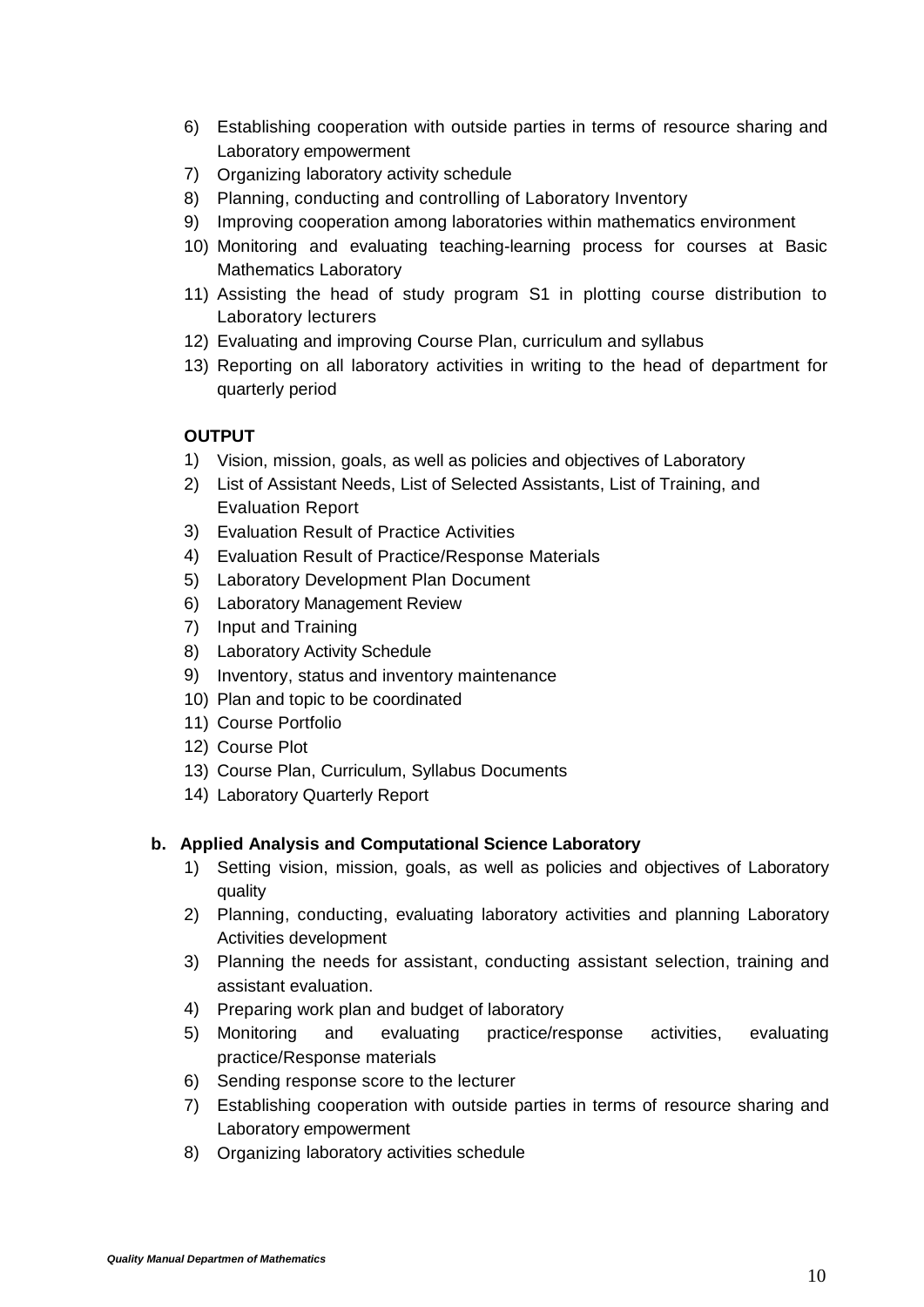- 9) Planning, conducting and controlling of Laboratory Inventory
- 10) Improving cooperation among laboratories within mathematics environment
- 11) Monitoring and evaluating teaching-learning process for courses
- 12) Assisting the head of study program S1 in plotting course distribution to Laboratory lecturers
- 13) Evaluating thesis assisting process for lecturer at Laboratory
- 14) Developing scientific knowledge at Laboratory through guest lecture, regular lecture, and other activities
- 15) Planning and evaluating education, publication, and community service activities in Laboratory
- 16) Making and evaluating research and Community Service roadmap to Laboratory
- 17) Reporting all laboratory activities in writing to the head of department for quarterly period

- 1) Vision, mission, goals, as well as policies and objectives of Laboratory
- 2) Laboratory Development Plan Document
- 3) Laboratory Management Review
- 4) List of Assistant Needs, List of Selected Assistants, List of Training, and Evaluation Report
- 5) Budget Plan
- 6) Evaluation Result of Practice Activities, Evaluation Result of Practice/Response **Materials**
- 7) Input and Training
- 8) Laboratory Activities Schedule
- 9) Inventory, status and inventory maintenance
- 10) Plan and topic to be coordinated
- 11) Monitoring Results of Teaching and Learning Process (PBM)
- 12) Course Plot
- 13) Evaluation Results of Thesis Assistance
- 14) Report of Regular Seminar and other activities
- 15) Course Plan, Curriculum, Syllabus, Research and Community Service Data, Documents of Planning and evaluation of education, publication, research and community service
- 16) Research and Community Service Roadmap
- 17) Laboratory Quarterly Report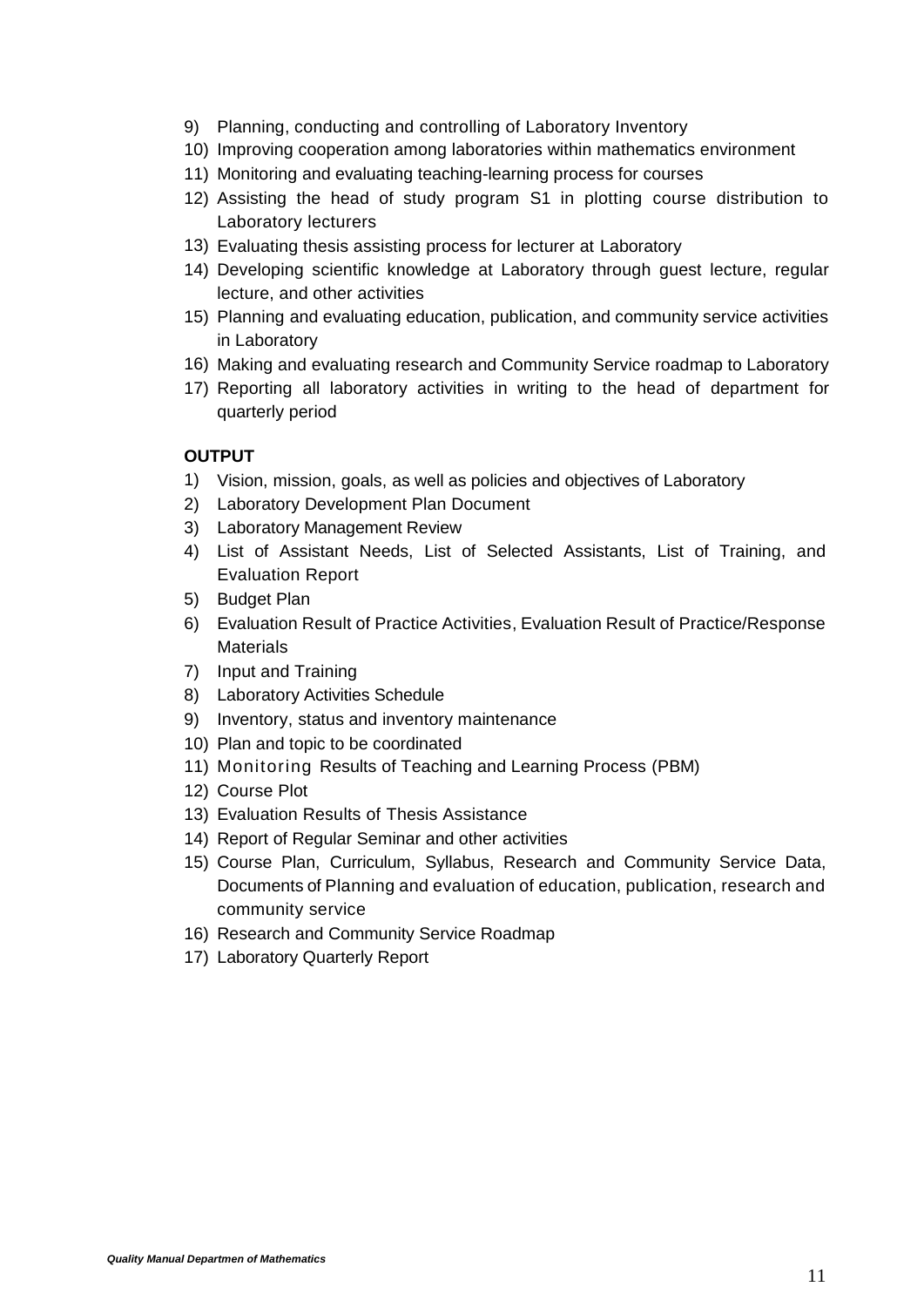#### **c. Computer and Data Science Laboratory**

- 1) Setting vision, mission, goals, as well as policies and objectives of Laboratory quality
- 2) Planning, conducting, evaluating laboratory activities and planning Laboratory Activities development
- 3) Planning the needs for assistant, conducting assistant selection, training and assistant evaluation.
- 4) Preparing work plan and budget of laboratory
- 5) Monitoring and evaluating practice/response activities, evaluating practice/Response materials
- 6) Sending response score to the lecturer
- 7) Establishing cooperation with outside parties in terms of resource sharing and
- 8) Laboratory empowerment
- 9) Organizing laboratory activity schedule
- 10) Planning, conducting and controlling of Laboratory Inventory
- 11) Improving cooperation among laboratories within mathematics environment
- 12) Monitoring and evaluating teaching-learning process for courses
- 13) Assisting the head of study program S1 in plotting course distribution to Laboratory lecturers
- 14) Evaluating thesis assisting process for lecturer at Laboratory
- 15) Developing scientific knowledge at Laboratory through guest lecture, regular lecture, and other activities
- 16) Planning and evaluating education, publication, and community service activities in Laboratory
- 17) Making and evaluating research and Community Service roadmap to Laboratory
- 18) Reporting on all laboratory activities in writing to the head of department for quarterly period

- 1) Vision, mission, goals, as well as policies and objectives of Laboratory
- 2) Laboratory Development Plan Document
- 3) Laboratory Management Review
- 4) List of Assistant Needs, List of Selected Assistants, List of Training, and Evaluation Report
- 5) Budget Plan
- 6) Evaluation Result of Practice Activities, Evaluation Result of Practice/Response **Materials**
- 7) Input and Training
- 8) Laboratory Activities Schedule
- 9) Inventory, status and inventory maintenance
- 10) Plan and topic to be coordinated
- 11) Monitoring Results of Teaching and Learning Process (PBM)
- 12) Course Plot
- 13) Evaluation Results of Thesis Assistance
- 14) Report of Regular Seminar and other activities
- 15) Course Plan, Curriculum, Syllabus, Research and Community Service Data, Documents of Planning and evaluation of education, publication, research and community service
- 16) Research and Community Service Roadmap
- 17) Laboratory Quarterly Report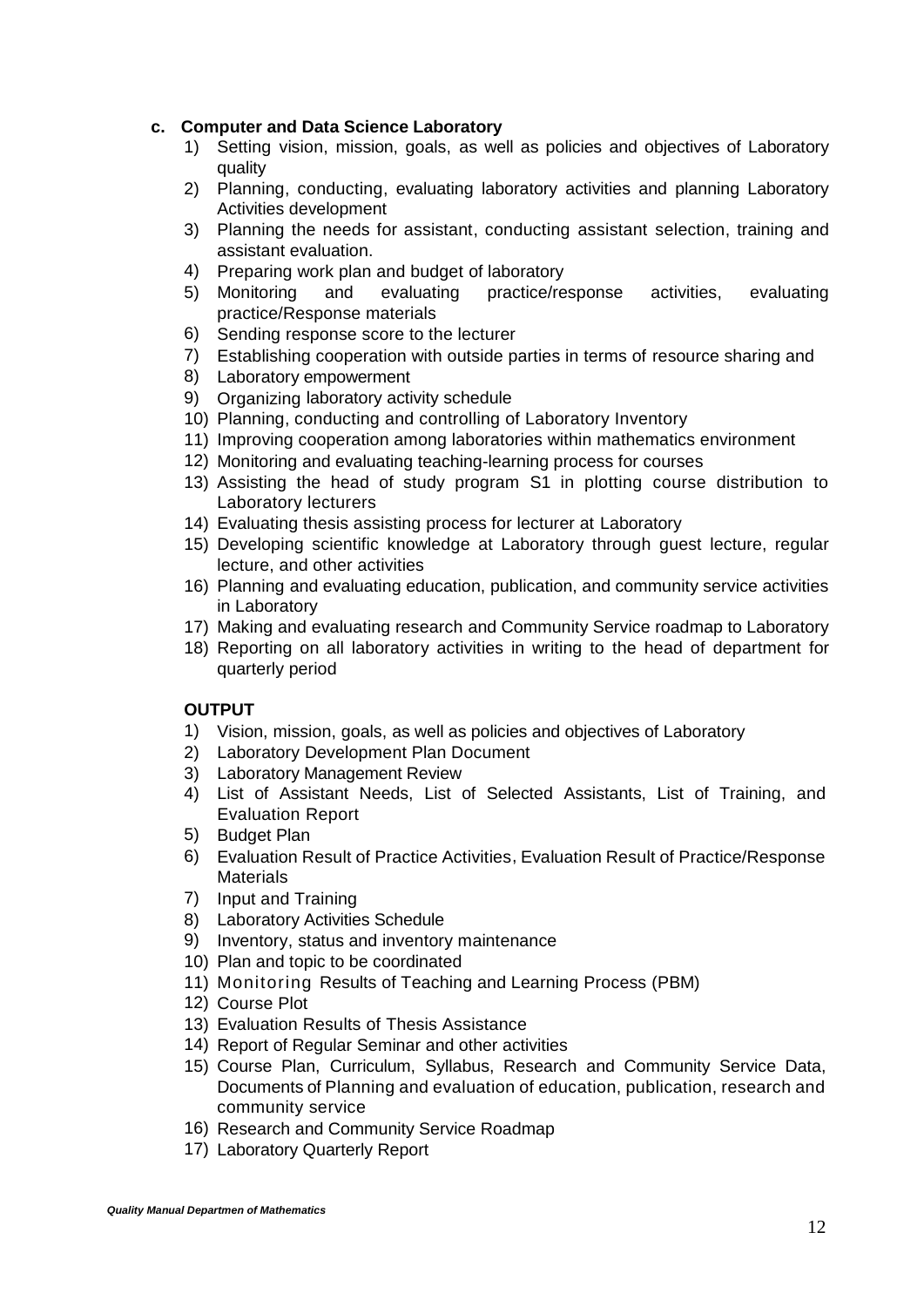#### **d. Analysis Laboratory**

- 1) Setting vision, mission, goals, as well as policies and objectives of Laboratory quality
- 2) Planning, conducting, evaluating laboratory activities and planning Laboratory Activities development
- 3) Planning the needs for assistant, conducting assistant selection, training and assistant evaluation.
- 4) Preparing work plan and budget of laboratory
- 5) Monitoring and evaluating practice/response activities, evaluating practice/Response materials
- 6) Sending response score to the lecturer
- 7) Establishing cooperation with outside parties in terms of resource sharing and
- 8) Laboratory empowerment
- 9) Organizing laboratory activity schedule
- 10) Planning, conducting and controlling of Laboratory Inventory
- 11) Improving cooperation among laboratories within mathematics environment
- 12) Monitoring and evaluating teaching-learning process for courses
- 13) Assisting the head of study program S1 in plotting course distribution to Laboratory lecturers
- 14) Evaluating thesis assisting process for lecturer at Laboratory
- 15) Developing scientific knowledge at Laboratory through guest lecture, regular lecture, and other activities
- 16) Planning and evaluating education, publication, and community service activities in Laboratory
- 17) Making and evaluating research and Community Service roadmap to Laboratory
- 18) Reporting on all laboratory activities in writing to the head of department for quarterly period

- 1) Vision, mission, goals, as well as policies and objectives of Laboratory
- 2) Laboratory Development Plan Document
- 3) Laboratory Management Review
- 4) List of Assistant Needs, List of Selected Assistants, List of Training, and Evaluation Report
- 5) Budget Plan
- 6) Evaluation Result of Practice Activities, Evaluation Result of Practice/Response Materials
- 7) Input and Training
- 8) Laboratory Activities Schedule
- 9) Inventory, status and inventory maintenance
- 10) Plan and topic to be coordinated
- 11) Monitoring Results of Teaching and Learning Process (PBM)
- 12) Course Plot
- 13) Evaluation Results of Thesis Assistance
- 14) Report of Regular Seminar and other activities
- 15) Course Plan, Curriculum, Syllabus, Research and Community Service Data, Documents of Planning and evaluation of education, publication, research and community service
- 16) Research and Community Service Roadmap
- 17) Laboratory Quarterly Report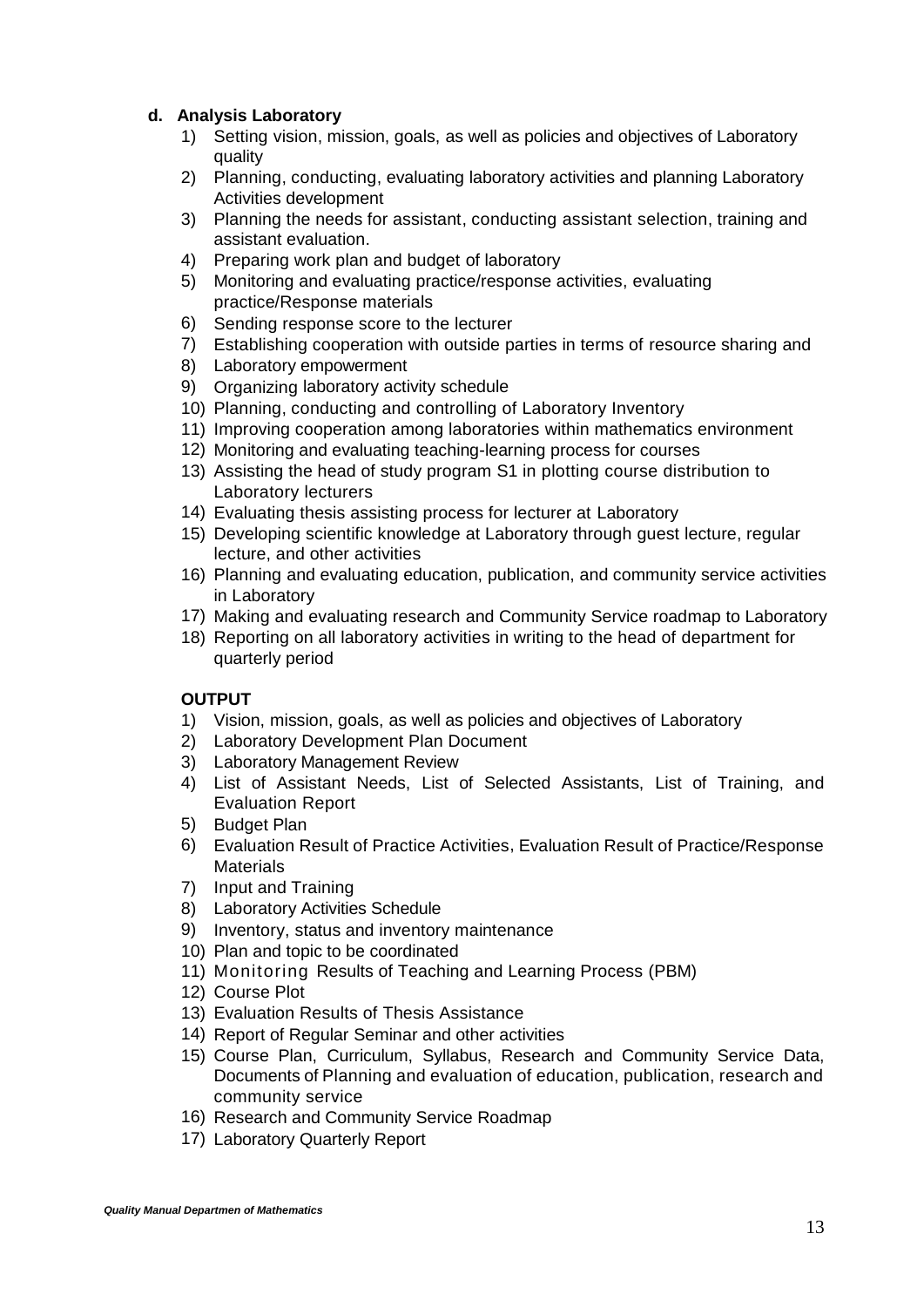#### **e. Algebra Laboratory**

- 1) Setting vision, mission, goals, as well as policies and objectives of Laboratory quality
- 2) Planning, conducting, evaluating laboratory activities and planning Laboratory Activities development
- 3) Planning the needs for assistant, conducting assistant selection, training and assistant evaluation.
- 4) Preparing work plan and budget of laboratory
- 5) Monitoring and evaluating practice/response activities, evaluating practice/Response materials
- 6) Sending response score to the lecturer
- 7) Establishing cooperation with outside parties in terms of resource sharing and
- 8) Laboratory empowerment
- 9) Organizing laboratory activity schedule
- 10) Planning, conducting and controlling of Laboratory Inventory
- 11) Improving cooperation among laboratories within mathematics environment
- 12) Monitoring and evaluating teaching-learning process for courses
- 13) Assisting the head of study program S1 in plotting course distribution to Laboratory lecturers
- 14) Evaluating thesis assisting process for lecturer at Laboratory
- 15) Developing scientific knowledge at Laboratory through guest lecture, regular lecture, and other activities
- 16) Planning and evaluating education, publication, and community service activities in Laboratory
- 17) Making and evaluating research and Community Service roadmap to Laboratory
- 18) Reporting on all laboratory activities in writing to the head of department for quarterly period

- 1) Vision, mission, goals, as well as policies and objectives of Laboratory
- 2) Laboratory Development Plan Document
- 3) Laboratory Management Review
- 4) List of Assistant Needs, List of Selected Assistants, List of Training, and Evaluation Report
- 5) Budget Plan
- 6) Evaluation Result of Practice Activities, Evaluation Result of Practice/Response Materials
- 7) Input and Training
- 8) Laboratory Activities Schedule
- 9) Inventory, status and inventory maintenance
- 10) Plan and topic to be coordinated
- 11) Monitoring Results of Teaching and Learning Process (PBM)
- 12) Course Plot
- 13) Evaluation Results of Thesis Assistance
- 14) Report of Regular Seminar and other activities
- 15) Course Plan, Curriculum, Syllabus, Research and Community Service Data, Documents of Planning and evaluation of education, publication, research and community service
- 16) Research and Community Service Roadmap
- 17) Laboratory Quarterly Report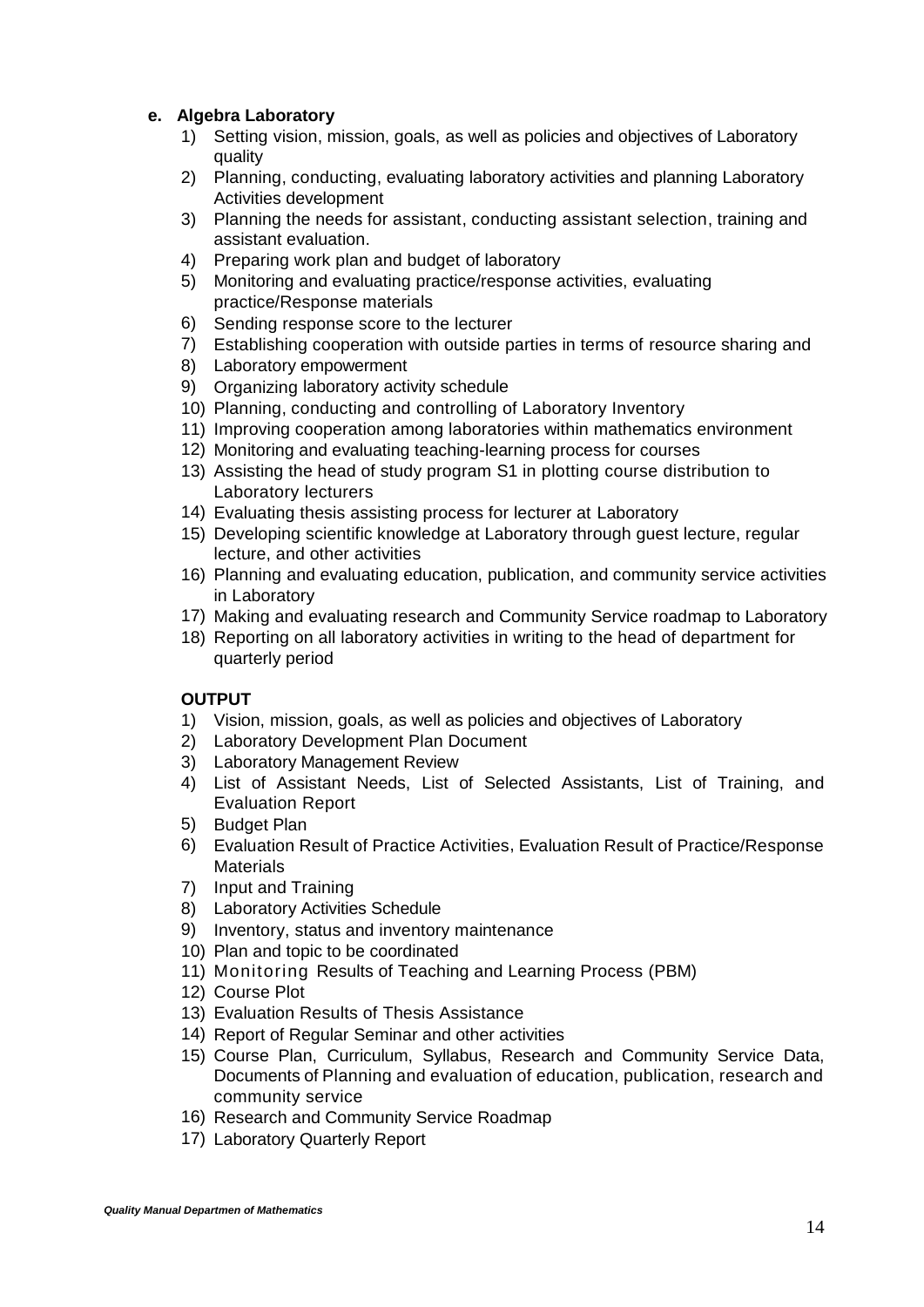#### **f. Industrial Mathematics and Finance Laboratory**

- 1) Planning, conducting, evaluating laboratory activities and planning Laboratory Activities development
- 2) Planning the needs for assistant, conducting assistant selection, training and assistant evaluation.
- 3) Preparing work plan and budget of laboratory
- 4) Monitoring and evaluating practice/response activities, evaluating practice/Response materials
- 5) Sending response score to the lecturer
- 6) Establishing cooperation with outside parties in terms of resource sharing and
- 7) Laboratory empowerment
- 8) Organizing laboratory activity schedule
- 9) Planning, conducting and controlling of Laboratory Inventory
- 10) Improving cooperation among laboratories within mathematics environment
- 11) Monitoring and evaluating teaching-learning process for courses
- 12) Assisting the head of study program S1 in plotting course distribution to Laboratory lecturers
- 13) Evaluating thesis assisting process for lecturer at Laboratory
- 14) Developing scientific knowledge at Laboratory through guest lecture, regular lecture, and other activities
- 15) Planning and evaluating education, publication, and community service activities in Laboratory
- 16) Making and evaluating research and Community Service roadmap to Laboratory
- 17) Reporting on all laboratory activities in writing to the head of department for quarterly period

#### **OUTPUT**

- 1) Vision, mission, goals, as well as policies and objectives of Laboratory
- 2) Laboratory Development Plan Document
- 3) Laboratory Management Review
- 4) List of Assistant Needs, List of Selected Assistants, List of Training, and Evaluation Report
- 5) Budget Plan
- 6) Evaluation Result of Practice Activities, Evaluation Result of Practice/Response **Materials**
- 7) Input and Training
- 8) Laboratory Activities Schedule
- 9) Inventory, status and inventory maintenance
- 10) Plan and topic to be coordinated
- 11) Monitoring Results of Teaching and Learning Process (PBM)
- 12) Course Plot
- 13) Evaluation Results of Thesis Assistance
- 14) Report of Regular Seminar and other activities
- 15) Course Plan, Curriculum, Syllabus, Research and Community Service Data, Documents of Planning and evaluation of education, publication, research and community service
- 16) Research and Community Service Roadmap
- 17) Laboratory Quarterly Report

# **g. Actuarial Laboratory**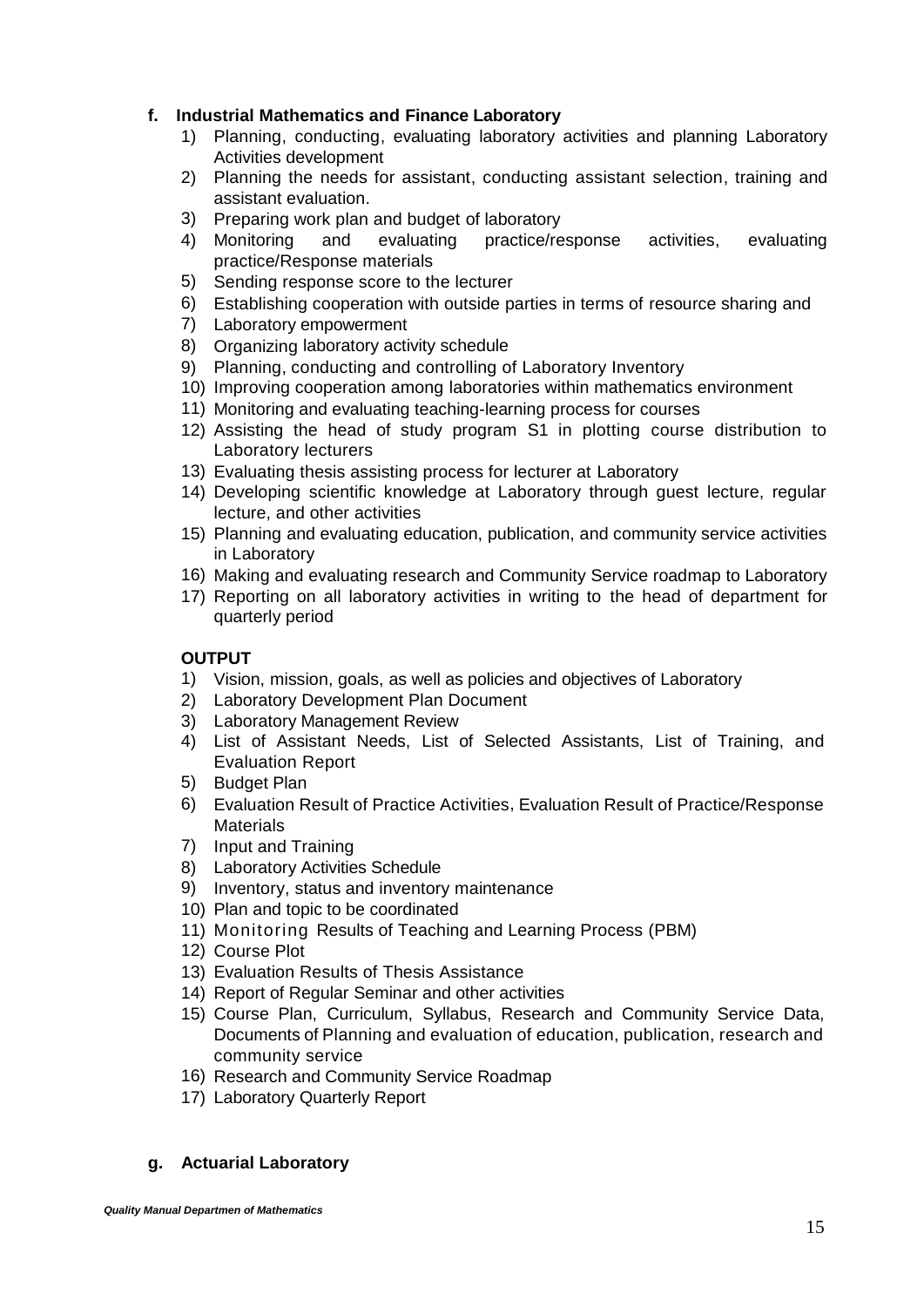- 1) Setting vision, mission, goals, as well as policies and objectives of Laboratory quality
- 2) Planning, conducting, evaluating laboratory activities and planning Laboratory Activities development
- 3) Planning the needs for assistant, conducting assistant selection, training and assistant evaluation.
- 4) Preparing work plan and budget of laboratory
- 5) Monitoring and evaluating practice/response activities, evaluating practice/Response materials
- 6) Sending response score to the lecturer
- 7) Establishing cooperation with outside parties in terms of resource sharing and
- 8) Laboratory empowerment
- 9) Organizing laboratory activities schedule
- 10) Planning, conducting and controlling of Laboratory Inventory
- 11) Improving cooperation among laboratories within mathematics environment
- 12) Monitoring and evaluating teaching-learning process for courses
- 13) Assisting the head of study program S1 in plotting course distribution to Laboratory lecturers
- 14) Evaluating thesis assisting process for lecturer at Laboratory
- 15) Developing scientific knowledge at Laboratory through guest lecture, regular lecture, and other activities
- 16) Planning and evaluating education, publication, and community service activities in Laboratory
- 17) Making and evaluating research and Community Service roadmap to Laboratory
- 18) Reporting on all laboratory activities in writing to the head of department for quarterly period

- 1) Vision, mission, goals, as well as policies and objectives of Laboratory
- 2) Laboratory Development Plan Document
- 3) Laboratory Management Review
- 4) List of Assistant Needs, List of Selected Assistants, List of Training, and Evaluation Report
- 5) Budget Plan
- 6) Evaluation Result of Practice Activities, Evaluation Result of Practice/Response **Materials**
- 7) Input and Training
- 8) Laboratory Activity Schedule
- 9) Inventory, status and inventory maintenance
- 10) Plan and topic to be coordinated
- 11) Monitoring Results of Teaching and Learning process (PBM)
- 12) Course Plot
- 13) Evaluation Results of Thesis Assistance
- 14) Report of Regular Seminar and other activities
- 15) Course Plan, Curriculum, Syllabus, Research and Community Service Data, Documents of Planning and evaluation of education, publication, research and community service
- 16) Research and Community Service Roadmap
- 17) Laboratory Quarterly Report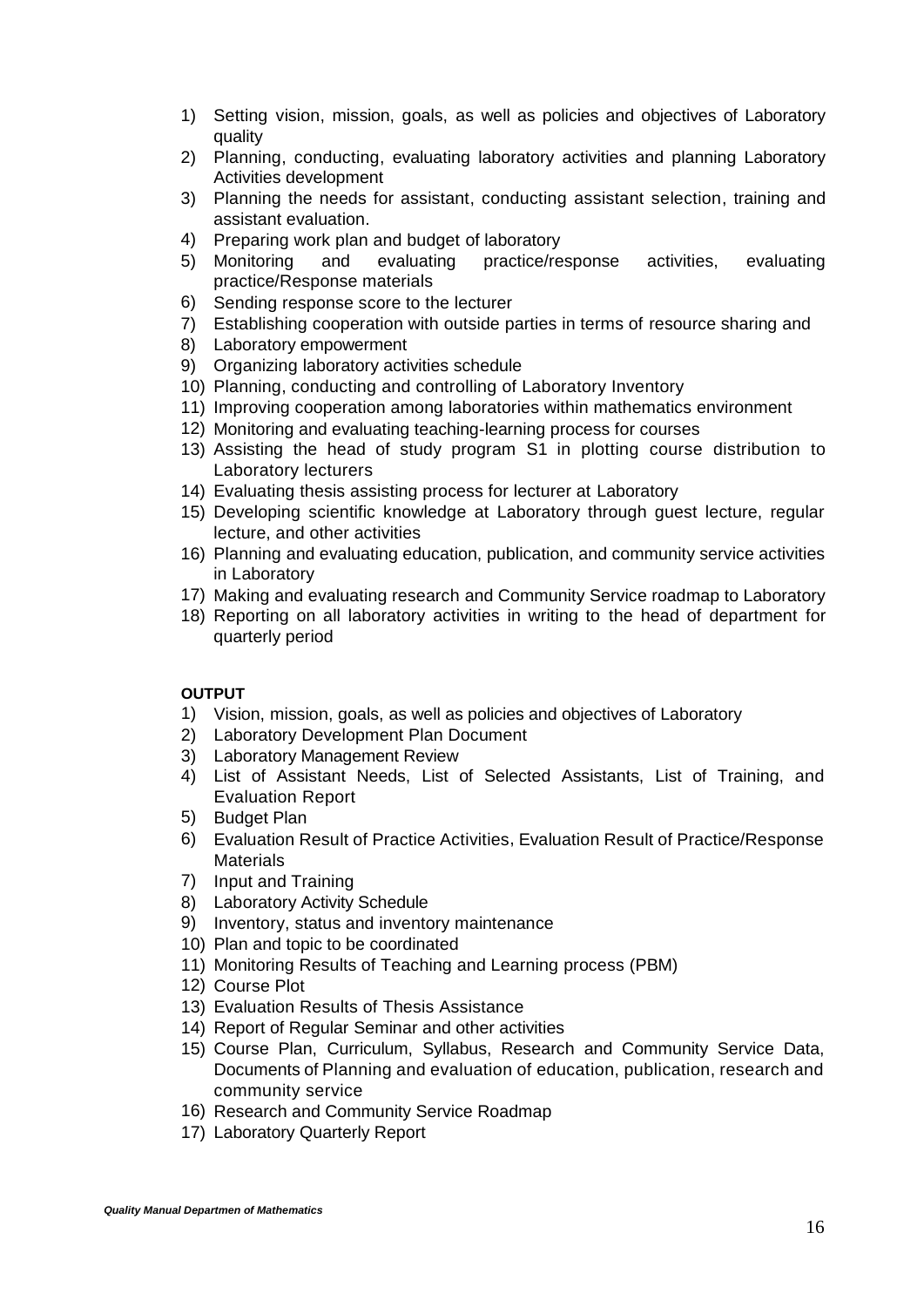# **7. TREASURY OF DEPARTMENT**

#### **Task Formulation:**

- 1) Assisting the head of department to prepare planning, organizing, and controlling of financial activity implementation in Department of Mathematics based on the applicable provision
- 2) Assisting the head of department to prepare planning, organizing, and controlling of financial development in Department of Mathematics

#### **Task Description:**

- 1) Planning and allocating budget of Department of Mathematics
- 2) Receiving and recording any income fund
- 3) Spending fund based on the order of the head or secretary of department
- 4) Completing financial administration in the form of SPJ (letter of responsibility)
- 5) Carrying out activities to increase income of Department of Mathematics
- 6) Coordinating with the head of study program and head of laboratories regarding funding

#### **Responsibilities:**

- 1) Validity and determination of budget plan documents of Department of Mathematics
- 2) Smooth and orderly financial activities implementation in Department of Mathematics.
- 3) Validity of work materials.
- 4) Validity and determination of output.
- 5) Validity and determination of report.

#### **Function:**

- 1) Deciding regular expenses of the department
- 2) Together with the head of laboratories, deciding laboratory service costs
- 3) Receiving budget proposal from the head of study program, head of laboratories, etc.
- 4) Proposing the needs of Department of Mathematics

# **8. HEAD OF ADMINISTRATIVE AFFAIRS**

#### **Duties and Function:**

- 1) Providing Administration Service of Department
- 2) Serving administration of official and non-official correspondence
- 3) For Advisor: undergraduate thesis/thesis, PKL, Seminar Course.
- 4) For Implementation: Research, undergraduate thesis/thesis, PKL
- 5) For Cover Letter of undergraduate thesis/thesis minutes
- 6) For data/information/help application
- 7) For answering data/information request
- 8) Others, according to the order of the head/secretary of department
- 9) Archiving outgoing/incoming mail.
- 10) Checking and initialing the free loan letters for students of the Department of Mathematics or outside the Department of Mathematics.
- 11) Checking and initialing letters that will be signed by head/secretary of department
- 12) Arranging letters for lecturers
- 13) Coordinating announcement publication
- 14) And other tasks given by the Head/Secretary of Department which are ad-hoc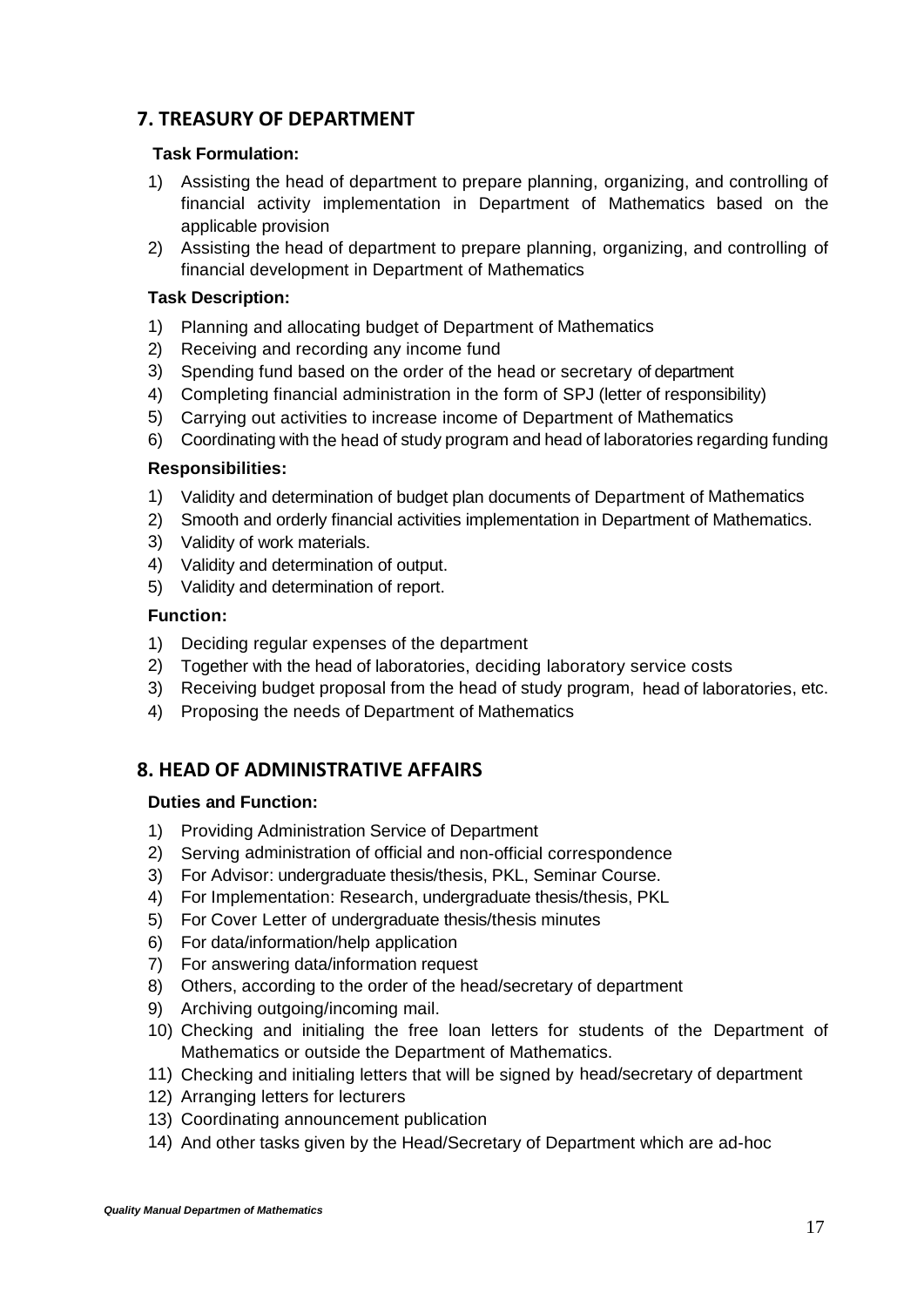# **9. GENERAL ADMINISTRATION**

#### **Duties and Function**

- 1) Office Stationery (ATK) Procurement Service
	- a. Preparing plan and or holding ATK needs every semester to be submitted to the Faculty
	- b. Monitoring and evaluating the use of ATK every semester and report it to the Secretary of Department
	- c. Making a list of inventori and report it to the Administration Coordinator annually.
	- d. Providing the stationery needed by the faculty staff, administrative staff and students.
- 2) Treasury Service
	- a. Assisting in making SPJ for the treasurer of Department including purchasing stationery, salary payment, etc.
	- b. Assisting in making application letter for operational funding needs of the Department to the Faculty.
	- c. Making monthly report on the use and operation to the Treasurer of department.
	- d. Making a list and pay salary for teachers and administrators in SP.
	- e. Archiving and collecting study plan (KRS) and study result (KHS) for each semester.

# **10. EDUCATION ADMINISTRATION**

#### **Duties and Function**

- 1) Providing undergraduate thesis/thesis defense registration form
- 2) Receiving undergraduate thesis/thesis defense registration
- 3) Assisting in typing Notification Letter to Thesis Examiners.
- 4) Receiving proposal/final Seminar Registration.
- 5) Archiving Student Seminar Attendance (Proposal/final).
- 6) Arranging the Implementation of undergraduate Thesis/Thesis Defense.
- 7) Archiving student exam files after thesis defense.
- 8) Sending the Minutes of undergraduate Thesis/Thesis Defense to the Faculty
- 9) Archiving Alumni Biodata & Academic Transcripts.
- 10) Recording and taking data of the results of undergraduate thesis/thesis defense including GPA, length of study, duration of thesis writing, thesis advisor and undergraduate thesis/thesis title.
- 11) Student PKL services
- 12) Providing Registration Forms and completeness of PKL administration.
- 13) Receiving PKL Registration and PKL seminar
- 14) Filing and sending notification to PKL advisor
- 15) Organizing the Implementation of PKL Exam
- 16) Filing PKL reports and PKL scores
- 17) Sending PKL scores to the Faculty
- 18) Assisting with lecture services: Providing markers and erasers for lectures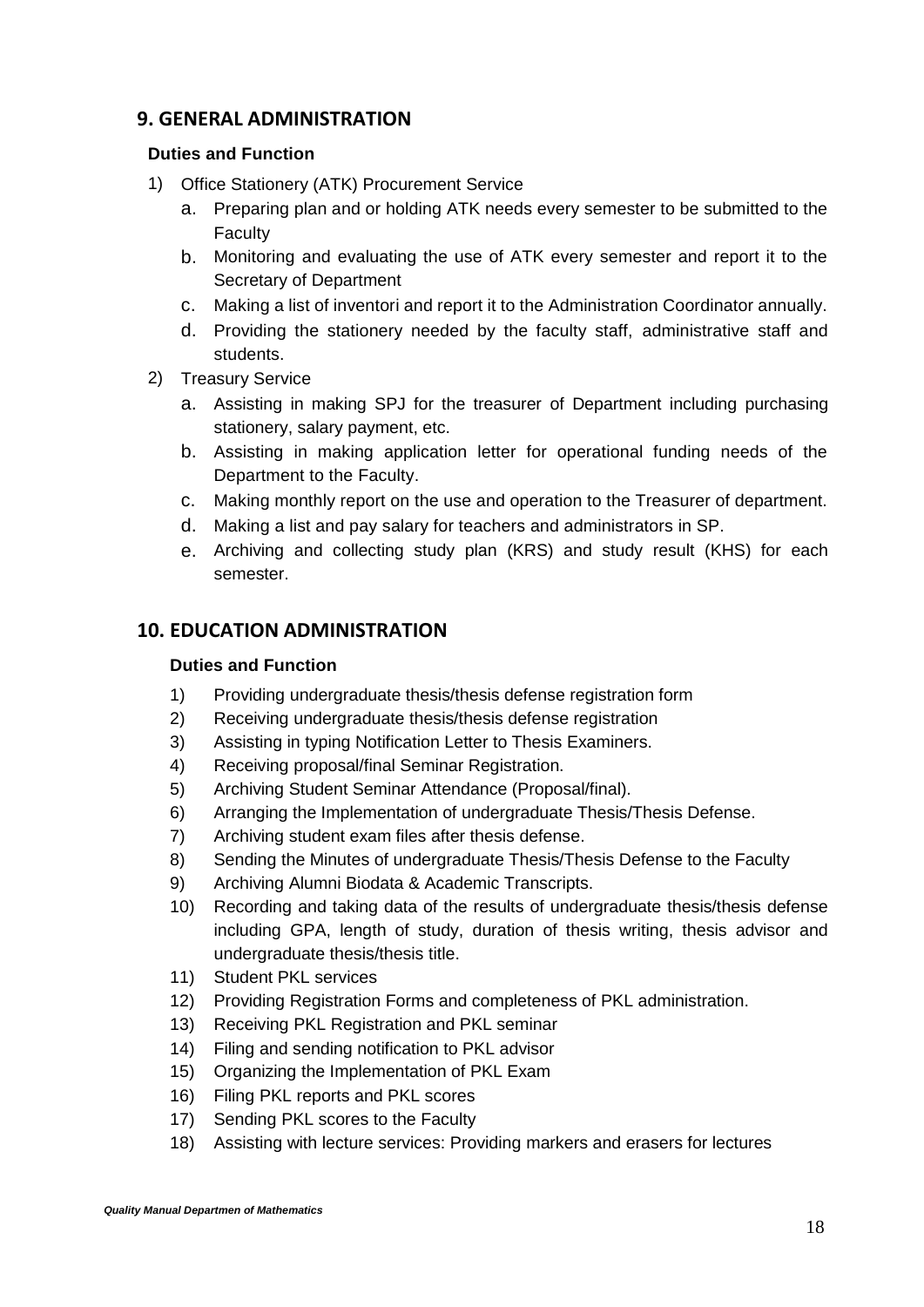# **11. LECTURE ADMINISTRATION**

#### **Duties and Function**

- 1) Preparing student attendance for each course.
- 2) Coordinating and monitoring lecture services
- 3) Coordinating and Monitoring Student and Lecturer academic activities.
- 4) Coordinating and preparing academic activities in the Department, both routine and incidental
- 5) Recording student attendance for 80% evaluation
- 6) Recording the lecturers' attendance in class
- 7) Recapping the number of participants for each course for final exam attendance purpose.
- 8) Carrying out other duties related to lecture administration services.
- 9) General administration services
- 10) Distributing letters for lecturers.
- 11) Posting announcements.
- 12) Others

# **12. GENERAL ASSISTANT**

#### **Duties and Function**:

#### **1) Lecture Service:**

- a. In charge of opening the doors of at Department of Mathematics, the doors open no later than 6:45 a.m. every day.
- b. In charge of locking the doors at Department of Mathematics, the doors are locked at 17.00 at the earliest every day when on duty

# **2) Cleaning Service:**

- a. Cleaning all rooms in Department of Mathematics: Head of Department's Room, Lecturer Rooms, Lecture Rooms, Laboratories, etc.
- b. Maintenance of Toilet & Lavatory.
- c. Cleaning the Garden around Mathematics building.
- d. Setting and arranging chairs in lecture rooms.

# **3) General Administration Service**

- a. Helping distributing letters for lecturers.
- b. Helping posting announcements.
- c. Helping delivering official letters
- d. Others.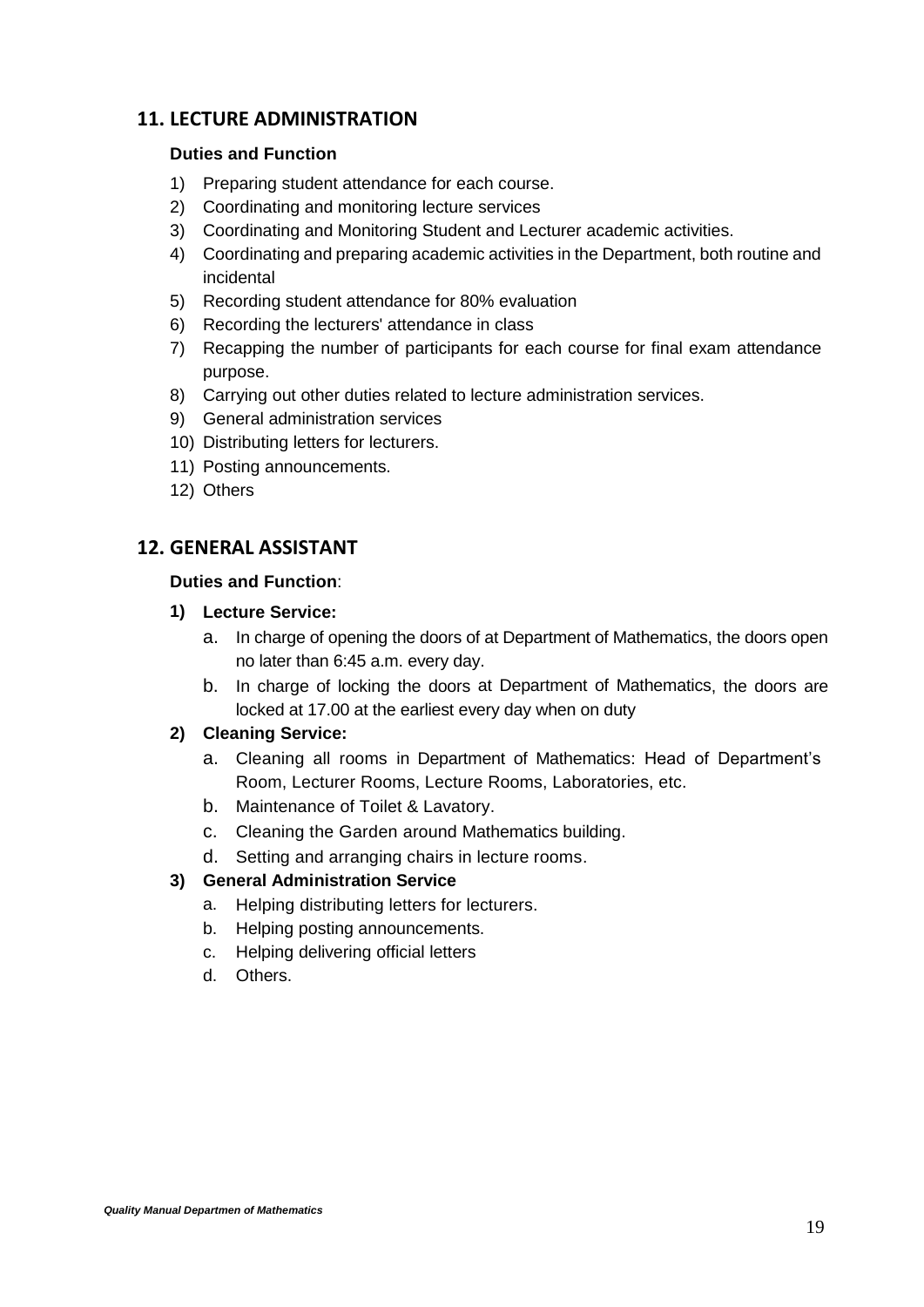# **13. COMPUTER SETTING**

#### **Duties and Function**:

- 1) Lecture Service
	- a. Laboratory and Equipment Management Services
	- b. Serving computer repair/install in the laboratory, lecturer room and administration room.
	- c. Making inventory and reporting damaged computer, LCD and others to the Secretary of Department for repair.
	- d. Serving computer network repair in the Department, in case of damage
	- e. Assisting and preparing academic activities for students and lecturers that requires computers.
- 2) Practice Administration Service
	- a. Preparing and recording practical/practice courses for each semester
	- b. Preparing all practice needs every semester
	- c. Preparing all equipment used for the benefit of practice every semester
	- d. Serving registration of practice participants every semester
	- e. Making and preparing practice schedule every semester
	- f. Recording practice assistance from each Head of Laboratory.
	- g. Assisting in making practice certificates for assistants
	- h. Monitoring the implementation of practice by assistants or lecturers and reporting it to each head of the Laboratory.
	- i. Making and submitting laboratory needs proposal to the Head of the Department through the Head of the Lab

Description:

- 1. This Main Duties will be evaluated every 6 (six) months.
- 2. The above duties are only the main duties (responsibilities), so that it is possible to carry out duties outside the main duties (substituting colleague).
- 3. If at any time unable to carry out the duties, the person in charge must notify the Head of Administrative Affairs, Department of Mathematics

# **14. QUALITY ASSURANCE UNIT**

The duties of QAU is to assist the Head of the Department/Study Program in improving the quality through:

- 1) development of IQAS at the Department/SP level,
- 2) controlling IQAS documentation system refers to the IQAS faculties/programs and universities, both on the department page and in hardcopy, so that it meets the requirement certification of ISO 9001: 2008,
- 3) filling out the SP Department Performance Form each semester,
- 4) conducting internal audit in the department/study program for the preparation of Internal Quality Audit (IQA) by Brawijaya University auditors and ISO 9001: 2008 certification,
- 5) continuous improvement of the quality of the department based on the correction formula.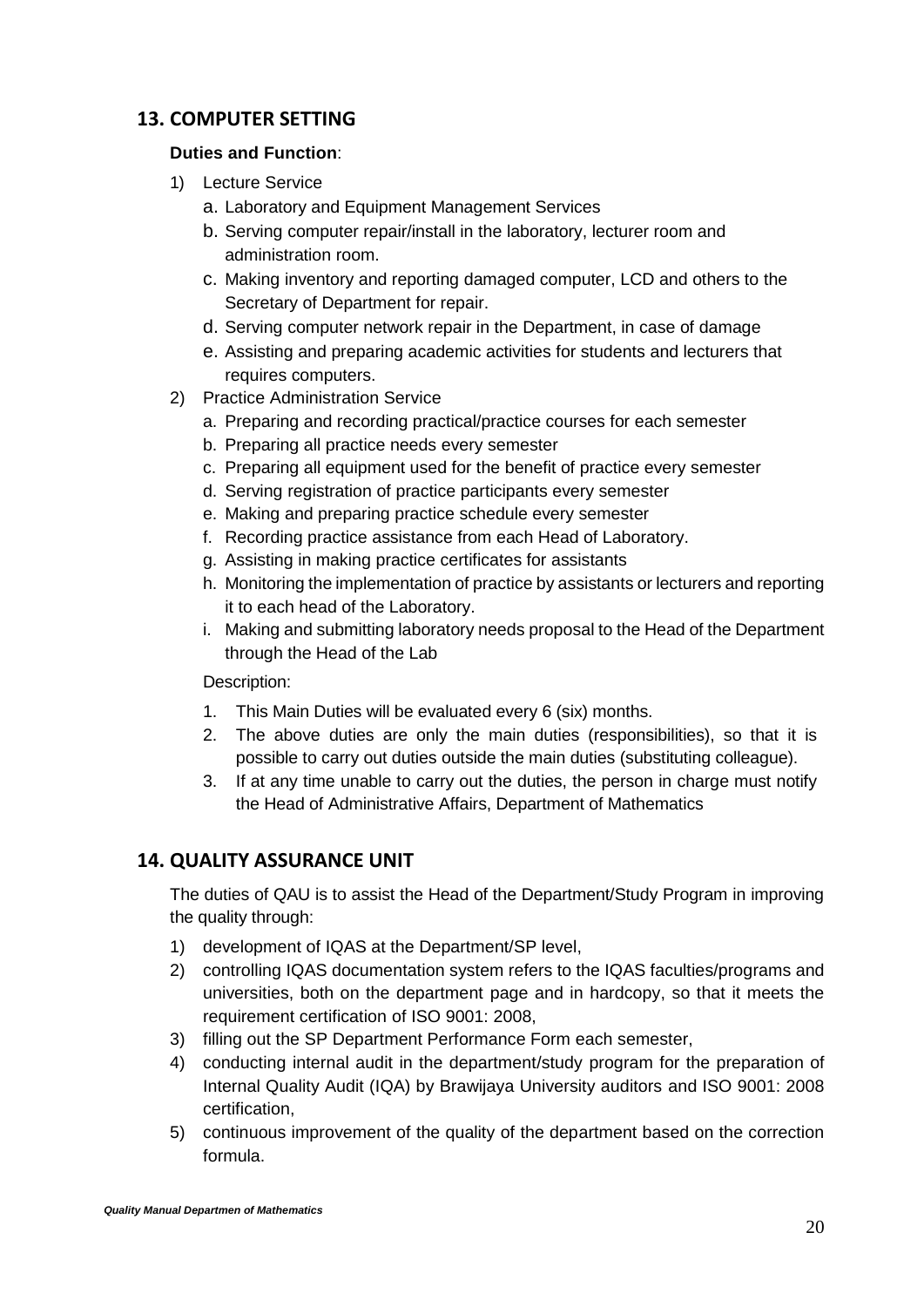# **15. HEAD OF QAU**

Task Description and Responsibilities:

- 1) Assisting the Head of Department and Head of Study Program in preparing academic quality documents
- 2) Coordinating the operationalization of QAU activities
- 3) Together with the Secretary of QAU, documenting the QAU documents
- 4) Assisting the Head of Department and Head of Study Program in promoting and implementation of QAU documents
- 5) Performing other duties related to QAU

# **16. SECRETARY OF QAU**

Task Description and Responsibilities:

- 1) Together with the Head of QAU, coordinating the operationalization of QAU activities
- 2) Preparing the completeness of QAU mutual academic documents
- 3) Assisting the Head of Department and Head of Study Program in promoting and implementation of QAU documents
- 4) Performing other duties related to QAU

# **17. QAU MEMBER**

#### **Task Description and Responsibilities:**

- 1) Together with the QAU Team, assisting the administration of academic quality document preparation
- 2) Assisting in preparing the completeness of QAU quality documents
- 3) Making data inventory in relation to the implementation of QAU documents
- 4) Performing other duties related to QAU

# <span id="page-24-0"></span>*4.3. Vision, Mission and Objectives of Department of Mathematics*

#### **Vision of Department of Mathematics**

To become an internationally reputed department in education, research, and community service in the field of mathematics and its application for industrial development and life sciences.

#### **Mission of Department of Mathematics**

- 1. Organizing quality and continuous education in the field of mathematics and its applications.
- 2. Organizing research activities in the field of mathematics and its application that are competitive, innovative, and have a positive impact on educational and scientific development.
- 3. Promoting mathematics and its application through national or international cooperation with industry and education.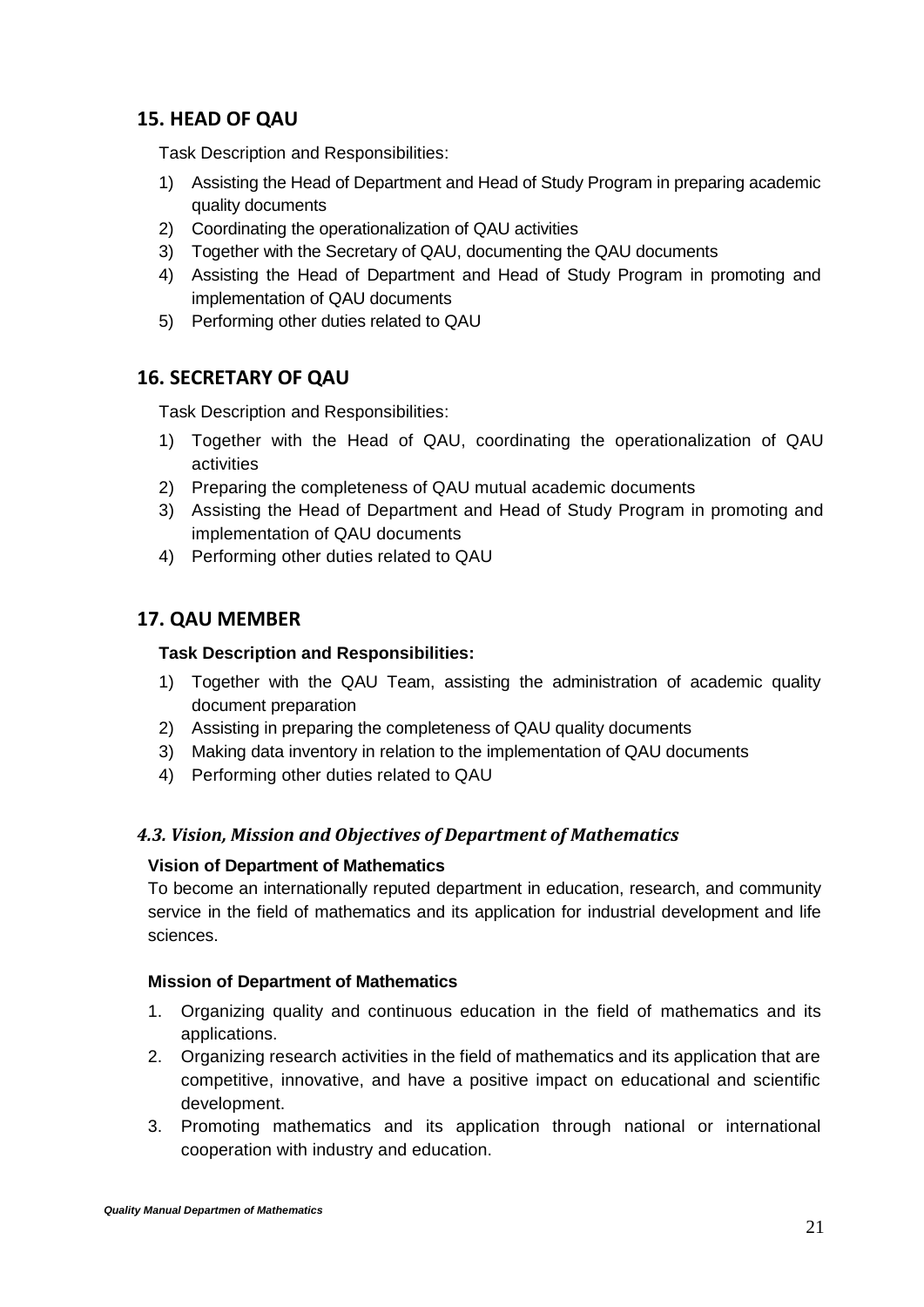# **Objectives of Department of Mathematics**

- 1. Improve the ability to learn mathematics independently.
- 2. Improve simple intellectual abilities and critical thinking skills precisely and with certainty.
- 3. Fostering communication skills that can support interpersonal skills for further study and community.
- 4. Organizing international standard education.
- 5. Producing high quality graduates who are able to apply their knowledge optimally, compete and quickly adapt to the world of work.
- 6. Produce graduates who are independent and have an entrepreneurial spirit.
- 7. Produce graduates who are ready to continue their education to a higher level.
- 8. Produce graduates with noble moral, reason, and character.

# <span id="page-25-0"></span>*4.4 Main Process of Quality Management System in Department of Mathematics*

# <span id="page-25-1"></span>**4.4.1 Determination and Requirement of Customer/Stakeholder**

Customer/Stakeholder of Department of Mathematics are people/institutions that need the services of Department of Mathematics, and people/institutions who give mandate to the Department of Mathematics. The Customers/Stakeholders include students of the Department of Mathematics and other majors in environment of Faculty of Mathematics and Natural Sciences and Brawijaya University, faculty leaders, lecturers apprenticeship/ collaboration, institutions outside Brawijaya University that collaborate and use graduates of the Department of Mathematics, Senior High Schools/Vocational Schools/Islamic Senior High Schools that need guidance for the National Science Olympiad, and parents of students.

Department of Mathematics must determine customers and identify the requirements (needs and expectations) of customers. QAU identifies customer requirements according to the main duties and function and excellent service program. Customers and customer requirements are clearly stated in Quality Manual of Department of Mathematics, Faculty of Mathematics and Natural Sciences. Customer requirements in the Department of Mathematics are 4 (four) sections as presented in Table 4.1.

| <b>No</b> | <b>Service User</b><br>(customer)                                                   | <b>Customer Needs</b>                                                                                               | <b>Product</b>                                                                                                            |
|-----------|-------------------------------------------------------------------------------------|---------------------------------------------------------------------------------------------------------------------|---------------------------------------------------------------------------------------------------------------------------|
|           | S-1, S-2, S-3<br>students,<br>education and<br>training<br>participants<br>(Diklat) | Receive education, teaching and training<br>national<br>standard<br>obtain<br>with<br>and<br>competence improvement | Bachelor, Master,<br>Doctorate,<br>improvement of<br>HR competencies<br>according to<br>Education and<br>Training program |

|  | Table 4.1: Service User of Department of Mathematics |
|--|------------------------------------------------------|
|--|------------------------------------------------------|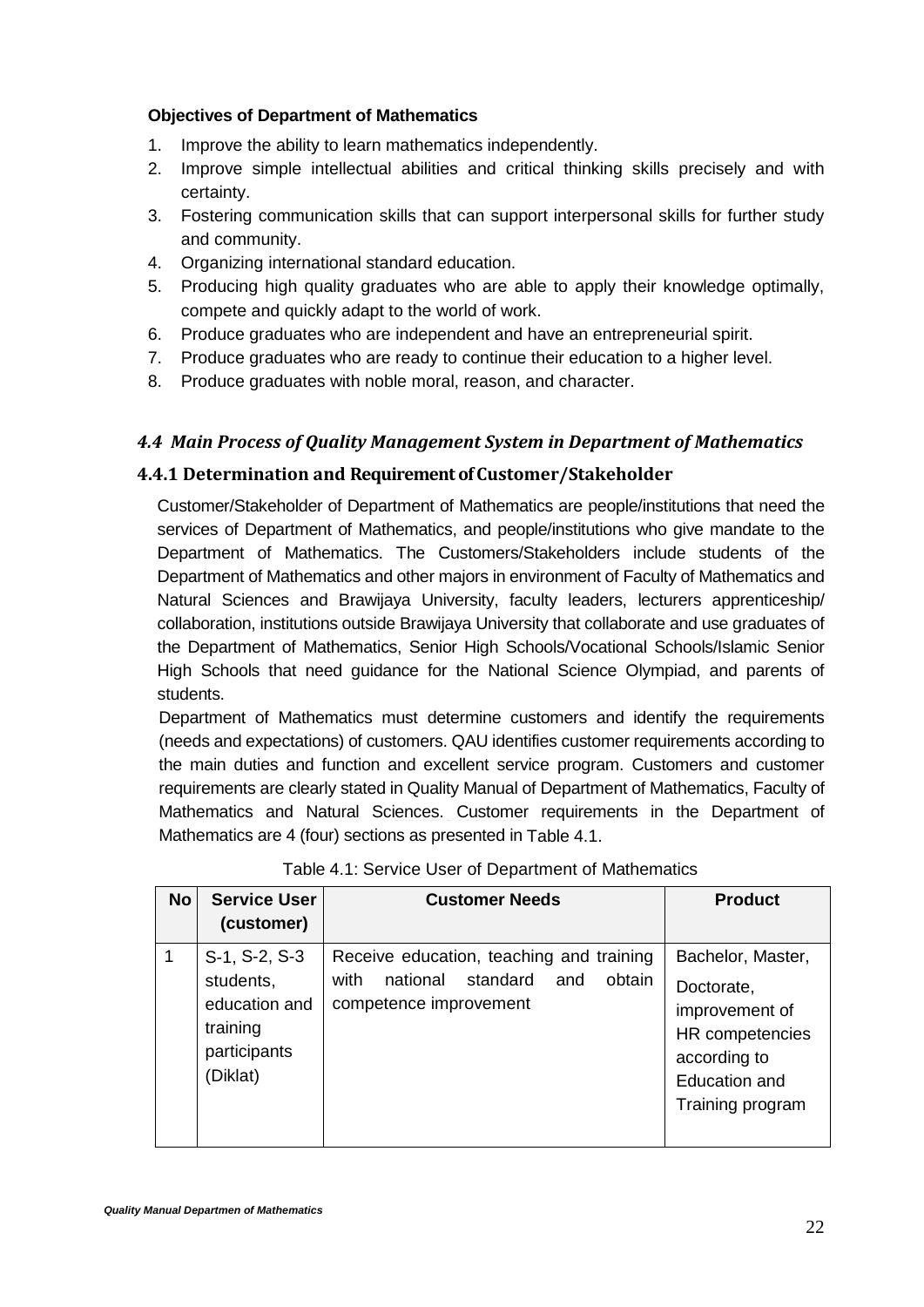| <b>No</b>      | <b>Service User</b><br>(customer)                                             | <b>Customer Needs</b>                                                                                                                                                                                                                                                                                                                                                                                                                                                                                                                                                                                                                                       | <b>Product</b>                                                 |
|----------------|-------------------------------------------------------------------------------|-------------------------------------------------------------------------------------------------------------------------------------------------------------------------------------------------------------------------------------------------------------------------------------------------------------------------------------------------------------------------------------------------------------------------------------------------------------------------------------------------------------------------------------------------------------------------------------------------------------------------------------------------------------|----------------------------------------------------------------|
| 2              | Parents of<br>students or<br>institutions<br>who send<br>trainees             | Graduates who can work and benefit to the<br>mankind.                                                                                                                                                                                                                                                                                                                                                                                                                                                                                                                                                                                                       | External<br>recognition,<br>appreciation and<br>recommendation |
| 3              | Graduate<br>users and<br>partners in<br>research and<br>service<br>activities | Several<br>and<br>private<br>government<br>institutions require accreditation A for<br>Study Program, minimum GPA 2.75, and<br><b>TOEFL</b><br>450.<br>The<br>required<br>human<br>resources are also physically and mentally<br>healthy, communicative, skilled, willing to<br>learn, creative, independent, able to work<br>with teams and under pressure. Timely<br>report, research innovation for science<br>development, produce scientific work<br>publication accepted in scientific forums,<br>textbooks,<br>enrich<br>patents,<br>teaching<br>materials, or used in the community.<br>Affordable costs, clear<br>bureaucracy,<br>accurate results | External<br>recognition,<br>appreciation and<br>recommendation |
| $\overline{4}$ | Faculty as<br>direct<br>supervisor<br>or funder                               | Trustworthy to mandate, compliance with<br>policies and regulations, good quality<br>performance, productive and<br>efficient,<br>accountable,<br>transparent,<br>relevant and competitive                                                                                                                                                                                                                                                                                                                                                                                                                                                                  | External<br>recognition,<br>appreciation and<br>recommendation |

Based on the request of the Head of Department, customer complaints can be submitted to different oral and written media at offline and online (jurmatub@ub.ac.id), according to MP for Incompatible Product Control Handling. Customer complaints are used as a measure of customer satisfaction coordinated by the Management Representative of the Department of Mathematics. Every semester, an evaluation of customer satisfaction is carried out to improve the quality of the Department of Mathematics on an ongoing basis according to the MP for Incompatible Product Control Handling (MP **009046002**)

# <span id="page-26-0"></span>**4.4.2 Business Process (Main Process)**

The Department of Mathematics in carrying out all business processes of its Quality Management System follows the cycle of the Internal Quality Assurance system of Brawijaya University, i.e. OSDAT which is derived from the management cycle of Plan Do Check Action (PDCA) at https://pjm.ub.ac.id/layanan/spmi/, as presented in Figure 4.2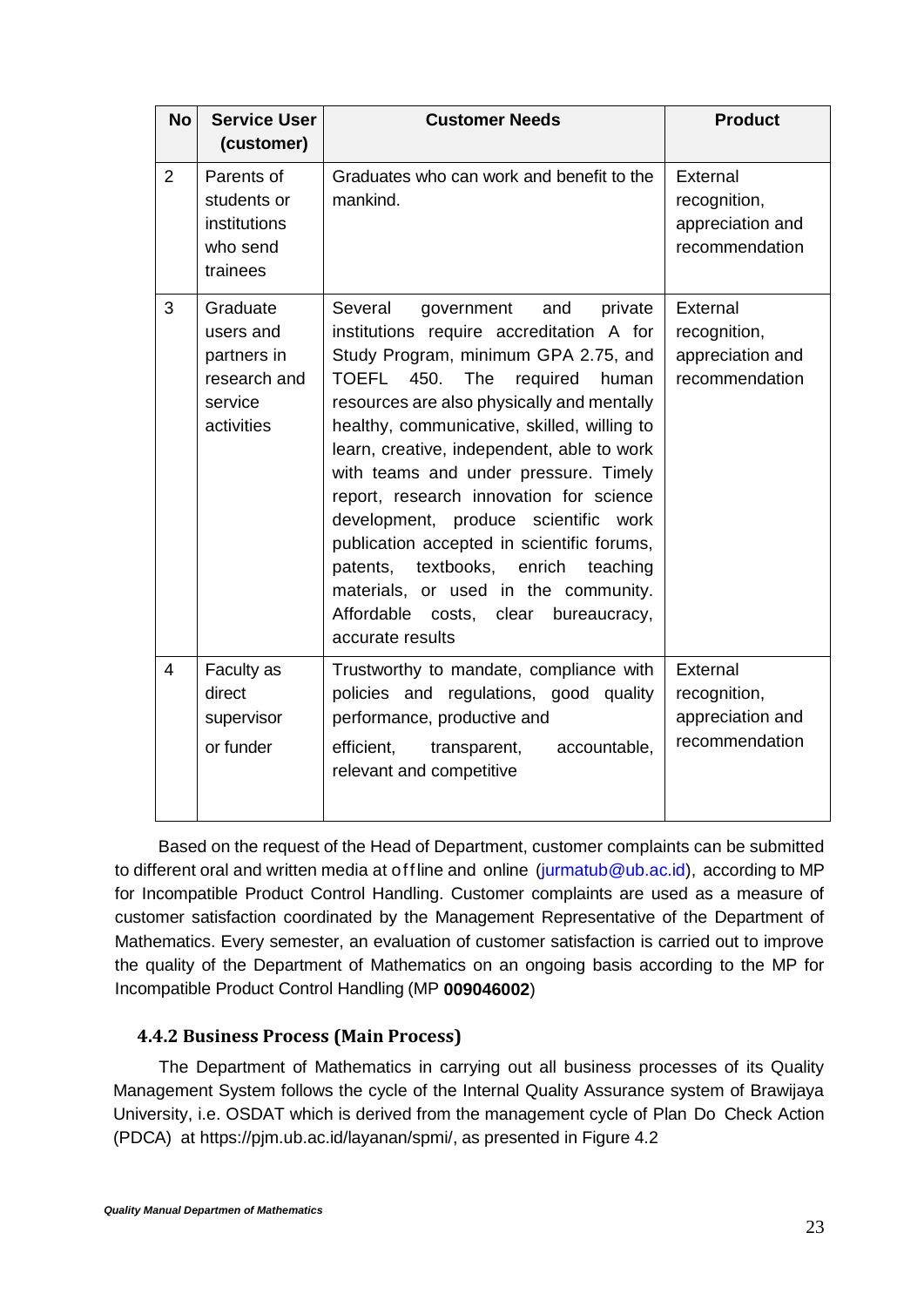

#### Figure 4.2. Cycle of SPMI-UB

Meanwhile, the main process (business process) in the provision of human resources education services in the field of Mathematics is described in the form of a sequence of activities as follows:

- 1. Education
- 2. Research
- 3. Community Service
- 4. HR Development etc.
- 5. Management

which in series and parallel follows a closed cycle flowchart (PDCA cycle/Plan Do Check Action) in Figure 4.3

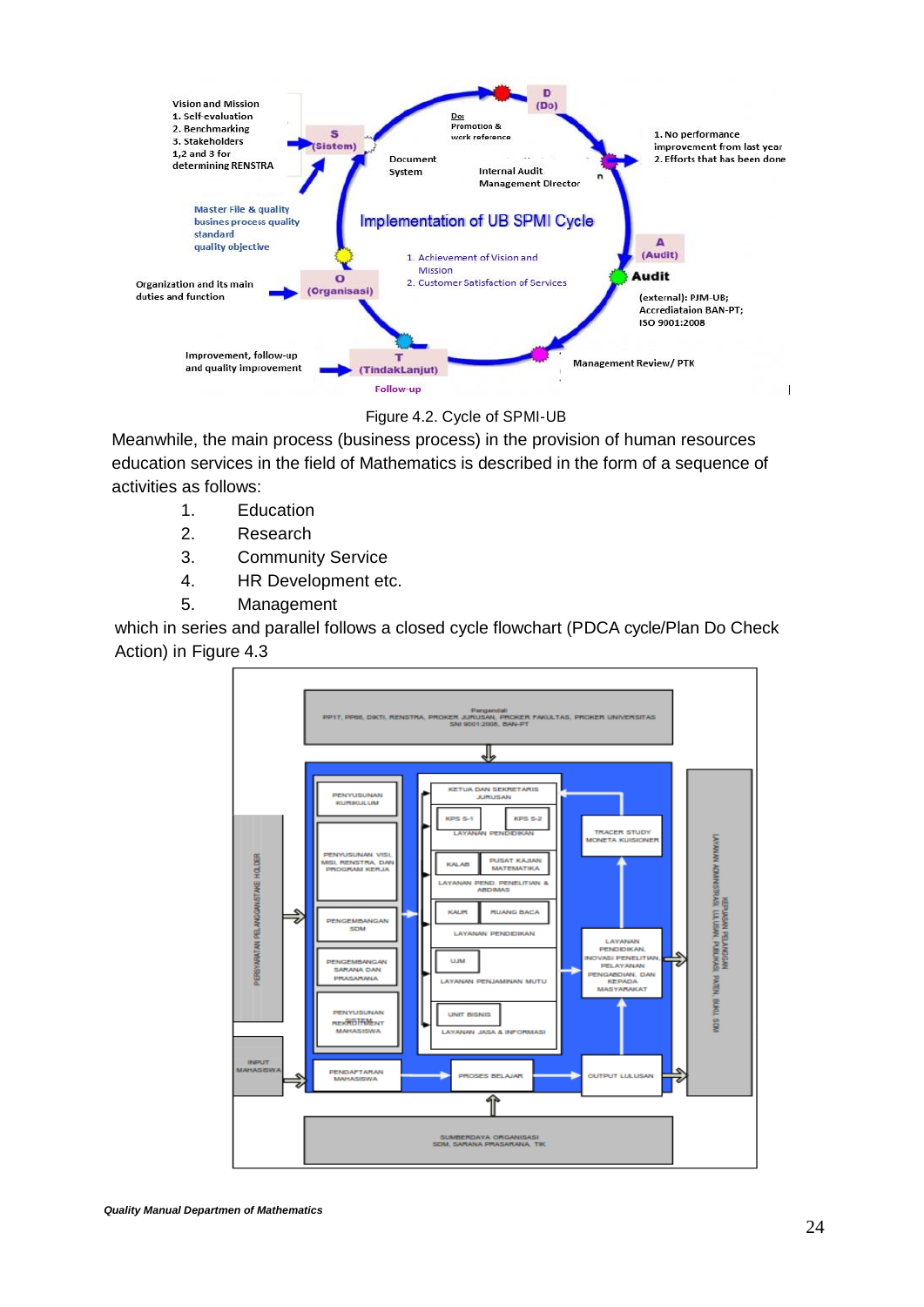Figure 4.3. Business Process in providing Three Pillars of services in Department of Mathematics. The five activities are explained in detail in the Department Procedure Manual and Work Instruction.

# <span id="page-28-0"></span>*4.5. Document System and Audit*

The document system in the Department of Mathematics follows the document system in Brawijaya University, both for the type of document and its codification system, see Quality Manual Brawijaya University code **00000** 03000. As well as the audit system, see audit document code **00000 09000**.

| Level              | <b>Document</b>             | Code       |
|--------------------|-----------------------------|------------|
| Department of      | 1. Vision and Mission       | 0090401000 |
| <b>Mathematics</b> | 2. Strategic Plan (Renstra) | 0090402000 |
|                    | 3. Work Program             | 0090403000 |
|                    | 4. Education Guidelines     | 0090404000 |

Table 4.1. Document of Department of Mathematics

The code of Quality Manual and List of Standard Operating Procedure (SOP) can be seen in Appendix 1.

# <span id="page-28-2"></span><span id="page-28-1"></span>**5. MANAGEMENT RESPONSIBILITIES**

#### *5.1. Management Commitment*

In order to guarantee the quality of educational services in providing human resources in the field of mathematics, the Head of the Department is committed to run the Quality Assurance System seriously by:

- 1. Appointing the Secretary of the Mathematics Department as a Manager Representative (MR) in carrying out daily quality management. In order to help the MR, management appoints Quality Assurance Unit (QAU) team of Department of Mathematics.
- 2. Cultivating the quality system within the Department of Mathematics by promoting to lecturers, employees, laboratory assistants, students, and related customers.
- 3. Coordinating regularly with MR and the QAU team in implementing the Quality Assurance System.
- 4. Preparing all resources to support the implementation of Quality Assurance System.
- 5. Conducting internal audits on the implementation of quality assurance system in the Department of Mathematics and complying with the Internal Quality Audit (IQA) conducted by the University through the Quality Assurance Center (QAC).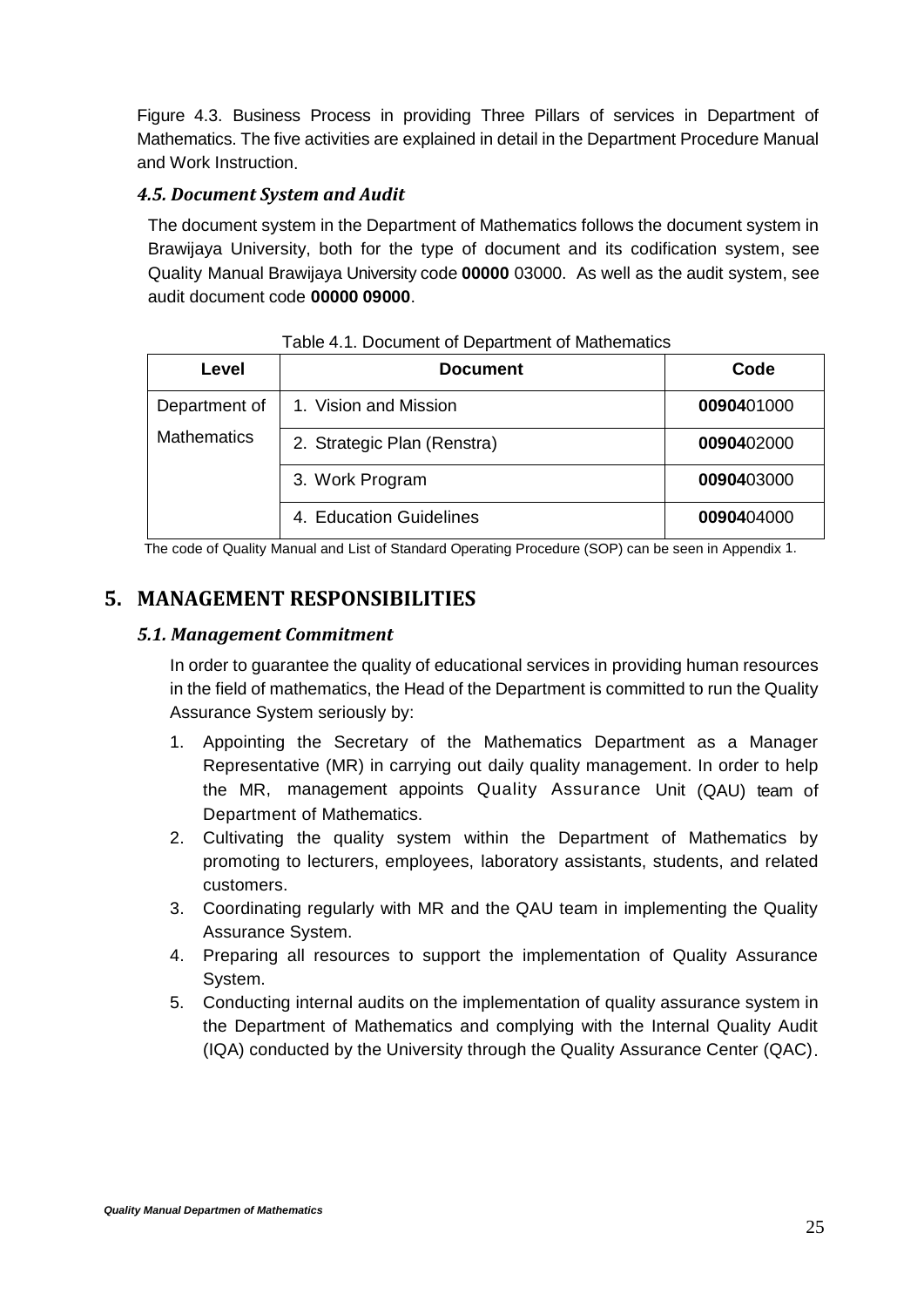#### <span id="page-29-0"></span>*5.2. Customer Satisfaction*

In addition to achieve the vision and mission, the Department of Mathematics provides educational services to students as the main customers with a motto: **Student satisfaction is our priority.**

Student satisfaction is guaranteed with:

- 1) Each student obtains an Academic Advisor (PA)
- 2) In the teaching and learning process, facilities and infrastructure are prepared according to the standards of the National Accreditation Body for Higher Education (BAN-PT).
- 3) At the end of the semester, teaching evaluation instruments are circulated to evaluate the teaching and learning process carried out by the lecturers, and will be improved in the next semester if there are shortages.

Service satisfaction to alumni of the Department of Mathematics is carried out by:

- 1) Preparing tracer study.
- 2) Evaluating alumni performance by distributing evaluation instruments to alumni users majoring in mathematics to get feedback.
- 3) Using input from alumni users as the input for curriculum preparation.

Service satisfaction to community is carried out by:

- 1) Conducting research and community service activities.
- 2) Collaborating with stakeholders.

#### <span id="page-29-1"></span>*5.3. Quality Policies*

The Department of Mathematics has the following quality policies:

The Department of Mathematics is **committed to run a quality assurance system in all department activities and continuous quality improvement**. For that policy, then the department carries out the teaching and learning process in order to provide human resources in the field of mathematics that can be accepted by users by ensuring the quality of graduates according to the requirements

# <span id="page-29-2"></span>*5.4. Work Program and Quality Objectives*

Planning, Work Program and Quality System Objectives is started from the documents of Vision and Mission (**00904**01000). To achieve the vision and mission, then the following documents are prepared Strategic Plan (Renstra) code: **00904**02000, Work Program (Proker) code: **00904**03000, Education Guidelines code: **00904**04000, Quality Manual code: **00904**05000 and Department Quality Standard code: **0000**04001 and or Quality Objectives, Procedure Manual (MP) and other supporting documents.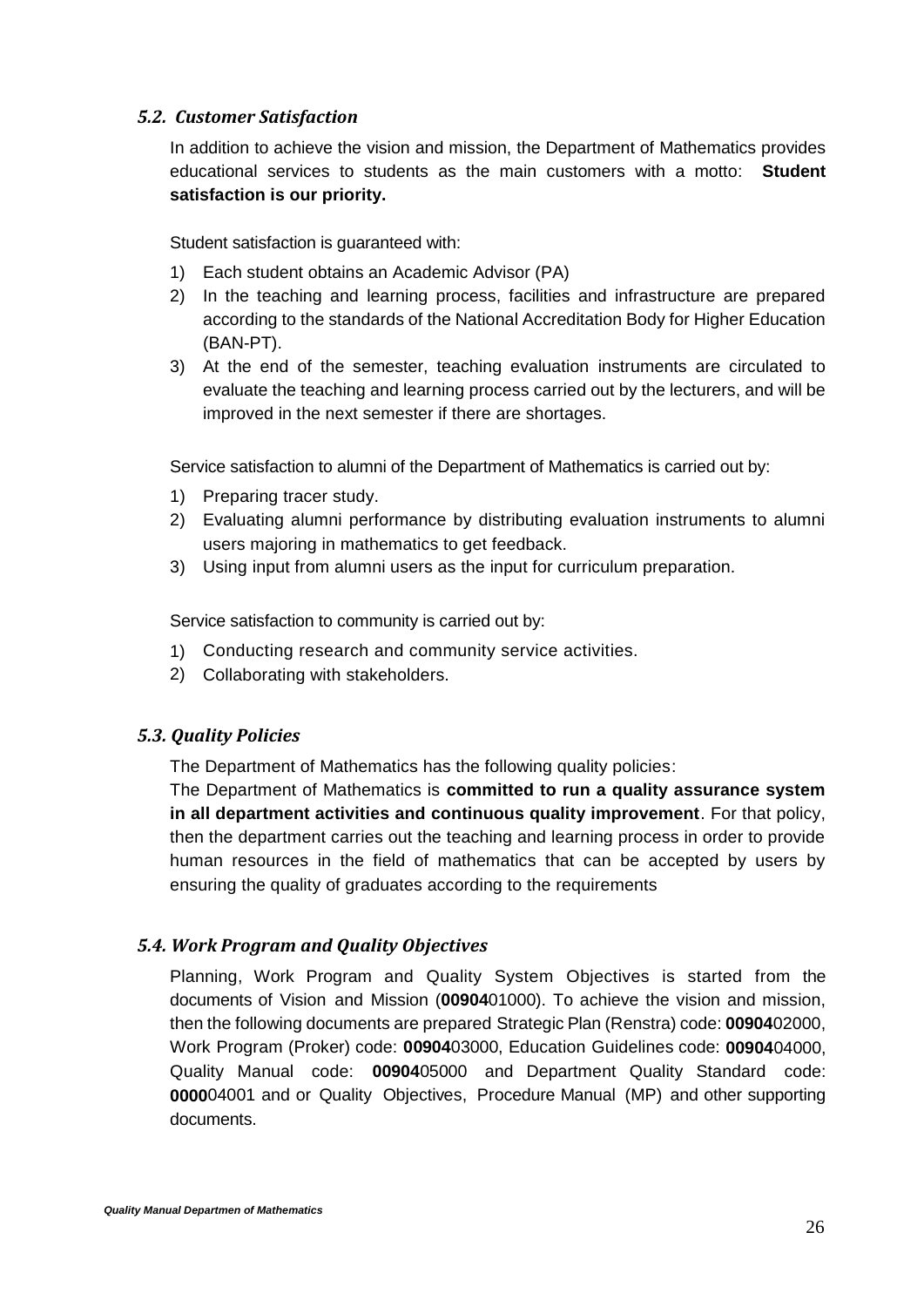Department Quality Objectives are prepared based on the standard of the National Accreditation Body for Higher Education (BAN-PT), with the aim of facilitating the preparation of departments and study programs in accreditation.

Quality Objectives of the Department follow the Quality Objectives set by the University:

- 1. Ensure that accreditation of study programs under the Department of Mathematics get an A.
- 2. Ensure that the minimum compliance with each Quality Internal Audit (QIA) is 80%.

#### <span id="page-30-0"></span>*5.5. Responsibilities, Authority and Communication*

In accordance with the organizational structure, main duties and function of the Department of Mathematics (see section 4.2), the responsibilities and authorities of each function have been detailed and clearly defined. In addition, in carrying out the quality assurance system at the department level, the Secretary of the Department has been appointed as a Manager Representative (MR) who is responsible to ensure that all QMS requirements are applied and the quality standards that have been determined are met and has the authority to represent the Head of the Department in carrying out daily quality assurance activities assisted by the Quality Assurance Unit (QAU).

Communication between the Head of the Department, the Secretary of the Department (MR), the head of the study program, the QAU team and administrative staff is carried out periodically as needed. Meanwhile, the communication with stakeholders is carried out through announcement boards, letter of invitation or via internet (website), and occasional face-to-face meetings if needed.

#### <span id="page-30-1"></span>*5.6. Management Review*

Management review is carried out after the completion of the Quality Internal Audit (QIA) by holding a meeting between the Head of the Department, MR and the QAU team, in order to identify, evaluate QIA results and improve it if there are deficiencies (resources, service improvement) and prevent as well as improve the quality if the QIA results are lacking. The work unit conducts review at least twice a year. In addition, it also discusses the development program of the Department of Mathematics and the new Study Program, feedback from customers, incompatible products and its follow-up, ongoing program/business process performance and product suitability, evaluate predetermined quality objectives, status of preventive and corrective measures, and follow-up from previous management reviews. The results of management reviews will be submitted to all lecturers, academic supporting staff during regular department meetings, as well as to the head of department and faculty.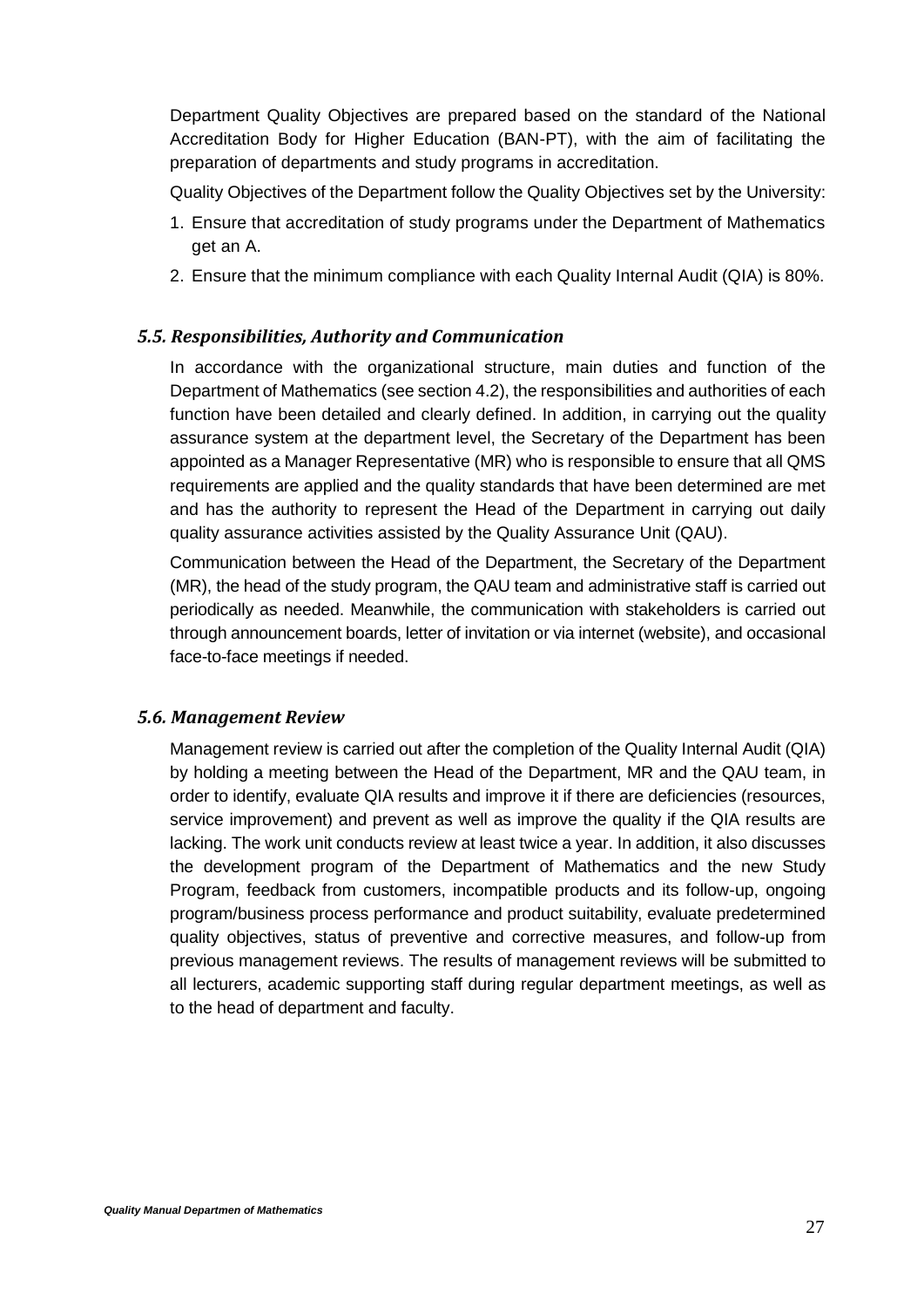# <span id="page-31-1"></span><span id="page-31-0"></span>**6. RESOURCE MANAGEMENT**

#### *6.1. Resource Provision*

To become lecturers and educational personnel in the Department of Mathematics, they must follow the rules applicable at the Ministry of National Education outlined in the Faculty of Mathematics and Natural Sciences Education Guidelines. The Department of Mathematics, Faculty of Mathematics and Natural Sciences UB is directed to produce strong and professional Human Resources (HR), so that they can compete at the national and international level. In addition, it is also expected to become a center for the development of science and technology, especially in the field of mathematics in Indonesia, particularly in East Java.

Therefore, the Department of Mathematics will ensure the availability of the resources needed to support the mathematics development process according to the needs of stake holders. For this reason, human resources supporting the process of achieving this goals are provided by the department to implement the quality assurance system that can run properly. In the end, the Vision and Mission can be achieved and stakeholder satisfaction can be fulfilled.

#### <span id="page-31-2"></span>*6.2. Human Resources*

There are 34 staff at the Department of Mathematics consisting of 29 lecturers and 5 staff with the following details of lecturers:

| 1. Total of Professor                      | $: 3$ people  |
|--------------------------------------------|---------------|
| 2. Total of lecturers with doctoral degree | $: 16$ people |
| 3. Total of lecturers with master degree   | $: 10$ people |

The quality improvement of HR is carried out by further studies for bachelor and master degree, training related to Tridharma AA, PEKERTI, Journal writing training, Laboratory Management, workshop, and increasing experience, and working together to form team/networking with other parties, benchmark, external peer review according to job analysis (supporting document number 00904 08000 01). Education personnel have their education upgraded to master degree according to the rector's policy. Moreover, the laboratory assistants are given training according to competence. The performance of lecturers and staff is evaluated at least one semester through BKD, SKP, Monev, etc.

# <span id="page-31-3"></span>*6.3. Facilities and Infrastructure and Work Environment (Campus)*

To support the teaching and learning process, facilities and infrastructure are provided with BAN PT standards which include buildings, lecturer rooms, lecture rooms, computer laboratories, reading rooms, library, gazebos, prayer rooms, parking lots, internet hotspot, LCD, OHP and blackboards. For the convenience and safety of the work environment, all rooms in the department of mathematics are clean and smoke-free.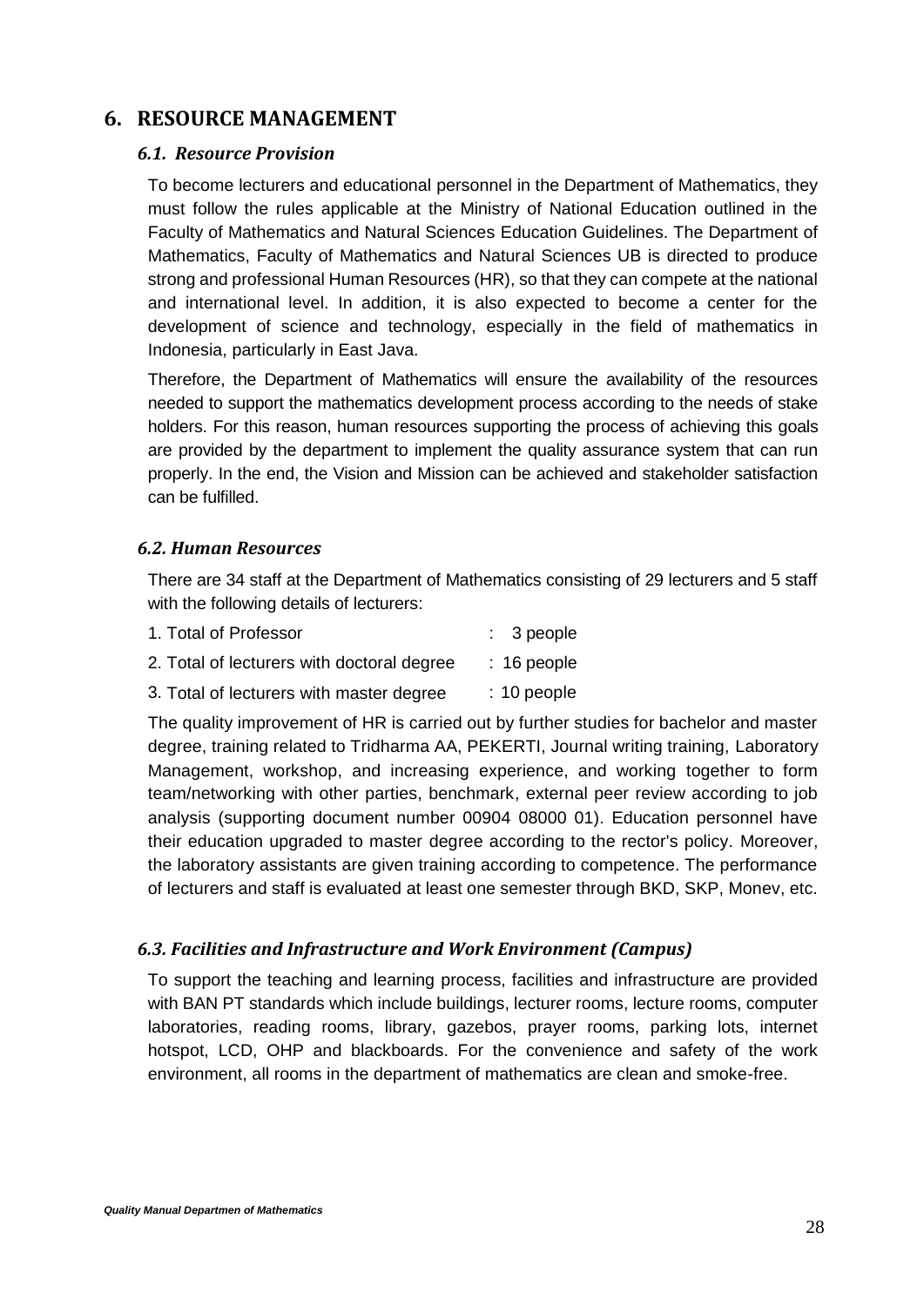#### <span id="page-32-0"></span>*6.4. Academic Setting*

The interaction between lecturers, students and educational staff runs harmoniously and synergistically. It shows in the thesis proposal seminar, the thesis result seminar which is held openly. The number of student attendance is used as a requirement to take the thesis examination/defense. Research and community service with DPP/SPP funds are carried out jointly between lecturers involving the students of each year. In addition, other activities are also held that involve the academic advisor.

Guidance activities for LKTI, LKTM, PIMNAS, PKM, and others, workshop and break a fast together are coordinated by HMJ (Association of Student Department), software training (Mapple, Matlab, Latex, SPSS, and others), and book review activities.

Academic pulpit freedom acts as part of academic freedom that allows the lecturers to freely convey their thoughts according to scientific norms and principles. The department invites experts from outside of Higher Institution to convey opinion in the framework of implementing academic freedom which is directed towards the realization of selfdevelopment of the academic community, science and technology which is guided by scientific autonomy. (According to Government Regulation Number 60 of 1999)

# <span id="page-32-2"></span><span id="page-32-1"></span>**7. REALIZATION OF EDUCATION SERVICE**

#### *7.1. Planning of Educational Service Program*

Planning of Educational Service Program of the Department of Mathematics is based on the planning of the Faculty of Mathematics and Natural Sciences (FMIPA) Brawijaya University. In detail, it can be seen in the Documents of Academic Guidelines of the Faculty.

#### <span id="page-32-3"></span>*7.2. Student-Related Processes*

Process related to students of the Department of Mathematics is based on a process that is fully implemented by the Faculty of Mathematics and Natural Sciences (FMIPA) Brawijaya University. In detail, it can be seen in the Documents of Academic Guidelines of FMIPA.

#### <span id="page-32-4"></span>*7.3. Curriculum Design and Development*

Curriculum design and development of the Department of Mathematics is adjusted to the competencies expected by each study program, as well as adjusting to the needs of stakeholders obtained from tracer studies, comparative studies to other regional and international universities, and referring to related scientific association. In 2010, Curriculum Reconstruction activities were carried out in accordance with the scientific development and labor market demands. In detail, the curriculum for the Department of Mathematics can be seen in the Documents of Academic Guidelines of Department of Mathematics.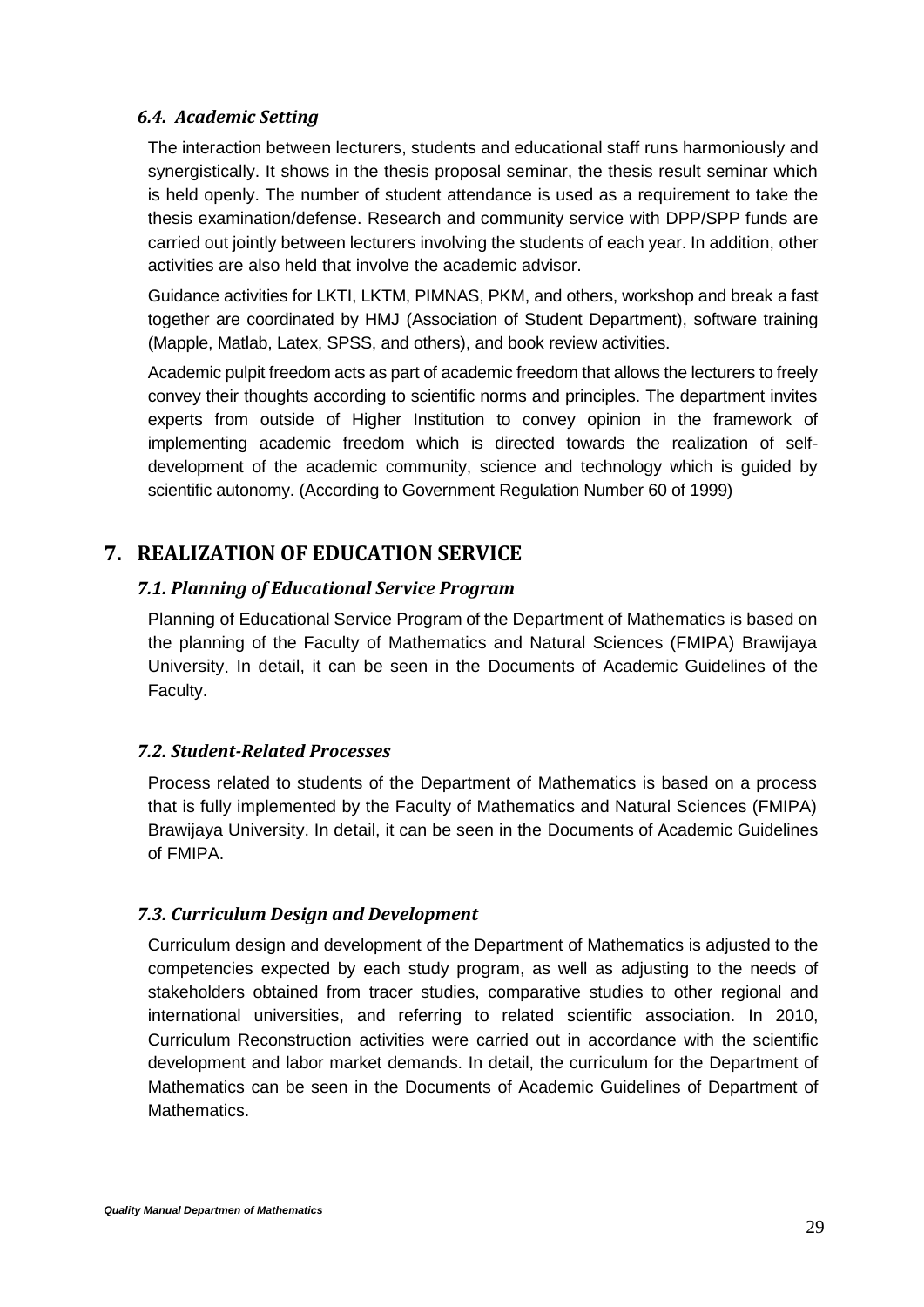#### <span id="page-33-0"></span>*7.4. Purchasing*

Procurement of goods and infrastructure in the Department of Mathematics is based on the procurement carried out by the Faculty of Mathematics and Natural Sciences, Brawijaya University.

#### <span id="page-33-1"></span>*7.5. Provision of Educational Service*

Provision of educational service in the Department of Mathematics is fully subordinating to the Faculty of Mathematics and Natural Sciences, Brawijaya University.

#### <span id="page-33-2"></span>*7.6. Control of Monitoring and Evaluation Equipment*

Control of Monitoring and Evaluation Equipment used in the Department of Mathematics has been documented in the Procedure Manual: Control of Educational Services Monitoring and Evaluation Equipment.

# <span id="page-33-4"></span><span id="page-33-3"></span>**8. MEASUREMENT, ANALYSIS AND QUALITY IMPROVEMENT**

#### *8.1. General*

Documents of Measurement, Analysis and Quality Improvement Procedure Manual.

#### <span id="page-33-5"></span>*8.2. Monitoring and Evaluation*

#### <span id="page-33-6"></span>**8.2.1. Monitoring and Evaluation of Vision and Mission Achievement**

Meetings are held periodically to monitor and evaluate the stages of Vision and Mission achievement in the Department of Mathematics. The results of the meetings become the input for improving the performance of the Department of Mathematics in order to achieve the Vision and Mission.

#### <span id="page-33-7"></span>**8.2.2. Monitoring and Evaluation of Customer Satisfaction**

Monitoring of Customer Satisfaction is measured with the implementation of QIA Procedure Manual and Customer Satisfaction Procedure manual. This monitoring process is facilitated by the University through QAC team.

#### <span id="page-33-8"></span>*8.3. Data Analysis*

Based on the results of 8.2 and presented in regular meeting of department.

#### <span id="page-33-9"></span>*8.4. Improvement*

Based on sustainable improvement according to data analysis results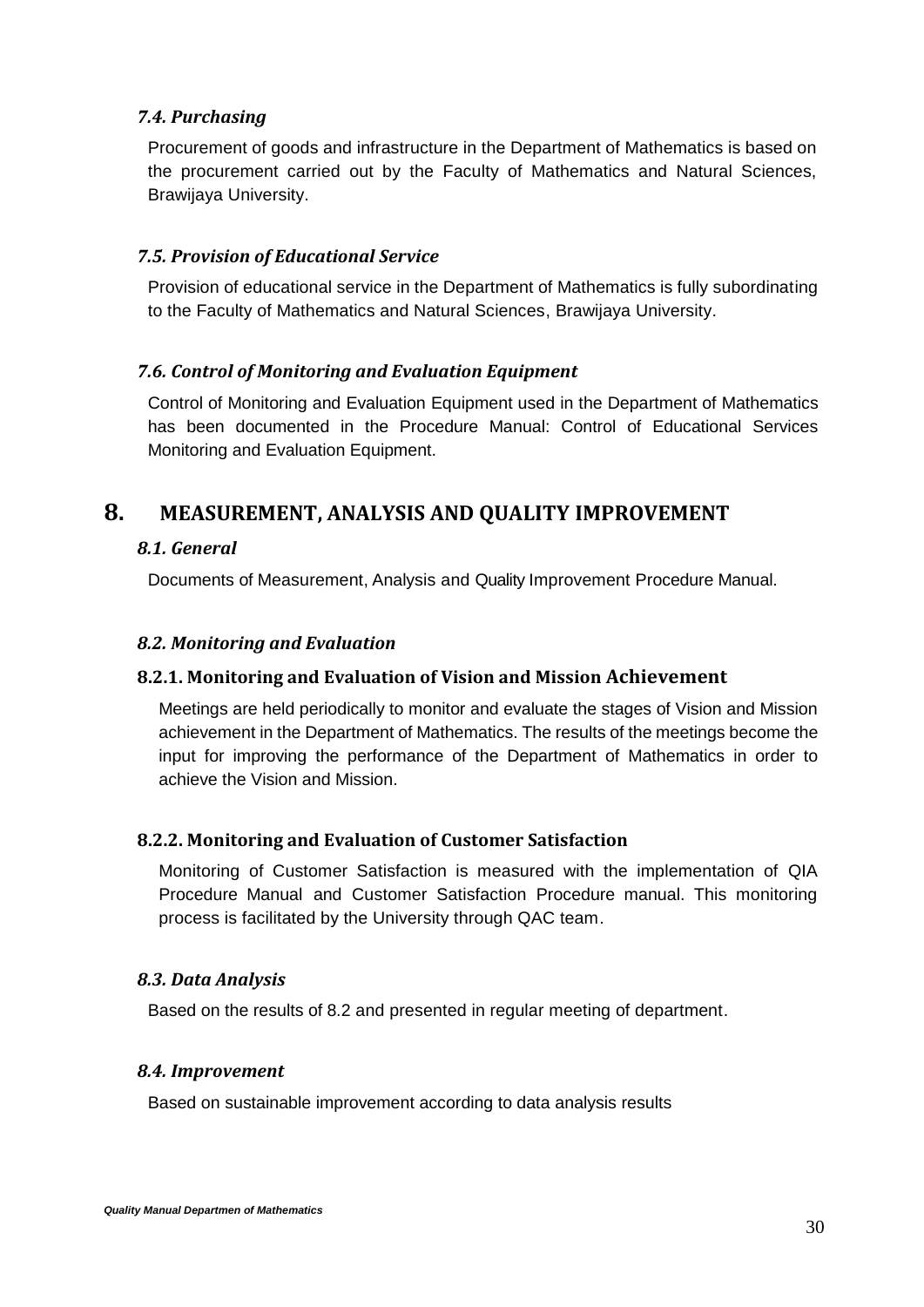# <span id="page-34-0"></span>**9. APPENDIX 1. QUALITY RECORD LIST FORMS**

| <b>No</b>      | <b>Document Name</b>                                                | Code         | <b>Revision</b> | <b>Revision</b><br><b>Date</b> | <b>Revision Notes</b>                                                                                                                                                                                                                                                                                                                                            | <b>Description</b> |
|----------------|---------------------------------------------------------------------|--------------|-----------------|--------------------------------|------------------------------------------------------------------------------------------------------------------------------------------------------------------------------------------------------------------------------------------------------------------------------------------------------------------------------------------------------------------|--------------------|
| 1.             | Quality Manual of<br>Department of<br><b>Mathematics</b>            | 0090405000   | $\mathbf 0$     | 1 November<br>2010             |                                                                                                                                                                                                                                                                                                                                                                  |                    |
| 2.             | Quality Manual of 0090405000<br>Department of<br><b>Mathematics</b> |              | 1               | 1 June 2011                    | Adjustment of<br>organizational<br>structure organization                                                                                                                                                                                                                                                                                                        |                    |
| 3.             | Quality Manual of 0090405000<br>Department of<br><b>Mathematics</b> |              | $\overline{2}$  | 28 June<br>2011                | <b>Results of Corrective</b><br>Measure QIA Cycle 8                                                                                                                                                                                                                                                                                                              |                    |
| 4.             | Quality Manual of 0090405000<br>Department                          |              | 3               | 23<br>September<br>2011        | Improvement on<br><b>Business and</b><br>Competence Diagram                                                                                                                                                                                                                                                                                                      |                    |
| 5.             | Quality Manual of 0090405000<br>Department                          |              | $\overline{4}$  | 10 April 2013                  | <b>Results of Corrective</b><br>Measure QIA Cycle 11<br>Changes of document<br>preparation team                                                                                                                                                                                                                                                                  |                    |
| 6.             | Quality Manual of 0090405000<br>Department                          |              | 5               | September<br>2017              | Adjustment of<br>organizational<br>structure,<br>stablishment of SP<br>S-3 Mathematics                                                                                                                                                                                                                                                                           |                    |
| $\overline{7}$ | Quality Manual of UN10/F09/14<br>Department                         | /HK.01.02.b  | 6               | September<br>2018              | Adjustment of<br>organizational<br>structure, SP of<br>Statistics into<br>Department of<br><b>Statistics</b>                                                                                                                                                                                                                                                     |                    |
| 8              | Quality Manual of UN10/F09/14<br>Department                         | / HK.01.02.b | $\overline{7}$  | October<br>2020                | Adjustment of<br>organizational<br>structure,<br>establishment of SP<br>S1 Actuarial Science,<br>adjustment of<br>accreditation status<br>and number of<br>Accreditation<br>Certificate,<br>establishment of<br>7 labs and removal of<br>4 KBI, changes of<br>vision, mission,<br>objectives of<br>Department, main<br>duties and Function of<br>the Head of Lab |                    |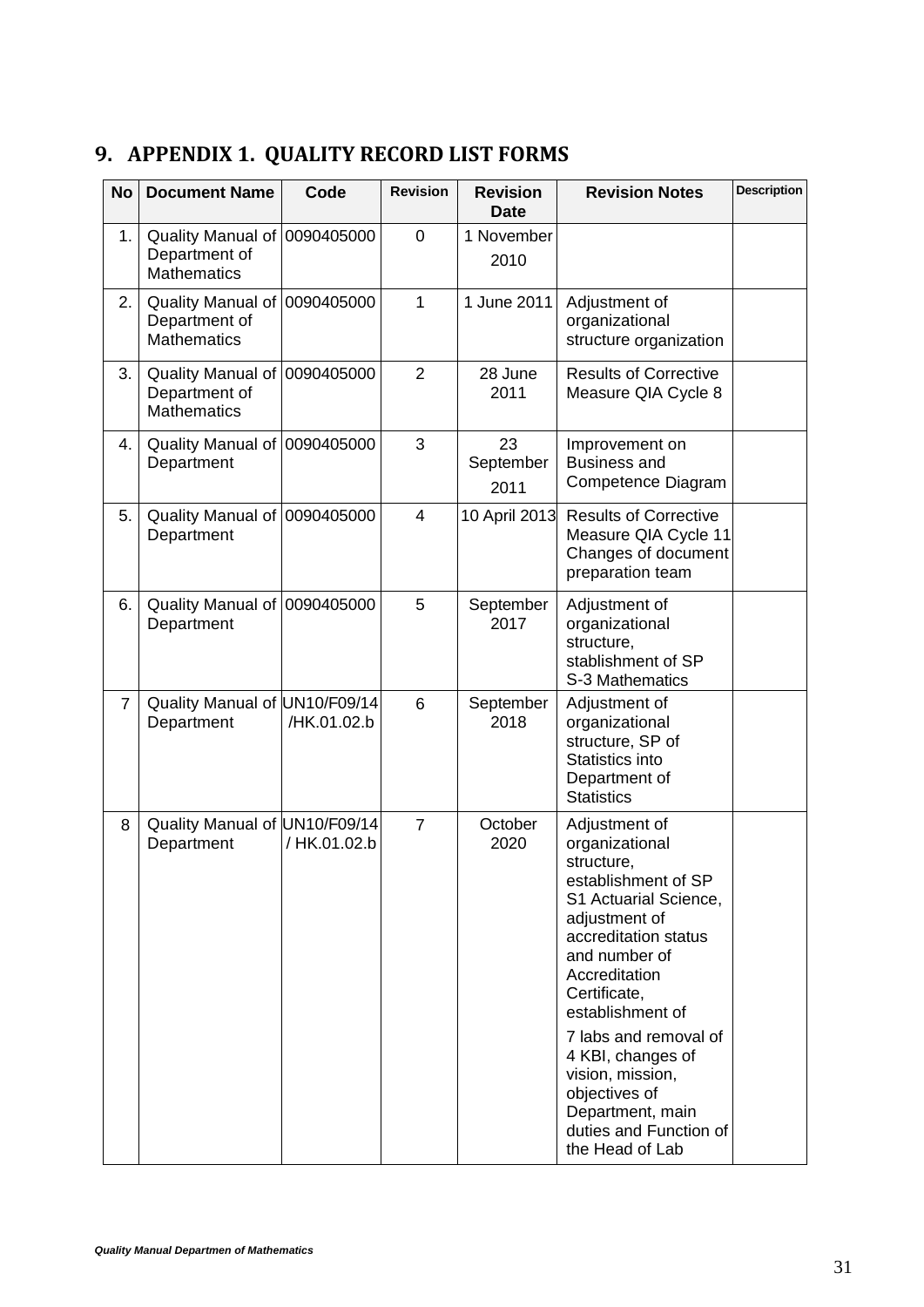# <span id="page-35-0"></span>**10. APPENDIX 2. QMS CROSS-REFERENCE LIST WITH ISO 9001:2008**

| Clause<br>No. | Requirement<br>Substance                       | <b>Requirement Fulfillment</b><br><b>Criteria</b>                                                                                                     | <b>Fulfillment in</b><br>QM                           |
|---------------|------------------------------------------------|-------------------------------------------------------------------------------------------------------------------------------------------------------|-------------------------------------------------------|
| 1.            | <b>Scope</b>                                   |                                                                                                                                                       |                                                       |
|               | General                                        |                                                                                                                                                       | QM Clause 1.2, page 6                                 |
| $\mathbf{2}$  | <b>Reference</b>                               |                                                                                                                                                       |                                                       |
| 3             | <b>Term and definition</b>                     |                                                                                                                                                       | QM Clause 3, page 6                                   |
| 4             | <b>Quality Management</b><br><b>System</b>     |                                                                                                                                                       |                                                       |
| 4.1           | <b>General Requirements</b><br>of Organization | <b>Organizational Structure</b>                                                                                                                       | QM Clause 4.2.1, page 9                               |
|               |                                                | <b>TUPOKSI</b>                                                                                                                                        | QM Clause 4.2.2, page 9                               |
|               |                                                | Determination and<br><b>Requirement of Client</b>                                                                                                     | QM Clause 4.4.1, page 19                              |
|               |                                                | Organization business process                                                                                                                         | QM Clause 4.4.2, page 19                              |
|               |                                                | Product (service) of<br>organization                                                                                                                  | QM Clause 4.4.2, page 19                              |
| 4.2           | Documentation<br>System                        |                                                                                                                                                       |                                                       |
| 4.2.1         | General                                        | <b>Quality Policies</b>                                                                                                                               | QM Clause 2, page 6                                   |
|               |                                                | <b>Quality Objectives</b>                                                                                                                             | QM Clause 4.1, page 6                                 |
|               |                                                | Synchronization between<br>University Strategic Plan, Work<br>Unit Strategic Plan, Quality<br>Policies, Work Program and<br><b>Quality Objectives</b> |                                                       |
| 4.2.2         | <b>Quality Manual</b>                          | Scope of quality management<br>system of work unit                                                                                                    | QM Clause 1.1, page 6                                 |
| 4.2.3         | <b>Document Control</b>                        |                                                                                                                                                       | <b>MP Document and Record</b><br>Control (0090406001) |
| 4.2.4         | <b>Record Control</b>                          | Records of each activity<br>process (output)                                                                                                          | <b>MP Document and Record</b><br>Control (0090406001) |
|               |                                                | List of Master File                                                                                                                                   | Appendix 3                                            |
|               |                                                | <b>List of Quality Document</b><br>(including Manual                                                                                                  | Appendix 3                                            |
|               |                                                | Cross-reference list with ISO<br>9001:2008                                                                                                            | Appendix 2                                            |
|               |                                                |                                                                                                                                                       |                                                       |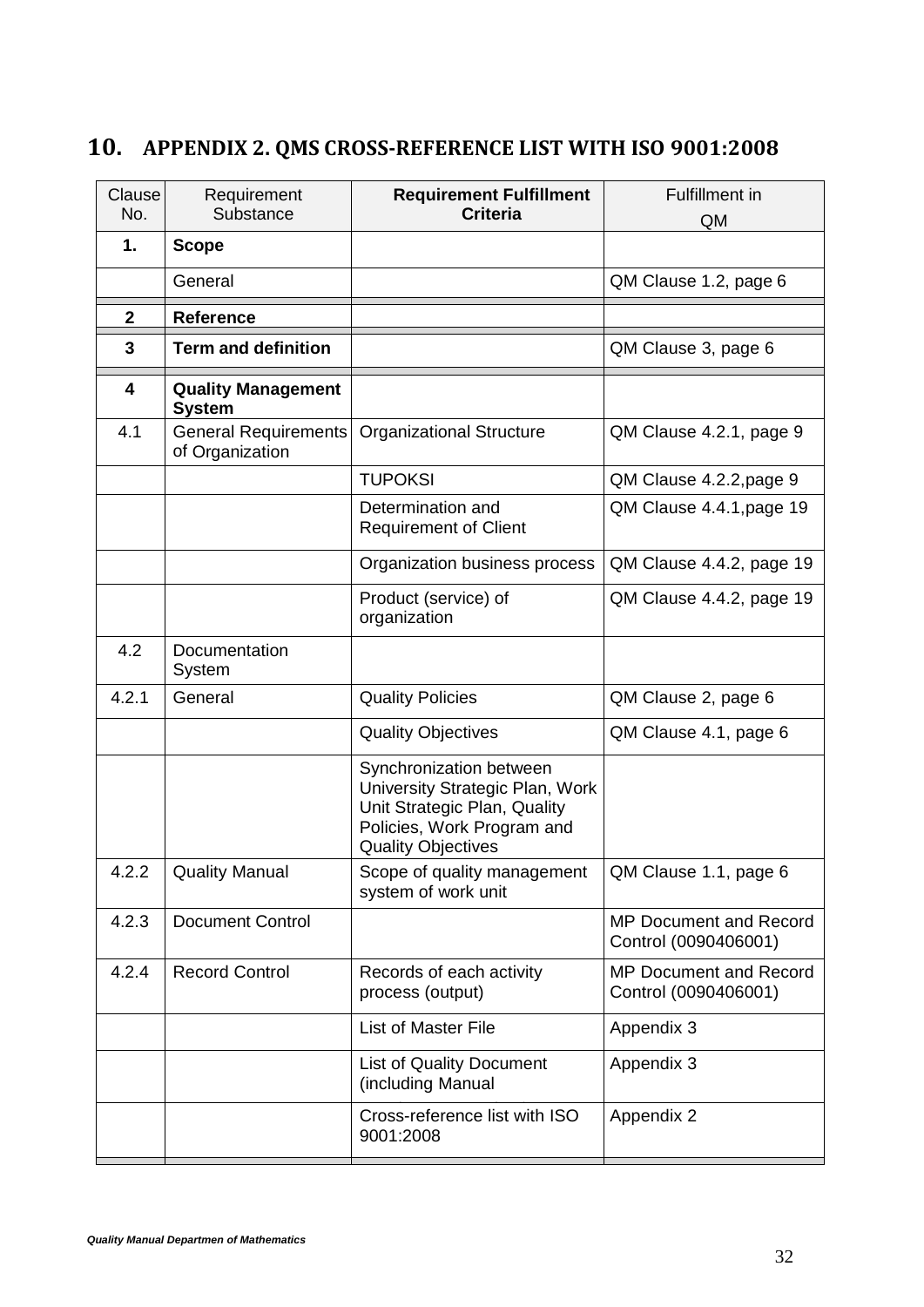| Clause<br>No. | Requirement<br>Substance                           | <b>Requirement Fulfillment</b><br><b>Criteria</b>                                      | <b>Fulfillment in</b><br>QM |
|---------------|----------------------------------------------------|----------------------------------------------------------------------------------------|-----------------------------|
| 5             | <b>Management</b><br><b>Responsibility</b>         |                                                                                        | QM Clause 5, page 23        |
| 5.1           | Management<br>Commitment                           |                                                                                        | QM Clause 5.1, page 23      |
| 5.2           | Focus on Client                                    | Methods to meet the client<br>needs and expectation                                    | QM Clause 5.2, page 23      |
|               |                                                    | Legal requirement and<br>regulations to meet Clients'<br>Requirements                  | QM Clause 5.2, page 23      |
| 5.3           | <b>Quality Policies</b>                            |                                                                                        | QM Clause 5.3, page 23      |
| 5.4           | Planning                                           |                                                                                        | QM Clause 7.1, page 26      |
| 5.4.1         | <b>Quality Objectives</b>                          | Quality Objectives according to<br><b>Quality Policies and Product</b><br>Requirements | QM Clause 5.4, page 24      |
| 5.4.2         | <b>Quality Management</b><br>System                |                                                                                        | QM Clause 5.4, page 24      |
| 5.5           | Responsibility,<br>Authority, and<br>Communication |                                                                                        | QM Clause 5.5, page 24      |
| 5.5.1         | Responsibility and<br>Authority                    |                                                                                        | QM Clause 5.5, page 24      |
| 5.5.2         | Management<br>Representatives                      |                                                                                        | QM Clause 5.5, page 24      |
| 5.5.3         | Internal<br>Communication                          |                                                                                        | QM Clause 5.5, page 24      |
| 5.6           | <b>Management Review</b>                           |                                                                                        | QM Clause 5.6, page 24      |
| 6             | <b>Resource</b><br><b>Management</b>               |                                                                                        | QM Clause 6, page 25        |
| 6.1           | <b>Resource Provision</b>                          | Human Resources (HR)<br>provision according to<br>competence                           | QM Clause 6.1, page 25      |
| 6.2           | <b>Human Resources</b>                             |                                                                                        | QM Clause 6.2, page 25      |
| 6.2.1         | General                                            | HR with suitable competence<br>compatible with education,<br>skills and experience     | QM Clause 6.2, page 25      |
| 6.2.2         | Competence, Training<br>and Awareness              | Details of competence<br>development activities                                        | QM Clause 6.2, page 25      |
|               |                                                    | <b>HR Performance Evaluation</b>                                                       |                             |
| 6.3           | Infrastructure                                     | Details of Infrastructure and all<br>facilities needed                                 | QM Clause 6.3, page 25      |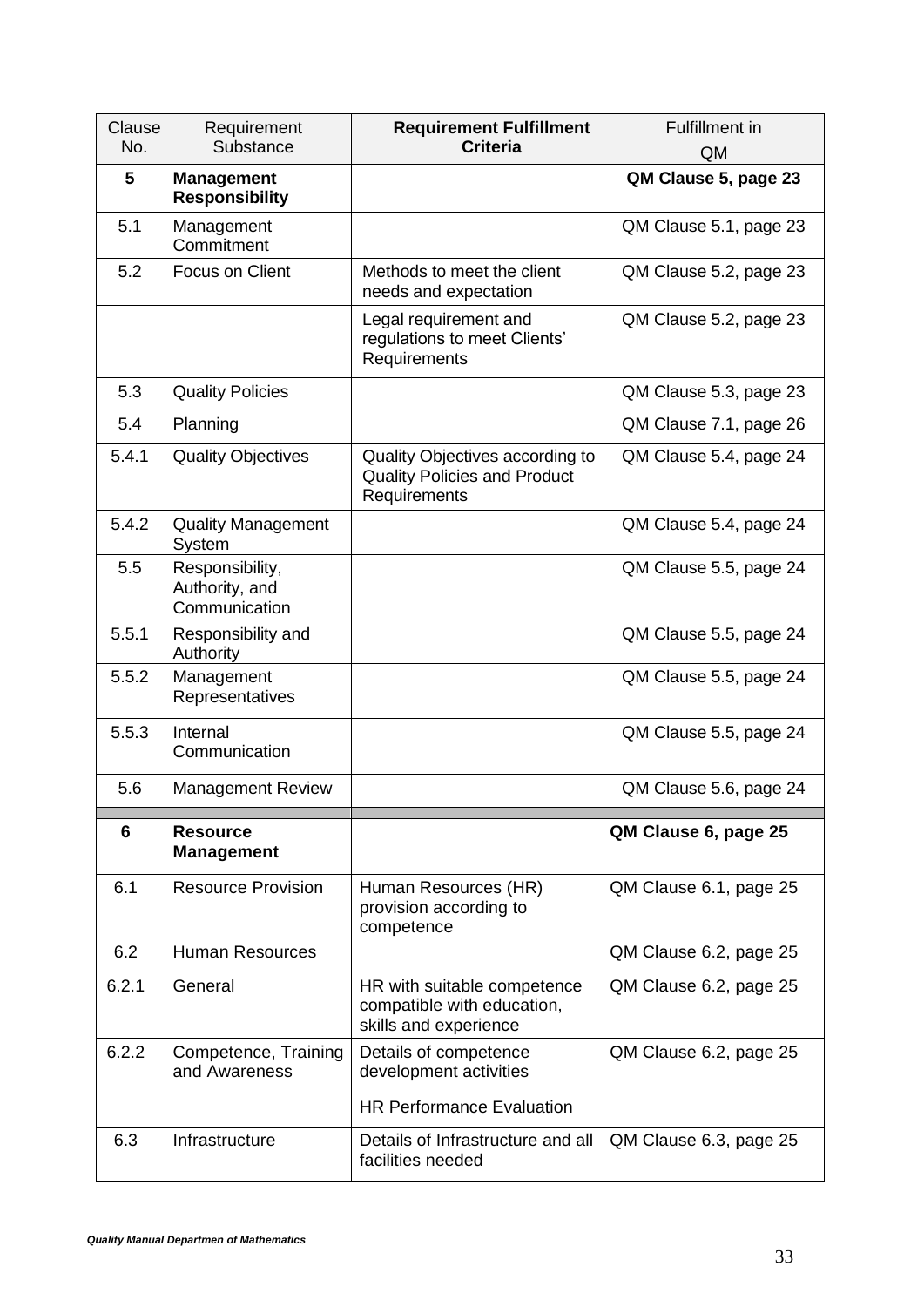| Clause<br>No.  | Requirement<br>Substance                               | <b>Requirement Fulfillment</b><br><b>Criteria</b>                                                                                                        | <b>Fulfillment</b> in<br>QM                                                    |
|----------------|--------------------------------------------------------|----------------------------------------------------------------------------------------------------------------------------------------------------------|--------------------------------------------------------------------------------|
|                | <b>Work Environment</b>                                | Determination of work<br>environment or academic<br>setting needed                                                                                       | QM Clause 6.3,<br>page 25                                                      |
|                |                                                        | <b>HR Performance Evaluation</b>                                                                                                                         |                                                                                |
| $\overline{7}$ | <b>Product Realization</b>                             |                                                                                                                                                          |                                                                                |
| 7.1            | <b>Product Planning</b><br>and Realization             | <b>Product Planning</b>                                                                                                                                  | QM Clause 7.1, page 26                                                         |
|                |                                                        | Control of Monitoring and<br><b>Evaluating Equipment</b><br>(Monitoring and validation of<br>measuring instrument of each<br>work unit activity process) |                                                                                |
|                |                                                        | Control of Monitoring and<br><b>Evaluating Equipment</b><br>(Monitoring and validation of<br>measuring instrument of each<br>work unit activity process) |                                                                                |
| 7.2            | <b>Client-Related</b><br>Process                       |                                                                                                                                                          | QM Clause 7.2, page 26                                                         |
| 7.2.1          | Determination of<br>requirements related<br>to product | Specific terms determined by<br>client output                                                                                                            |                                                                                |
|                |                                                        | Requirements according to the<br>prevailing laws and regulations<br>or other requirements<br>determined by organization                                  | QM Clause 7.2, page 26<br>Documents of Education<br><b>Guidelines of FMIPA</b> |
| 7.2.2          | Review of requirement<br>related to product            |                                                                                                                                                          | QM Clause 7.2, page 26                                                         |
| 7.2.3          | Customer<br>communication                              |                                                                                                                                                          | QM Clause 7.5, page 26                                                         |
| 7.3            | Design and<br>Development                              |                                                                                                                                                          | QM Clause 7.3, page 26                                                         |
| 7.4.1          | <b>Purchasing Process</b>                              | Selection, evaluation and re-<br>evaluation criteria for supplier                                                                                        | QM Clause 7.4, page 26                                                         |
|                |                                                        |                                                                                                                                                          |                                                                                |
| 8              | Measurement,<br>analysis and<br>improvement            |                                                                                                                                                          | QM Clause 8, page 26                                                           |
| 8.1            | General manual                                         |                                                                                                                                                          | QM Clause 8.1, page 26                                                         |
| 8.2            | Monitoring and<br>measuring                            |                                                                                                                                                          | QM Clause 8.2.1, page 26                                                       |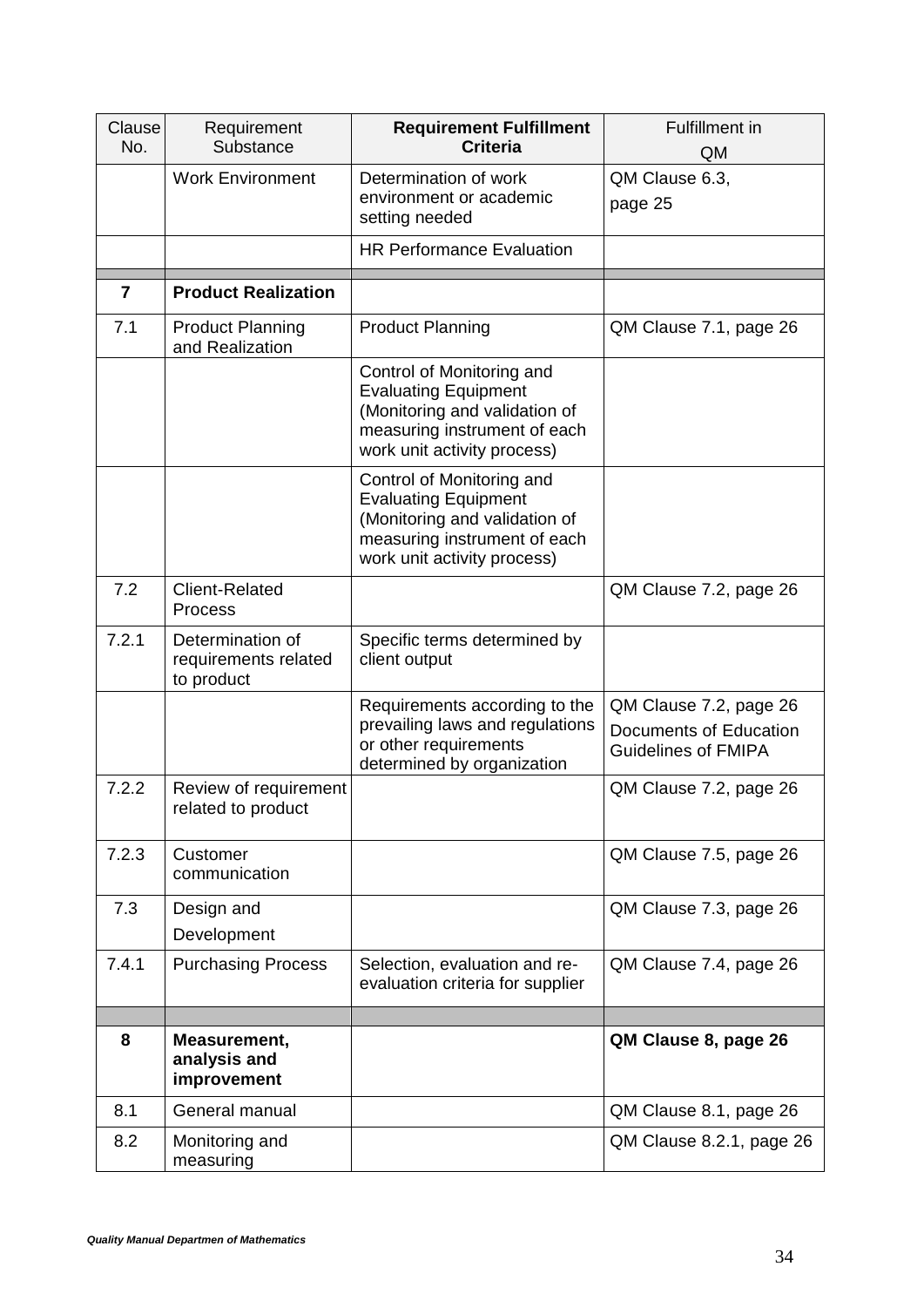| Clause<br>No. | Requirement<br>Substance             | <b>Requirement Fulfillment</b><br><b>Criteria</b> | Fulfillment in<br>QM.                                                  |
|---------------|--------------------------------------|---------------------------------------------------|------------------------------------------------------------------------|
| 8.2.1         | <b>Client Satisfaction</b>           |                                                   | QM Clause 8.2.2, page 26                                               |
| 8.2.2         | Internal Audit                       |                                                   | <b>MP Internal Audit</b><br>(0090406004)                               |
| 8.2.3         | Process monitoring<br>and evaluation |                                                   | QM Clause 8.3, page 27                                                 |
| 8.3           | Incompatible product<br>control      |                                                   | MP Incompatible product<br>control (0090406004)                        |
| 8.5.1         | Sustainable<br>improvement           |                                                   | QM Clause 8.4, page 27                                                 |
| 8.5.2         | Corrective measures                  |                                                   | <b>MP Corrective and</b><br><b>Preventive Measures</b><br>(0090406003) |
| 8.5.3         | Preventive measures                  |                                                   | <b>MP Corrective and</b><br><b>Preventive Measures</b><br>(0090406003) |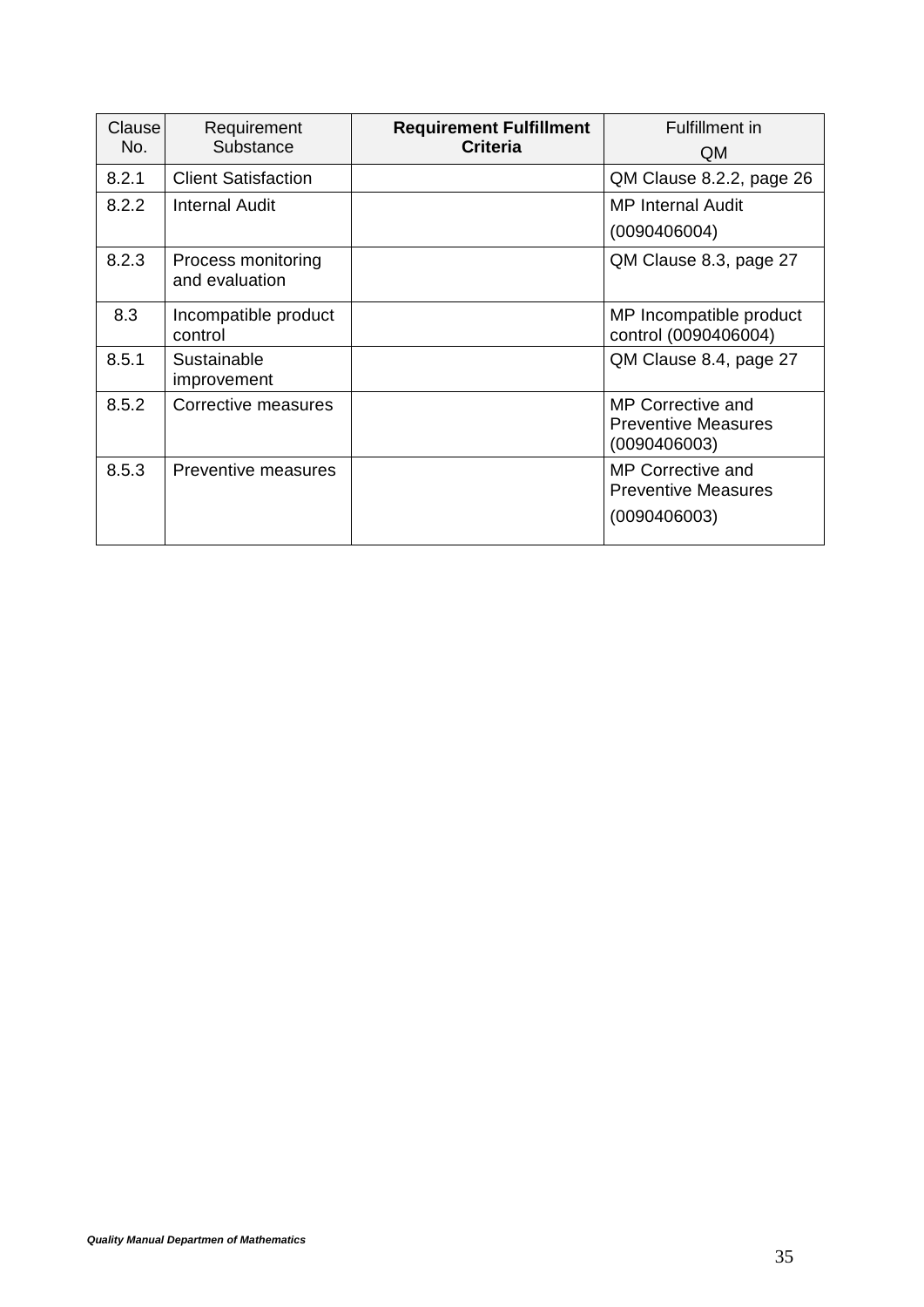# <span id="page-39-0"></span>**11. APPENDIX 3. LIST OF MASTER FILE AND QUALITY DOCUMENT**

| <b>NO</b> | DOCUMENT NAME         | CODE                   |
|-----------|-----------------------|------------------------|
|           | <b>Quality Manual</b> | UN10/F09/14/HK.01.02.b |

# **LIST OF STANDARD OPERATING PROCEDURE (SOP)**

Department of Mathematics

| <b>NO</b>      | <b>SOP</b>                                 | <b>CODE</b>                |
|----------------|--------------------------------------------|----------------------------|
| 1              | Lecture                                    | UN10/F09/14/HK.01.02.a/101 |
| $\overline{2}$ | <b>Short Semester Registration</b>         | UN10/F09/14/HK.01.02.a/102 |
| 3              | Midterm Exam Final Exam                    | UN10/F09/14/HK.01.02.a/103 |
| 4              | Quality Assurance of Undergraduate Thesis, | UN10/F09/14/HK.01.02.a/104 |
| 5              | Planning                                   | UN10/F09/14/HK.01.02.a/105 |
| 6              | Organizing                                 | UN10/F09/14/HK.01.02.a/106 |
| $\overline{7}$ | <b>Staff Development</b>                   | UN10/F09/14/HK.01.02.a/107 |
| 8              | Monitoring                                 | UN10/F09/14/HK.01.02.a/108 |
| 9              | Directing                                  | UN10/F09/14/HK.01.02.a/109 |
| 10             | Representation                             | UN10/F09/14/HK.01.02.a/110 |
| 11             | <b>Budgeting</b>                           | UN10/F09/14/HK.01.02.a/111 |
| 12             | Document and Record Control                | UN10/F09/14/HK.01.02.a/201 |
| 13             | Incompatible Product Control               | UN10/F09/14/HK.01.02.a/202 |
| 14             | Corrective and Preventive Measures         | UN10/F09/14/HK.01.02.a/203 |
| 15             | Internal Audit                             | UN10/F09/14/HK.01.02.a/204 |

Undergraduate Mathematics Study Program

| <b>NO</b> | <b>NAMA SOP</b>                                          | <b>KODE</b>                   |
|-----------|----------------------------------------------------------|-------------------------------|
| 1         | <b>Study Plan Completion</b>                             | UN10/F09/14/11/HK.01.02.a/101 |
| 2         | <b>Academic Advisor</b>                                  | UN10/F09/14/11/HK.01.02.a/102 |
| 3         | Field Work Practice (PKL)                                | UN10/F09/14/11/HK.01.02.a/103 |
| 4         | Undergraduate Thesis Writing                             | UN10/F09/14/11/HK.01.02.a/104 |
| 5         | Determination of Thesis Advisor                          | UN10/F09/14/11/HK.01.02.a/105 |
| 6         | Implementation of Seminar and Thesis Defense             | UN10/F09/14/11/HK.01.02.a/106 |
| 7         | Implementation of Seminar and Thesis Defense<br>(online) | UN10/F09/14/11/HK.01.02.a/107 |
| 8         | Activity Equivalent to PKL                               | UN10/F09/14/11/HK.01.02.a/108 |
| 9         | <b>Curriculum Reconstruction</b>                         | UN10/F09/14/11/HK.01.02.a/109 |
| 10        | <b>Student Exchange</b>                                  | UN10/F09/14/11/HK.01.02.a/110 |
| 11        | Certified Student Internship Program                     | UN10/F09/14/11/HK.01.02.a/111 |